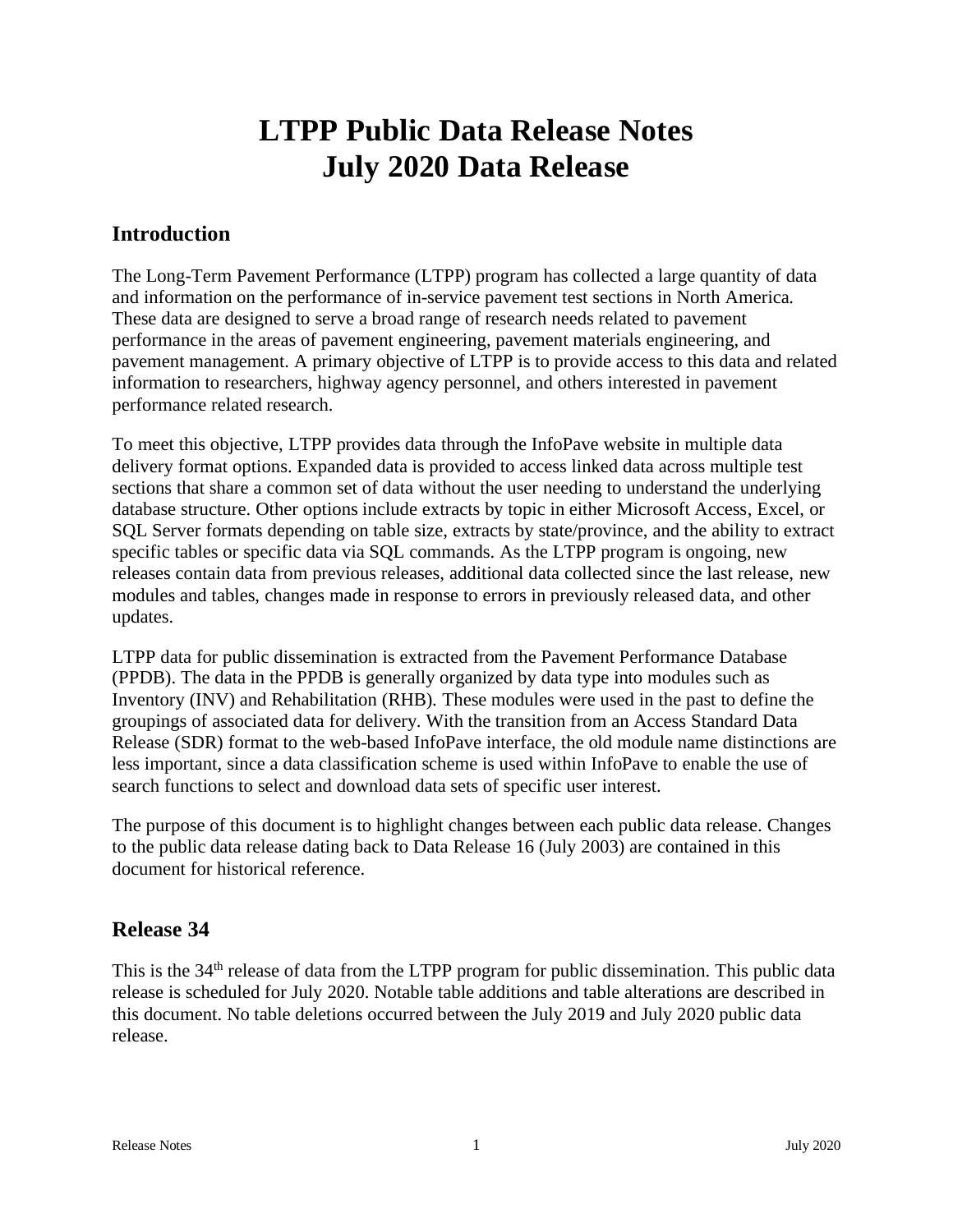### *New Tables*

Two new tables were added to provide initial material test data from the SPS-10 Warm Mix Experiment.

- **TST\_AE10\_MASTER**: This table contains laboratory set-up and compiled test results from the Multiple Stress Creep Recovery tests on asphalt cements from SPS-10 test sections.
- **TST\_AE10\_DATA:** This table contains the raw data from the Multiple Stress Creep Recovery tests on asphalt cements for each of the 10 repeat tests performed at the two levels of stress defined in the test protocol.

In this initial release of this data, the data in these tables are very limited. Only 57 tests results are reported from SPS-10 test sites in Washington State and Oregon.

#### *Other Notes*

Ninety-six test results from the SPS-10 sites in Washington State and Oregon SPS-10 project sites were added to the TST\_AE08\_\* tables (Bending Beam Rheometer). One test result from the SPS-10 site in Washington State was added to the TST\_AE07\_\* tables (Dynamic Shear Rheometer).

The field labeled as MEPDG\_CRACKING\_PERCENTAGE\_JPCC in the 2016 and 2017 data releases was added back to the database with the name ME\_PERCENT\_CRACKED\_SLABS in the MON\_DIS\_JPCC\_CRACK\_INDEX table. The computation of this field in the LTPP 2016 and 2017 public data releases was not in accordance with the pavement performance models used in the AASHTO Pavement ME program. This field was replaced in the 2019 data release with the MEPDG\_CRACKING\_PERCENT\_JPCC field which is computed in accordance with model assumptions in the AASHTO Pavement ME program. These fields were added back to these tables to provide continuity in this computed parameter for data users who might have previously used them.

The MEPDG\_TRUCK\_VOL\_PARAMETERS table has been replaced. There were several cases found where functions were providing irrational values when the initial year had very small volumes or negative growth rates existed.

The results and input files from LTPP analysis project "Advancement of Profile-Based Curl and Warp Analysis Using LTPP Profile Data" have been included in the Ancillary Information Management System (AIMS). The project assessed the impact of curl and warp in fluctuations of International Roughness Index (IRI); generalizing relationships between IRI and pseudo-strain gradient (PSG) to less robust data sets (i.e., those typically available to State Highway Agencies); correlating PSG to environmental factors, falling weight deflectometer results, and measured roughness; and examining the implications of short-term and long-term changes in IRI in the appearance of areas of localized roughness on 83 LTPP jointed plain portland cement concrete test sections. There is no corresponding data in the Pavement Performance Database (PPDB).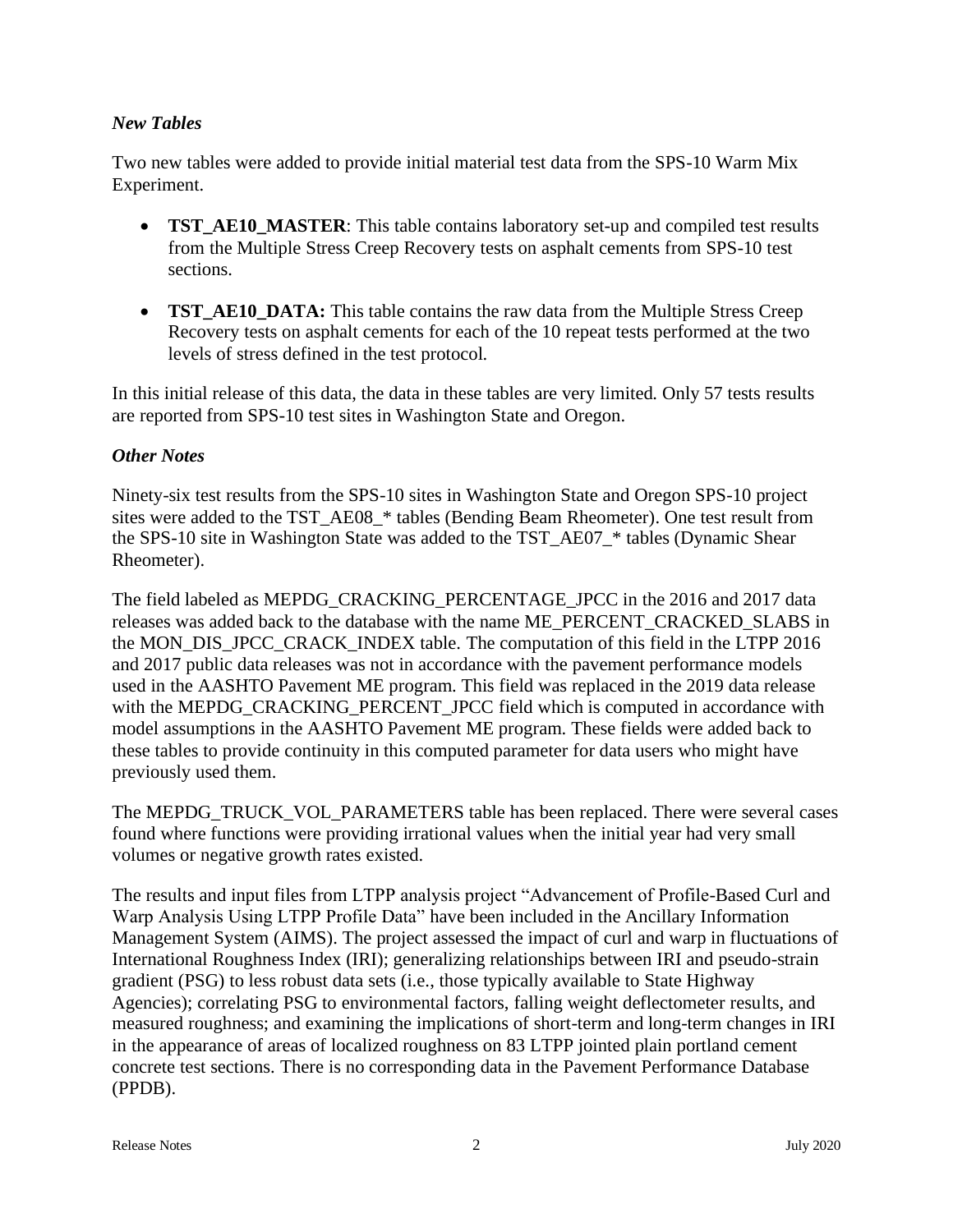# **Release 33**

This is the 33<sup>rd</sup> public release of data from the LTPP program scheduled for July 2019. Some of the notable table additions, deletions, and other changes made to the LTPP data since the July 2018 data release are noted in the following.

### *New Tables*

Two new tables were added to replace older tables that contain transverse profile measurements. This was done to enable storage of data from the LTPP Highspeed Transverse Profile Measurement System, which can measure up to 2,000 transverse elevation points at each measurement station. The previous transverse measurements were converted and stored in the new storage table data structure.

- MON\_T\_PROF\_VISIT: This table contains date, location, air temperature, transverse measurement distance, measurement device, etc. It replaces the previous MON\_T\_PROF\_MASTER table and also serves as the parent table for the other related MON\_T\_PROF tables.
- MON\_T\_PROF\_ELEVATION: This table stores the normalized transverse elevations and replaces the MON\_T\_PROF\_PROFILE table.

Two new tables were added to provide information on WIM sites validated under FHWA contracts. The data are collected each time a FHWA contractor performs a site validation. These tables describe site location, geometry, and installed equipment. The tables are:

- WIM\_SITE\_INVENTORY: This table describes site location, geometry, and installed equipment, both type and location, relative to the test sections to which the traffic data applies.
- WIM\_SITE\_PHOTOS: This tables identifies all of the photographs of the site showing sensors, location, and electronics. The photos are not included in the PPDB. They are available through validation reports in the InfoPave library.

Two new tables were added to provide inputs and computations of pavement surface and subsurface temperatures that are used in the LTPPBind models based on MERRA 2 climate data. Data from these tables are contained only in the Data Selection and Download feature on InfoPave. These data are provided only for LTPP test section locations. These tables include:

- MERRA BIND TEMP SUMMARY. This table contains the temperature inputs computed from MERRA 2 data for use in LTPPBind PG grade computations. It contains high air temperature index, lowest annual air temperature, and the average and 98<sup>th</sup> percentile high pavement temperatures 20 mm below the surface of the pavement and lowest pavement surface temperature on an annual basis.
- MERRA\_GRID\_SECTION. This table contains the relational link between the MERRA\_CELL\_ID and each LTPP test section.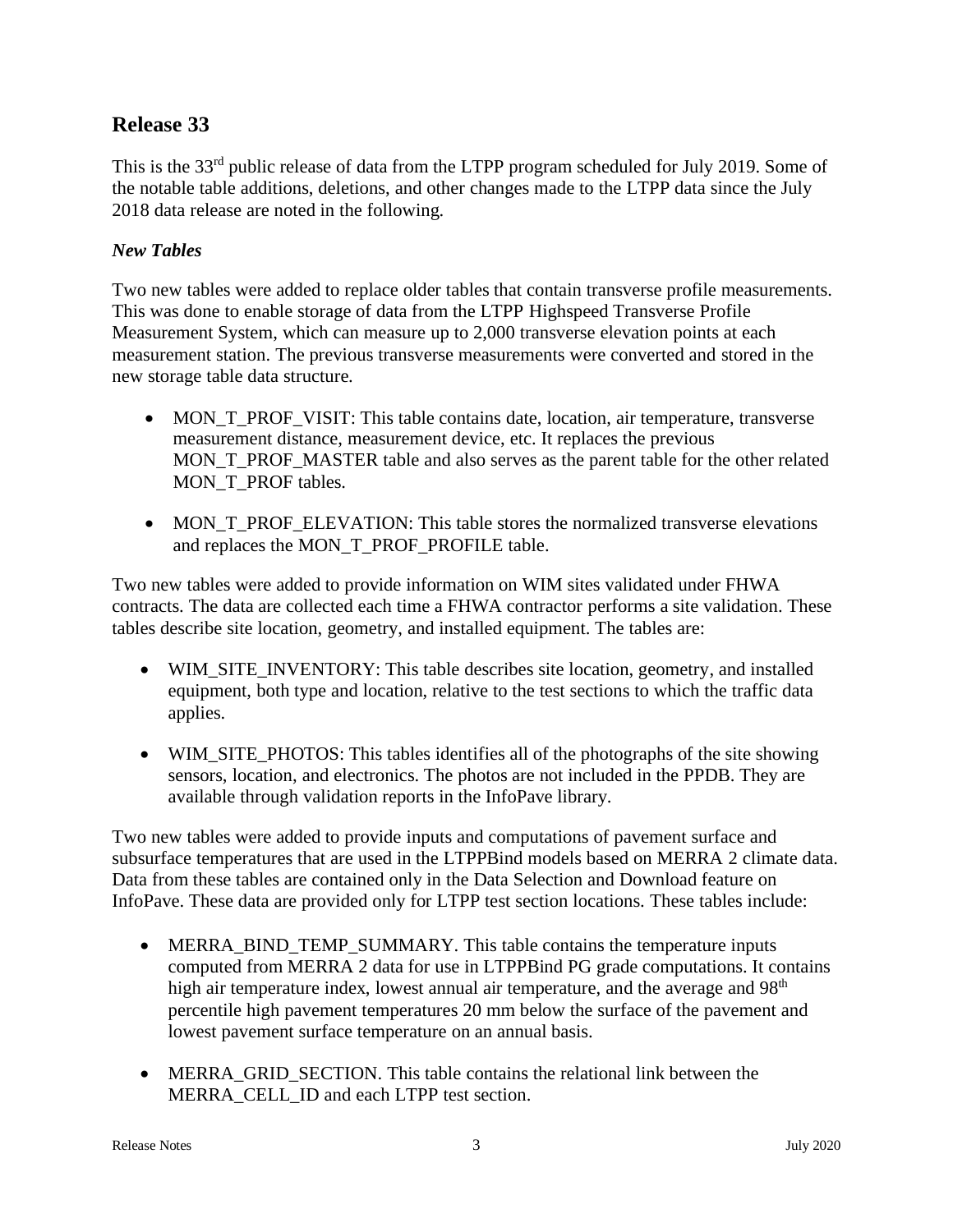### *Tables Excluded*

As noted above, the MON\_T\_PROF\_MASTER and MON\_T\_PROF\_PROFILES tables were excluded from the data release because they were replaced with new tables.

### *Other Notes*

Changes were made to the way the distress used for calibration of the Mechanistic-Empirical Pavement Design Guide (MEPDG) pavement performance prediction models is computed from LTPP data. The old computations were removed from the database and replaced with computed parameters based on specifications received from the AASHTO Pavement ME team.

The draft distress indices based on the FHWA Notice for Propose Rule Making (NPRM) and 2014 Highway Performance Measurement System (HPMS) were also removed from the LTPP database since they are no longer applicable.

FHWA funded two projects to develop traffic data for use in the MEPDG and characterize traffic at LTPP sites with both representative and trend values. Preliminary versions of the tables were added in SDR 32. The TRF\_TREND table now has trend information on loading in addition to the volume trends provided in SDR 32. The TRF\_REP\_PARAMETERS table has been renamed TRF\_REP. Representative ESALs, GVW, and Relative Pavement Performance Factor (RPPIF) values for the truck population, vehicle classes, and by axle (except for GVW) have been added to the volumes already in the table.

# **Release 32**

This is the 32<sup>nd</sup> public release of data from the LTPP program scheduled for July 2018. Some of the notable updates, additions, deletions, and changes made to the data since the July 2017 data release include the following:

### *New Tables*

SDR 32 includes three new tables with MIT Scan dowel bar location information, five new traffic computed parameter tables, one new test table for recycled engine oil bottoms (REOB) data, and 54 new tables providing a single source of construction data otherwise spread out amongst tables in INV, RHB, MNT, and SPS tables.

The three MIT Scan dowel bar location information tables are part of the MON module. They contain information on the location of the joint tested as well as the results of the MIT Scan identifying the alignment and placement of individual dowel bars at that joint. These new tables are:

- MON\_MIT\_VISIT: This table contains the general joint and site information from MIT scan.
- MON MIT JOINT: This table contains the joint score and effective dowel diameter information from MIT scan.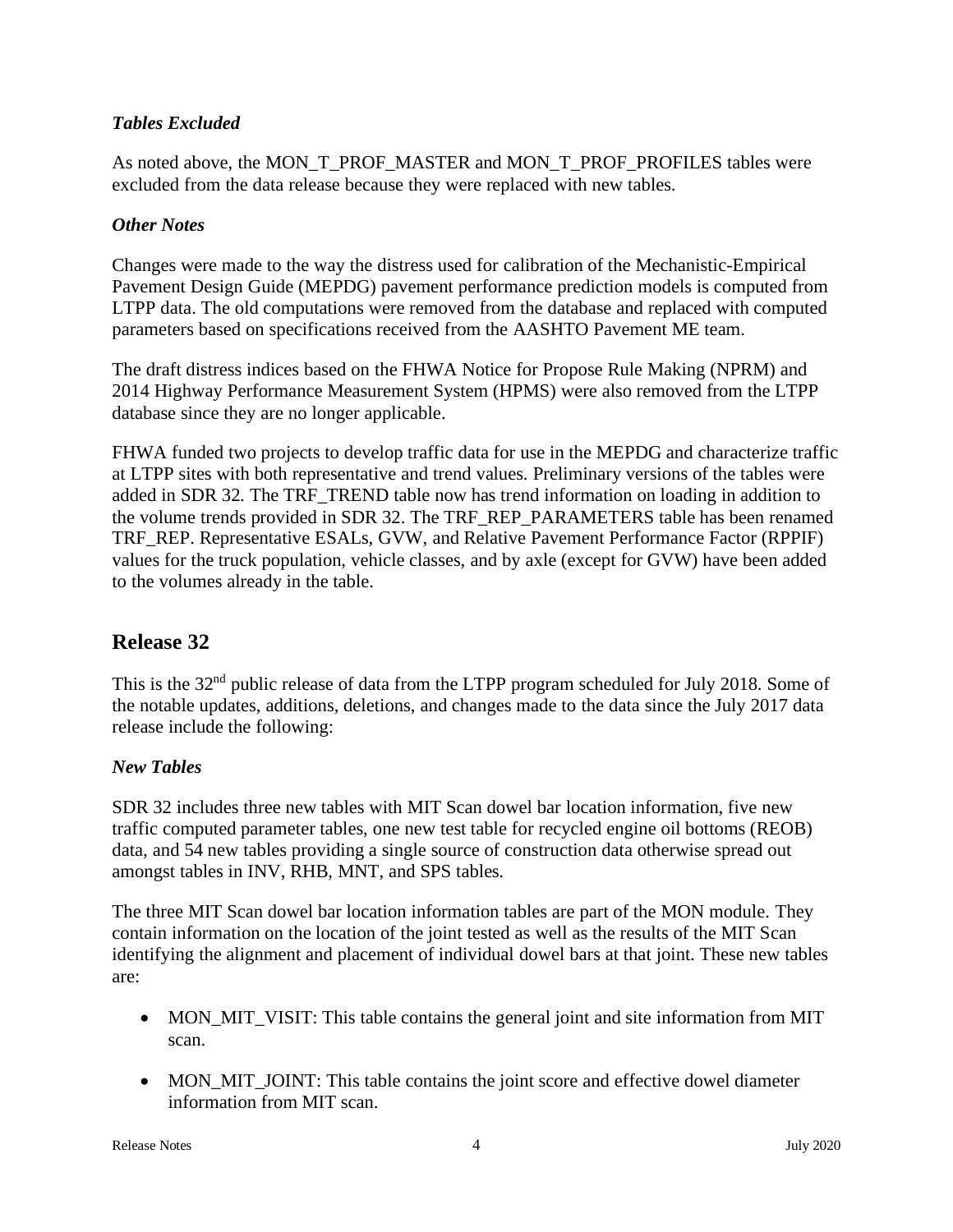• MON\_MIT\_DOWEL: This tables contains dowel bar location and alignment information from MIT scan.

Five new traffic tables added in 2018 provide a consolidated set of traffic information. Three are designed for use with the AASHTOWare ME Design software. The other two use monitored and estimated data within the LTPP database to provide traffic site characteristics and complete time series values for each section studied. The new tables are:

- TRF\_TREND: Annual traffic statistics computed or estimated for each in-service and inexperiment year.
- TRF\_REP\_PARAMETERS: Representative truck volume, vehicle classification, and loading summary parameters by site.
- MEPDG\_TRUCK\_VOL\_PARAMETERS: Parameters used in the AASHTOWare Pavement ME software to estimate traffic volumes for FHWA vehicle classes 4 to 13 over the analysis period.
- MEPDG\_AXLE\_LOAD\_DIST\_FACTOR: Axle Load Distribution Factors (ALDF) developed based on normalized axle load spectra (NALS) for use with AASHTOWare Pavement ME software. These factors represent the expected distribution of axle loads by weight for a typical day of the month.
- MEPDG\_AXLE\_PER\_TRUCK: Representative number of axles per truck class for use with AASHTOWare Pavement ME software.

The new test table is the first implemented for the SPS-10 materials testing program.

• TST\_AE11: This table contains results from the recycled engine oil bottoms (REOB) test.

Fifty-Four new tables have been created to provide a single source for most of the construction data available in the INV, MNT, RHB, and SPS modules. These are similar to the data compilation views that were officially released in SDR 28, but are more comprehensive – maintaining all information from the source tables instead of just select information. They are formatted similar to the construction tables first provided in SDR 30, and often have similar names. Those tables were designed with the accommodation of all data in mind, but have been left to contain SPS10 data only. These new tables will provide that accommodation instead. All of these tables end with \*\_EXP to indicate that they are expanded from existing data. The new tables are:

- PROJECT\_ID\_EXP: This table contains project site information.
- PROJECT\_STATIONS\_EXP: This table presents the order, length, and location of test sections within a SPS project.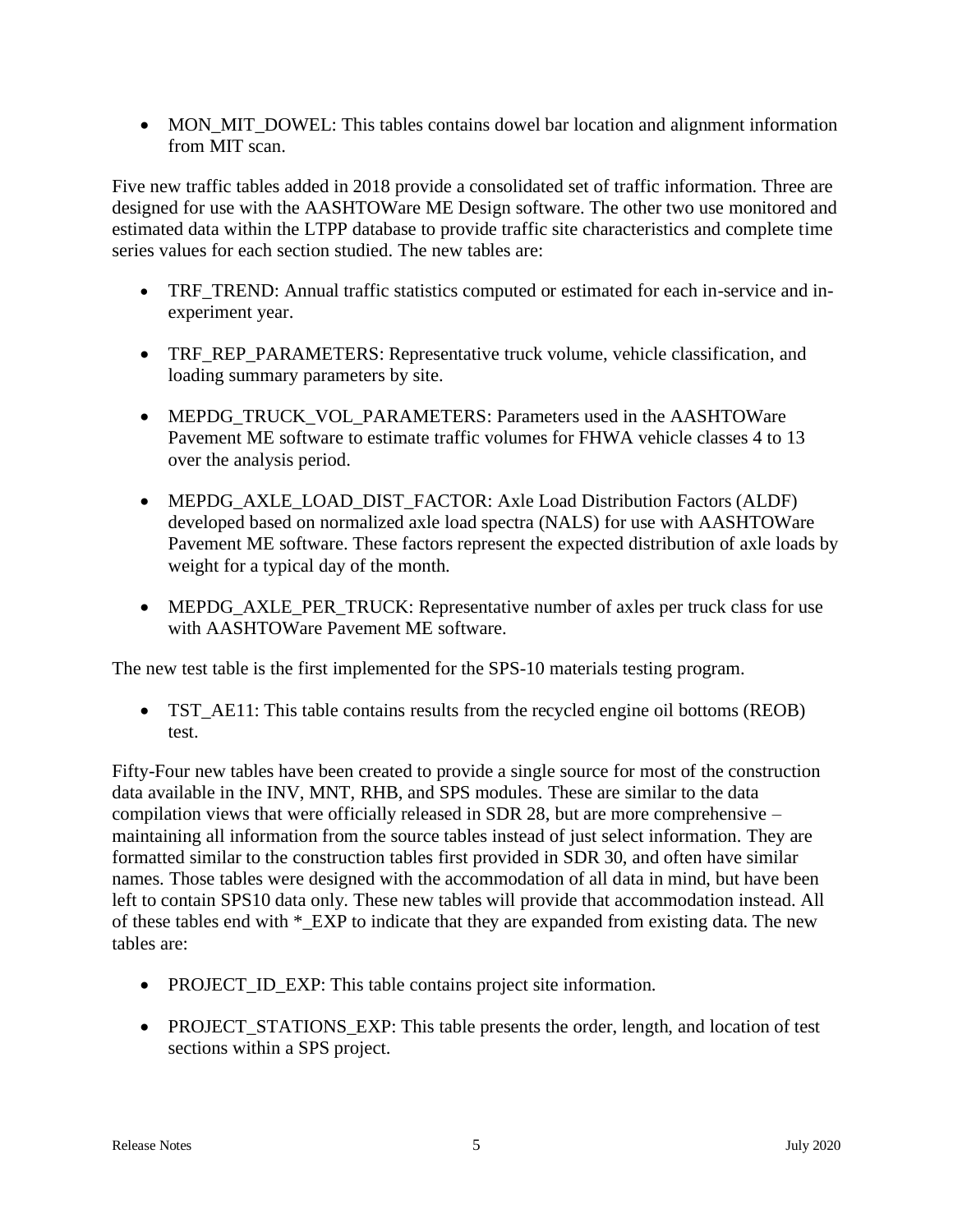- PROJECT\_INTERSECTIONS\_EXP: This table contains project level intersection information.
- SECTION\_GENERAL\_EXP: This table contains section lane, width, and speed information.
- SECTION DRAINAGE EXP: This table contains section subsurface drainage information.
- SECTION SHOULDER EXP: This table contains section shoulder information.
- SECTION\_CONST\_LAYER\_EXP: This table describes the originally built structure of the pavement.
- PROJECT\_HIST\_AGE\_EXP: This table contains date information for the original pavement section.
- PROJECT MAJOR IMP EXP: This table contains information for major rehabilitation and construction events that took place after the pavement was constructed, but before the section became part of the LTPP program.
- AC\_AGGR\_COMP\_EXP: This table contains composition information for aggregates used in AC layers.
- AC AGGR DUR EXP: This table contains durability data for aggregates used in AC layers.
- AC\_AGGR\_PROP\_EXP: This table contains physical properties of aggregate used in AC mixtures.
- AC\_AGGR\_SP\_PROP\_EXP: This table contains SuperPave-related physical properties of the aggregate used in AC mixtures.
- AC\_AGGR\_GRADATION\_EXP: This table contains gradation information for aggregate used in AC mixtures.
- AC\_BINDER\_EXP: This table contains properties of the binder used in AC mixtures.
- AC\_MODIFIER\_EXP: This table contains section lane, width, and speed information.
- AC\_AGED\_BINDER\_EXP: This table contains properties of the binder used in AC mixtures after aging.
- AC\_DSR\_EXP: This table contains Dynamic Shear Rheometer, Bending Beam Rheometer, and Direct Tension tests for binders used in AC mixtures.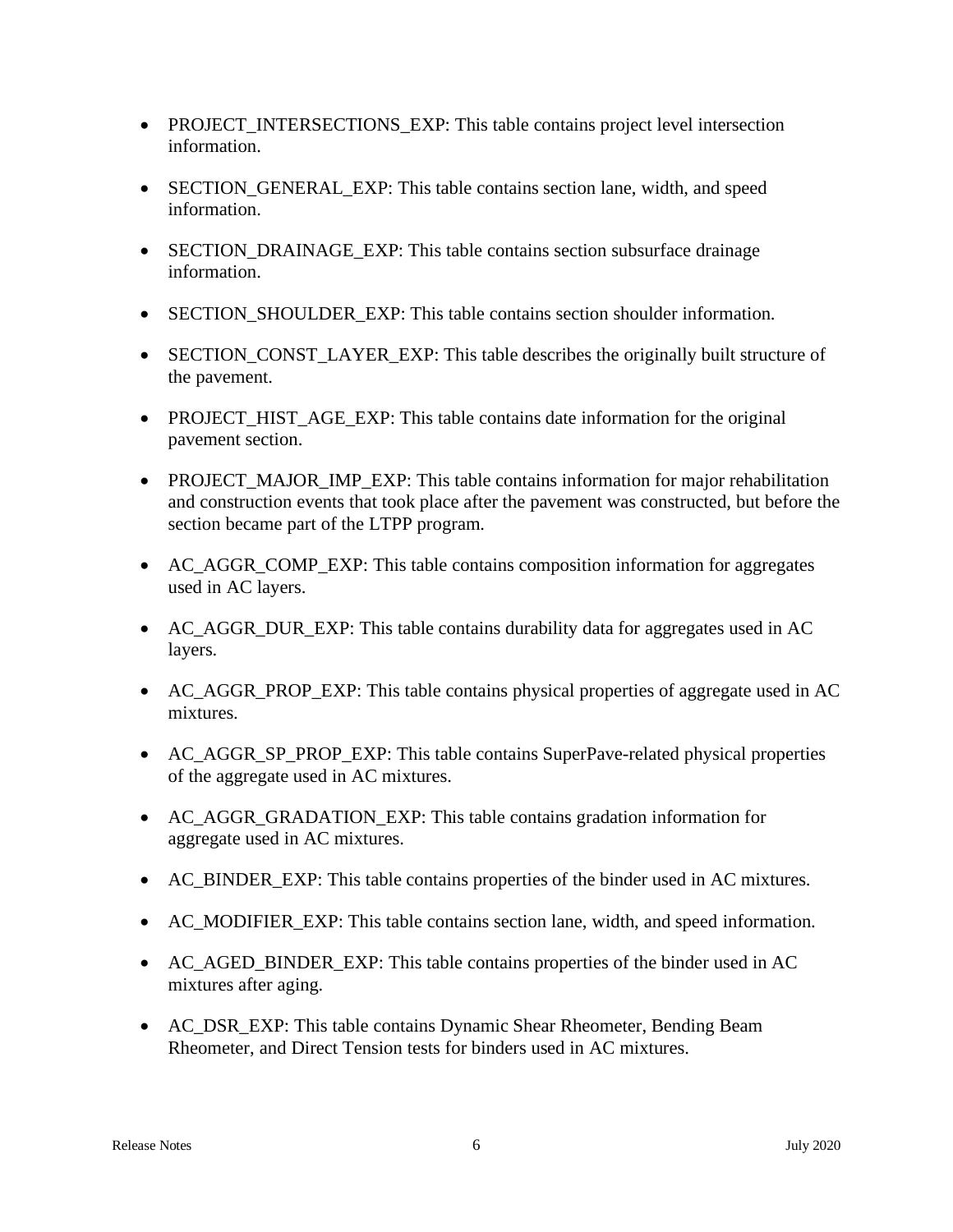- AC\_AGGR\_RECYCLED\_EXP: This table contains type and storage information for recycled aggregates used in AC mixtures.
- AC\_LAB\_MIX\_EXP: This table contains AC laboratory mix design properties.
- AC\_LAB\_MIX\_RECYCLE\_EXP: This table contains laboratory mix design properties specific to recycled AC mixtures.
- AC\_MIXTURE\_EXP: This table contains AC mixture properties as placed.
- AC\_ANTISTRIPPING\_EXP: This table contains AC antistripping agent information.
- AC\_MOIST\_SUSCEPT\_EXP: This table contains AC mixture moisture susceptibility test results.
- AC\_PLACEMENT\_EXP: This table contains placement information for AC layers.
- AC\_CONSTRUCTION\_TEMPS\_EXP: This table contains construction temperature data for AC layers.
- AC\_COMPACTION\_EXP: This table contains compaction data for AC layers.
- AC\_ROLLER\_EXP: This table contains compaction equipment data for AC layers.
- UNBOUND STABIL EXP: This table contains unbound layer stabilizing agent data.
- UNBOUND LAYER PROP EXP: This table contains unbound or stabilized base or subbase layer properties.
- SUBGRADE\_LAYER\_PROP\_EXP: This table contains subgrade layer properties.
- AC\_DENSITY\_MEAS\_EXP: This table contains density data used for construction quality control of AC layers.
- AC\_PROFILE\_MEAS\_EXP: This table contains profile data used for construction quality control of AC layers.
- SECTION\_CONSTRUCTION\_NOTES\_EXP: This table contains section notes and comments.
- AC MILLING EXP: This table contains information on AC milling operations.
- CONSTRUCTION\_EVENTS\_EXP: This table contains improvement information. Includes maintenance and rehabilitation events.
- PCC\_ADMIX\_EXP: This table contains PCC admixture amounts and types.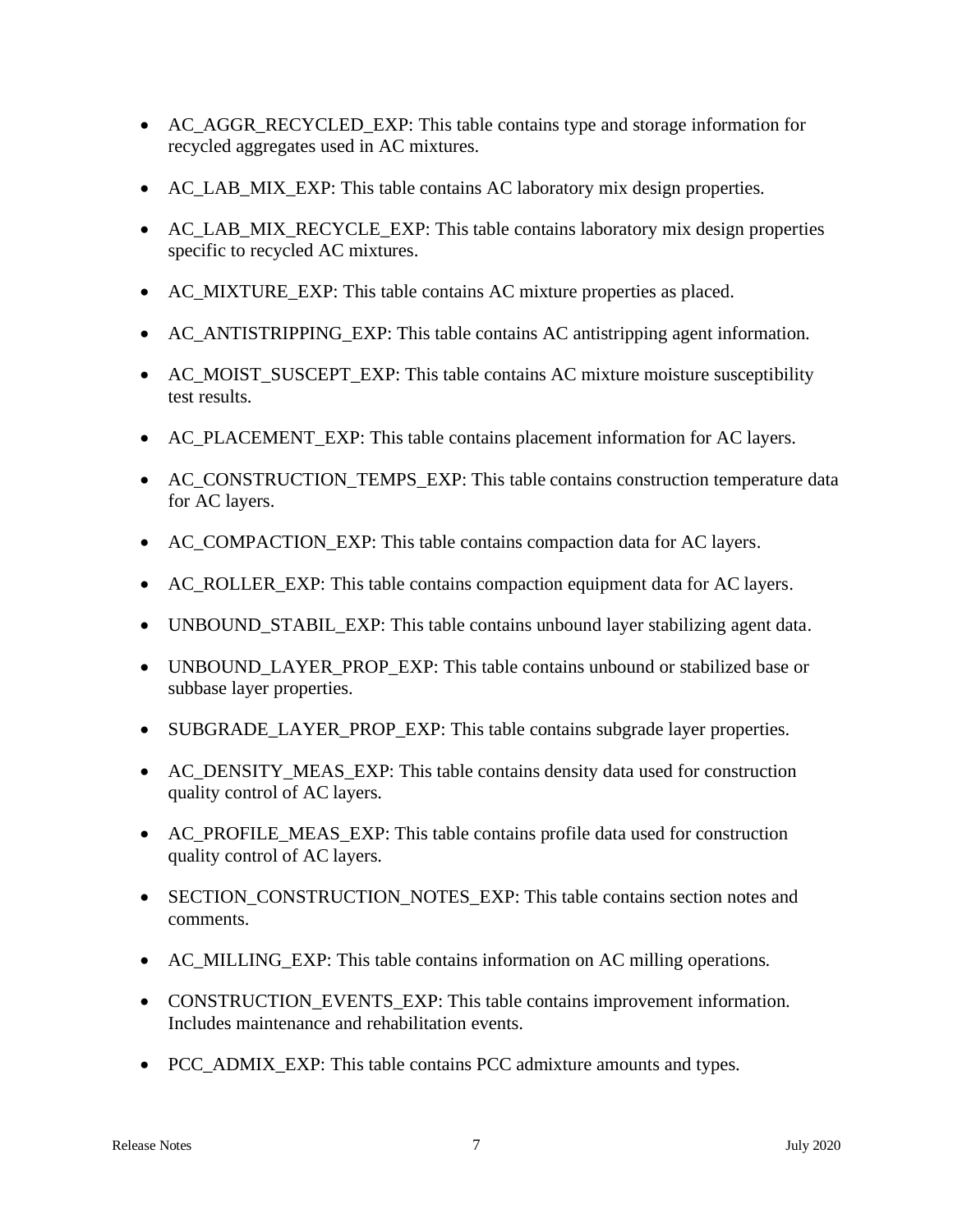- PCC\_AGGR\_COMP\_EXP: This table contains composition information for aggregates used in PCC layers.
- PCC\_AGGR\_DUR\_EXP: This table contains durability data for aggregates used in PCC layers.
- PCC AGGR GRADATION EXP: This table contains gradation information for aggregate used in PCC mixtures.
- PCC\_AGGR\_PROP\_EXP: This table contains physical properties of aggregate used in PCC mixtures.
- PCC\_CONSTRUCTION\_EXP: This table contains PCC paver, curing, and texturing Information.
- PCC MIXTURE EXP: This table contains PCC mixture and mix design information.
- PCC\_STRENGTH\_EXP: This table contains PCC layer strength information.
- PCC\_JOINT\_FORMING\_EXP: This table contains PCC joint forming methods.
- PCC\_JOINT\_SEALANT\_EXP: This table contains PCC joint sealant type, reservoir, and backer information.
- PCC\_JOINT\_SPACING\_EXP: This table contains PCC joint spacing information.
- PCC TIE BARS EXP: This table contains PCC joint tie bar information.
- PCC\_STEEL\_EXP: This table contains PCC layers reinforcing steel.
- PCC\_LOAD\_TRANSFER\_EXP: This table contains PCC joint load transfer type and placement information.
- SUBDRAIN\_RETROFIT\_EXP: This table contains sub-drainage retrofit data.
- SUBGRADE PREP EXP: This table contains subgrade stabilization and compaction information.
- UNBOUND\_GRADATION\_EXP: This table contains unbound or stabilized base or subbase layer gradation information.
- AC\_LIFT\_PLACEMENT\_EXP: This table contains un-compacted lift placement information.

#### *Tables Excluded*

Because of the creation of the new construction \_EXP tables, most of the DCV tables have been removed. The following tables are no longer available: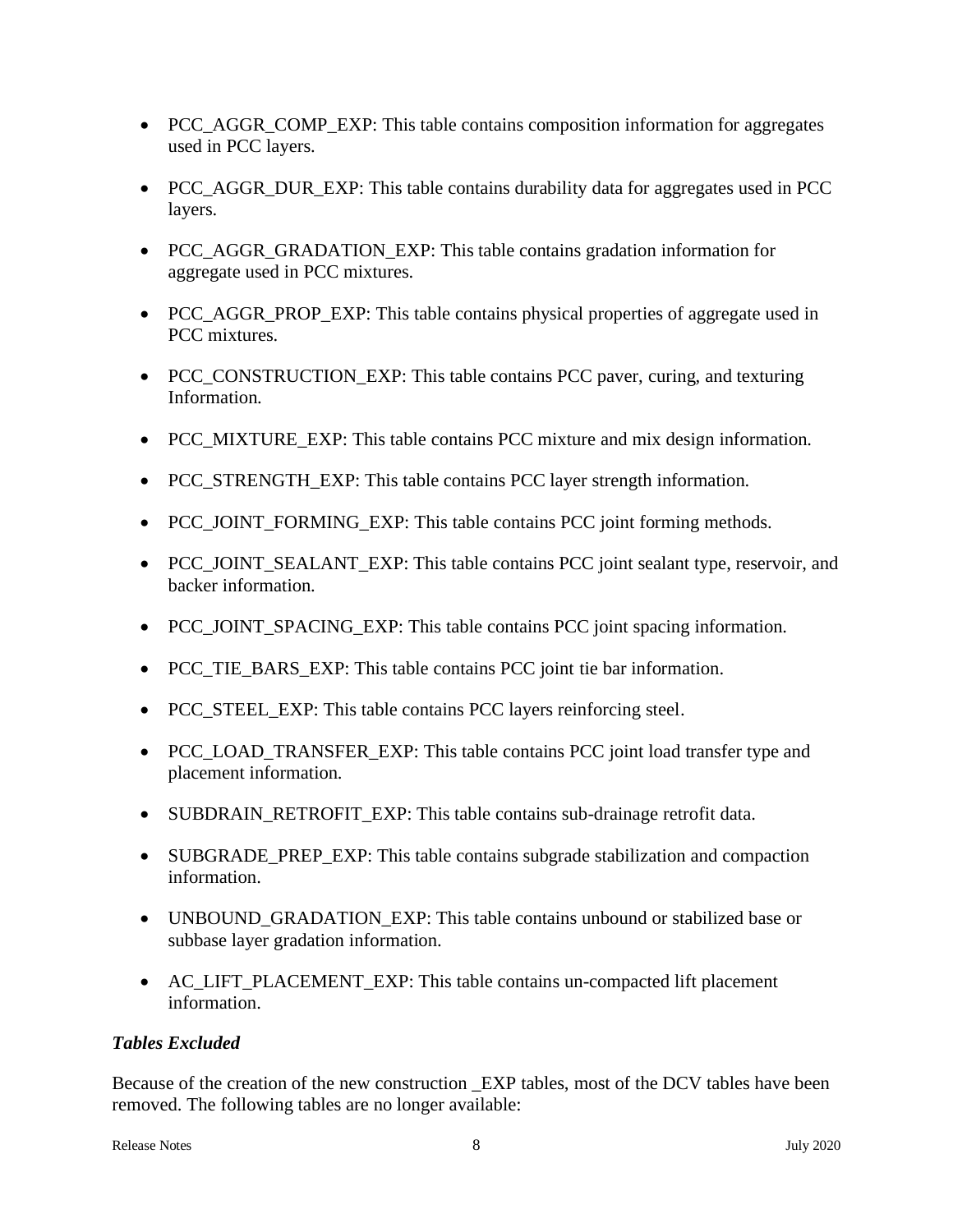- SECTION\_LAYOUT
- STABILIZATION\_DETAILS
- SUBGRADE\_PROPERTIES
- UNBOUND\_LAYER\_PROPERTIES
- AC\_AGG\_GRADATION
- AC\_AGG\_PROP
- AC\_ANTISTRIP
- AC\_BINDER\_PROP
- AC\_MIX\_PROP
- AC\_MOISTURE\_SUSCEPTIBILITY
- AC\_VOLUMETRICS
- PCC\_ADMIXTURE
- PCC\_AGG\_GRADATION
- PCC\_AGG\_PROP
- PCC\_JOINT\_FORMING
- PCC\_JOINT\_SEALANT
- PCC\_JOINT\_SPACING
- PCC\_LOAD\_TRANSFER
- PCC\_MIX\_DESIGN
- PCC\_REINFORCING
- PCC\_STRENGTH
- PCC\_TIE\_BARS

#### *Other Notes*

The CLM\_VWS tables have been updated to include new weather stations and climate information to 2017 for test sections still in study as of 2013. Additionally, the OWS weather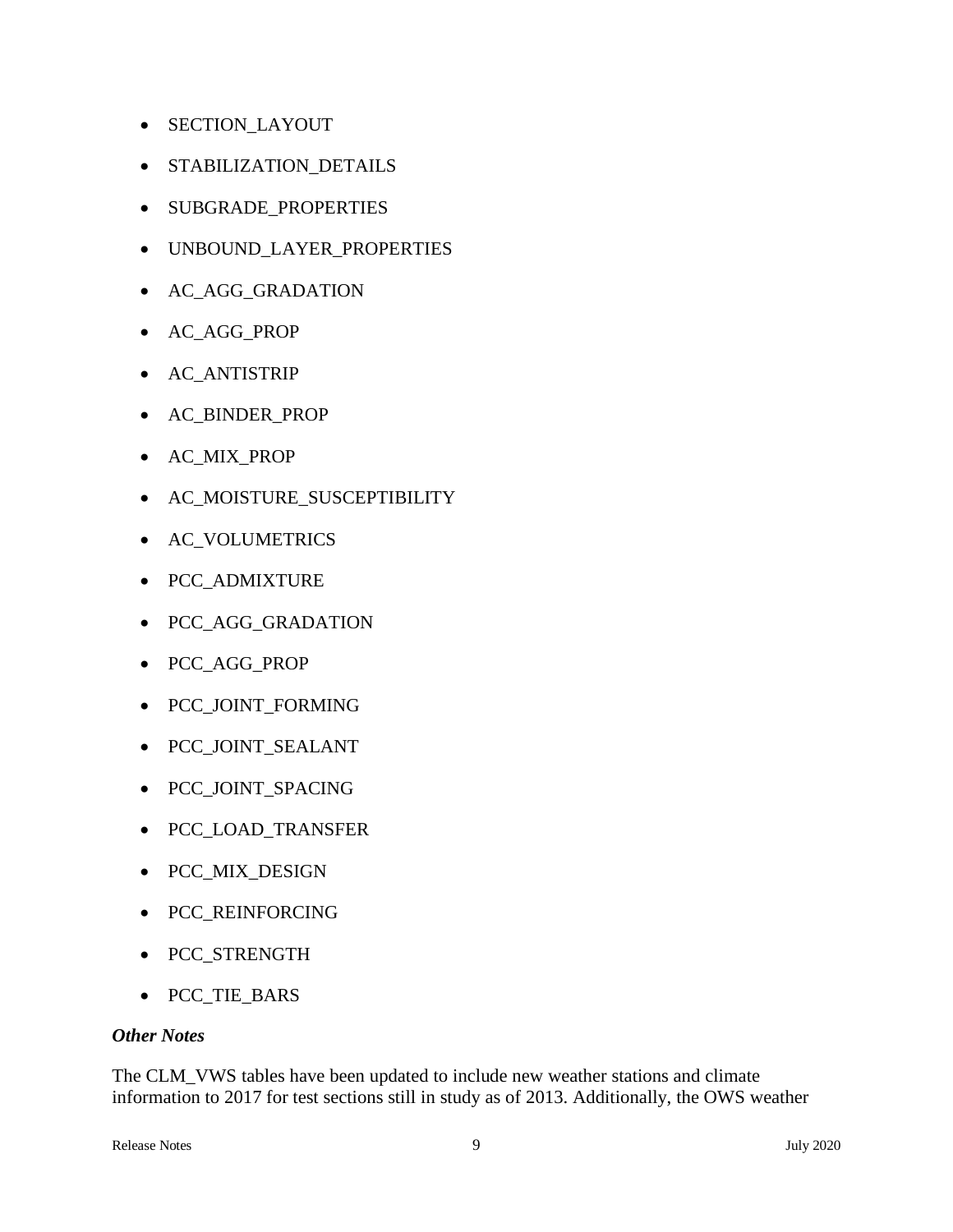station IDs have been updated to be consistent with the National Oceanic Atmospheric Administration Global Historical Climatology Network identifiers, and the site locations have been updated to use decimal degrees instead of having separate fields for degrees, minutes, and seconds.

# **Release 31**

This is the 31<sup>st</sup> public release of data from the LTPP program scheduled for July 2017. Some of the notable updates, additions, deletions, and changes made to the data since the July 2016 data release include the following:

### *New Tables*

SDR 31 includes 17 new tables with computed parameters and supporting information for normalized axle load spectra (NALS) and the Relative Pavement Performance Impact Factor (RPPIF).

This group of tables is generally considered to be part of the traffic module, but does not use the TRF module convention. These tables are named NALS, RPPIF, or VEHICLE depending on the contents. The NALS tables contains percentile distributions of axle type count by load range. The RPPIF tables have summary statistics for comparison and grouping of similar NALS. The VEHICLE tables include intermediate computations.

These new tables are:

- NALS ANNUAL DISTRIB: This table contains the normalized annual axle load distribution based on average of monthly axle distribution percentages.
- NALS\_ANNUAL\_EVAL: This table contains the QC assessment of the NALS\_ANNUAL\_DISTRIB table.
- NALS MONTHLY DISTRIB: This table contains the normalized axle load distributions based on MM\_AX records.
- NALS\_MONTHLY\_EVAL: This table contains the QC assessment of the NALS\_MONTHLY\_DISTRIB table.
- RPPIF\_ANNUAL\_AVG\_TRUCK: This table contains the average RPPIF for a truck by year.
- RPPIF\_MONTHLY\_AVG\_TRUCK: This table contains the average RPPIF for a truck by month.
- RPPIF\_NALS\_ANNUAL: This table contains the RPPIF computed by year, vehicle class, and axle group.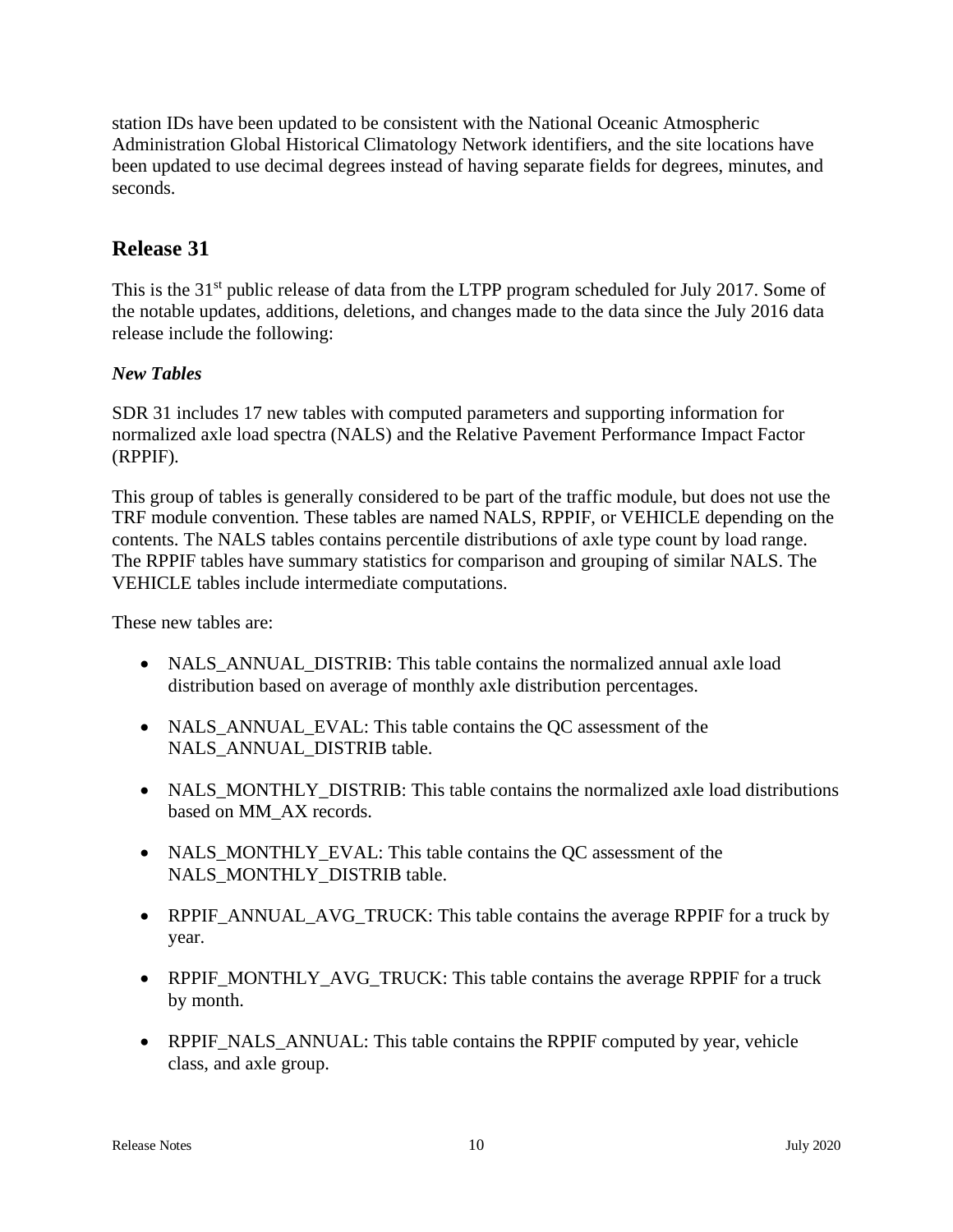- RPPIF\_NALS\_MONTHLY: This table contains the RPPIF computed by month, vehicle class, and axle group.
- RPPIF\_VEHICLE\_CLASS\_ANNUAL: This table contains the RPPIF per vehicle class by year.
- RPPIF VEHICLE CLASS MONTHLY: This table contains the RPPIF per vehicle class by month.
- RPPIF\_WIJ\_FACTOR: This table contains the  $w_{ij}$  factors for computing RPPIF factors by axle group and weight bin.
- VEHICLE\_CLASS\_ADT\_ANNUAL: This table contains the average daily vehicles per class by year (to the nearest tenth).
- VEHICLE\_CLASS\_ADT\_MONTH: This table contains the average daily vehicles by class and month.
- VEHICLE\_CLASS\_AVG\_AX\_ANL: This table contains the average axles per vehicle class by year.
- VEHICLE\_CLASS\_AVG\_AX\_MONTH: This table contains the average axles per vehicle class by month.
- VEHICLE CLASS TOTAL AXLES: This table contains the total axles by vehicle class and axle group by month.
- VEHICLE\_CLASS\_TOTAL\_COUNT: This table contains the total trucks per vehicle class by month.

Two new computed parameter test tables have been added to contain air voids information. These new tables are:

- TST\_AIR\_VOIDS\_CALC: This table contains air void calculations for each valid bulk specific gravity measurement in TST\_AC02.
- TST\_AIR\_VOIDS\_SECT: This table contains section level air voids calculations for each section with valid data in TST\_AIR\_VOIDS\_CALC.

### *Tables Excluded*

All tables included in Release 30 are also part of Release 31.

### *Other Notes*

In addition to the fields added previously for SDR 30, more new fields have been added to the MON\_DIS\_\*\_REV tables to accommodate new distress interpretations consistent with the new HPMS 2016 field guide. These new fields are: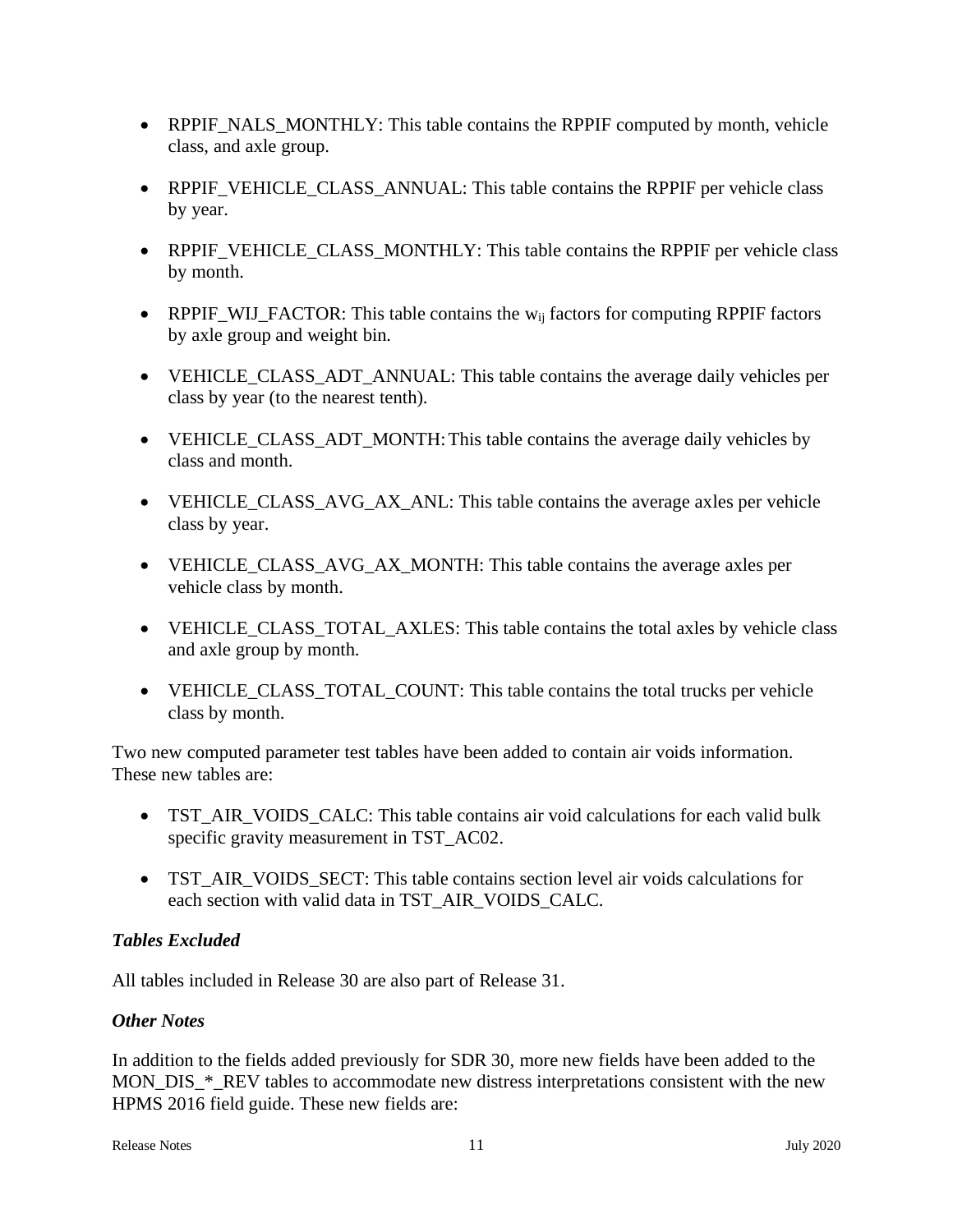- MON\_DIS\_JPCC\_REV.CRACKED\_SLABS\_HALF
- MON\_DIS\_CRCP\_REV.PUNCHOUTS\_A\_L
- MON DIS CRCP REV.PUNCHOUTS A M
- MON\_DIS\_CRCP\_REV.PUNCHOUTS\_A\_H

The fields are populated for most records, using data derived from existing distress maps.

The MON\_DIS\_\*\_CRACK\_INDEX tables have been updated to include index values consistent with HPMS 2016 guidelines. The existing HPMS fields have been re-named HPMS14 and are still included for information.

AC\_MODIFIER and AC\_MOIST\_SUSCEPT are included in the release for the first time. Although these tables were built with the rest of the construction tables that were released in SDR 30, they were not initially populated, and were therefore not included in the LTPP public data release.

# **Release 30**

This is the 30<sup>th</sup> public release of data from the LTPP program. Some of the notable updates, additions, deletions, and changes made to the data since the April 2015 data release include the following:

#### *New Tables*

Forty-one new tables have been added to the new construction module. Unlike the tables in most other PPDB modules, the tables in the construction module do not have a module designation in the table names. These tables are intended to eventually replace most of the existing MNT, RHB, INV, and SPS\_\* tables, but for SDR30, they contain only data for the new SPS-10 sites. These new tables are:

- PROJECT\_ID: This table contains general project layout and location information.
- PROJECT\_STATIONS: This table contains section lane, width, and speed information.
- PROJECT\_INTERSECTIONS: This table contains project-level intersection information.
- SECTION GENERAL: This table contains section lane, width, and speed information.
- SECTION DRAINAGE: This table contains section subsurface drainage information.
- SECTION SHOULDER: This table contains section shoulder information.
- SECTION CONST LAYER: Table describing the originally built structure of the pavement.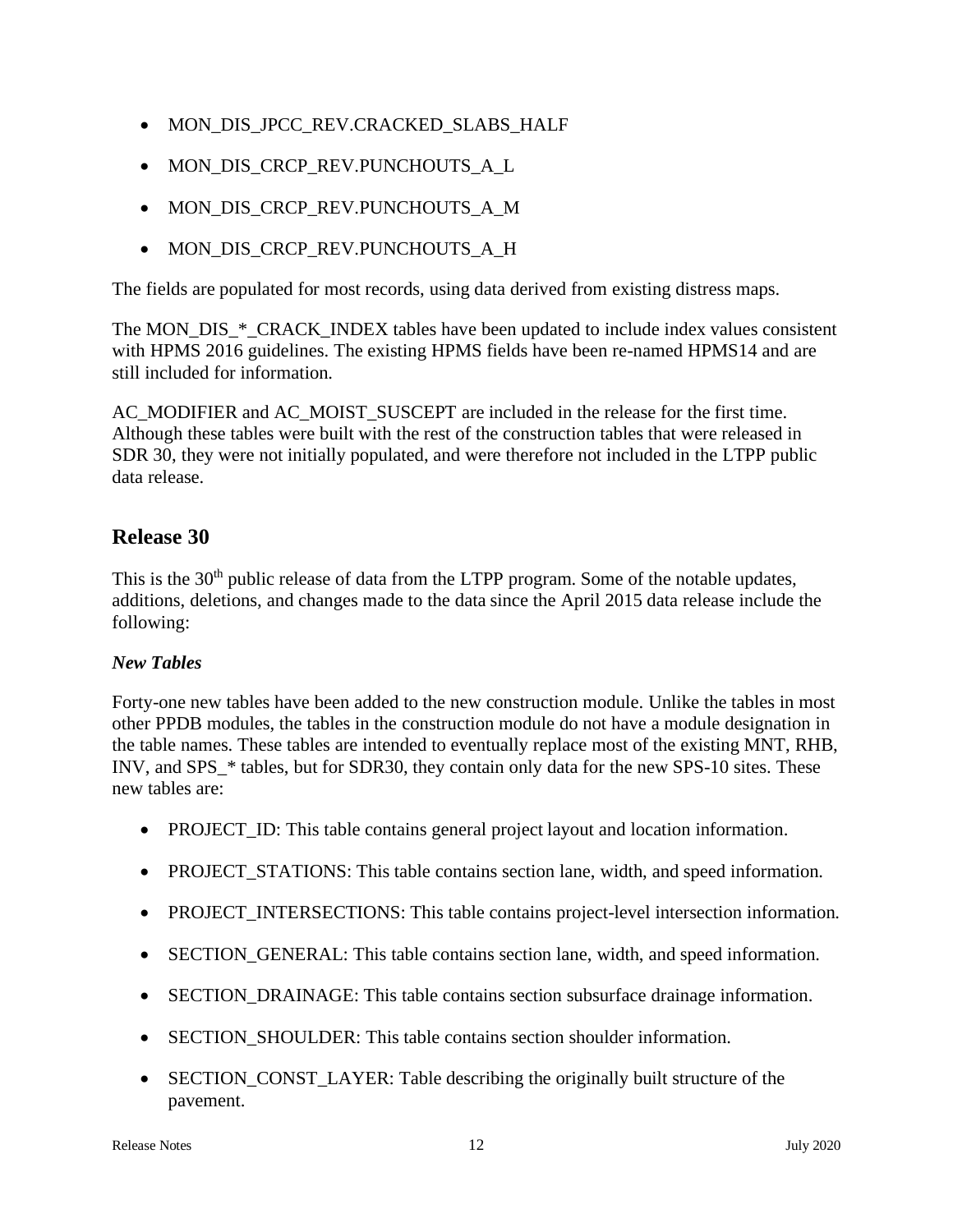- PROJECT\_HIST\_AGE: This table contains age information for events that took place prior to the section becoming part of the LTPP program.
- PROJECT MAJOR IMP: This table contains information for major rehabilitation and construction events that took place after the pavement was constructed, but before the section became part of the LTPP program.
- DEICING\_FREQUENCY: This table contains snow removal and deicing application frequency.
- DEICING TYPES: This table contains types of deicing agents used.
- SECTION HPMS: This table contains HPMS specific data items.
- AC\_AGGR\_COMP: This table contains composition information for aggregates used in AC layers.
- AC AGGR DUR: This table contains durability data for aggregates used in AC layers.
- AC AGGR PROP: This table contains physical properties of aggregate used in AC mixtures.
- AC AGGR SP PROP: This table contains SuperPave-related physical properties of the aggregate used in AC mixtures.
- AC\_AGGR\_GRADATION: This table contains gradation information for aggregate used in AC mixtures.
- AC\_BINDER: This table contains properties of the binder used in AC mixtures.
- AC\_AGED\_BINDER: This table contains properties of the binder used in AC mixtures after aging.
- AC DSR: This table contains Dynamic Shear Rheometer, Bending Beam Rheometer, and Direct Tension tests for binders used in AC mixtures.
- AC\_AGGR\_RECYCLED: This table contains type and storage information for recycled aggregates used in AC mixtures.
- AC\_LAB\_MIX: This table contains laboratory mix design for AC mixtures.
- AC\_LAB\_MIX\_RECYCLE: This table contains laboratory mix design properties specific to recycled AC mixtures.
- AC\_LAB\_MIX\_WARM: This table contains laboratory mix design properties specific to warm mix AC mixtures.
- AC\_MIXTURE: This table contains AC mixture properties as placed.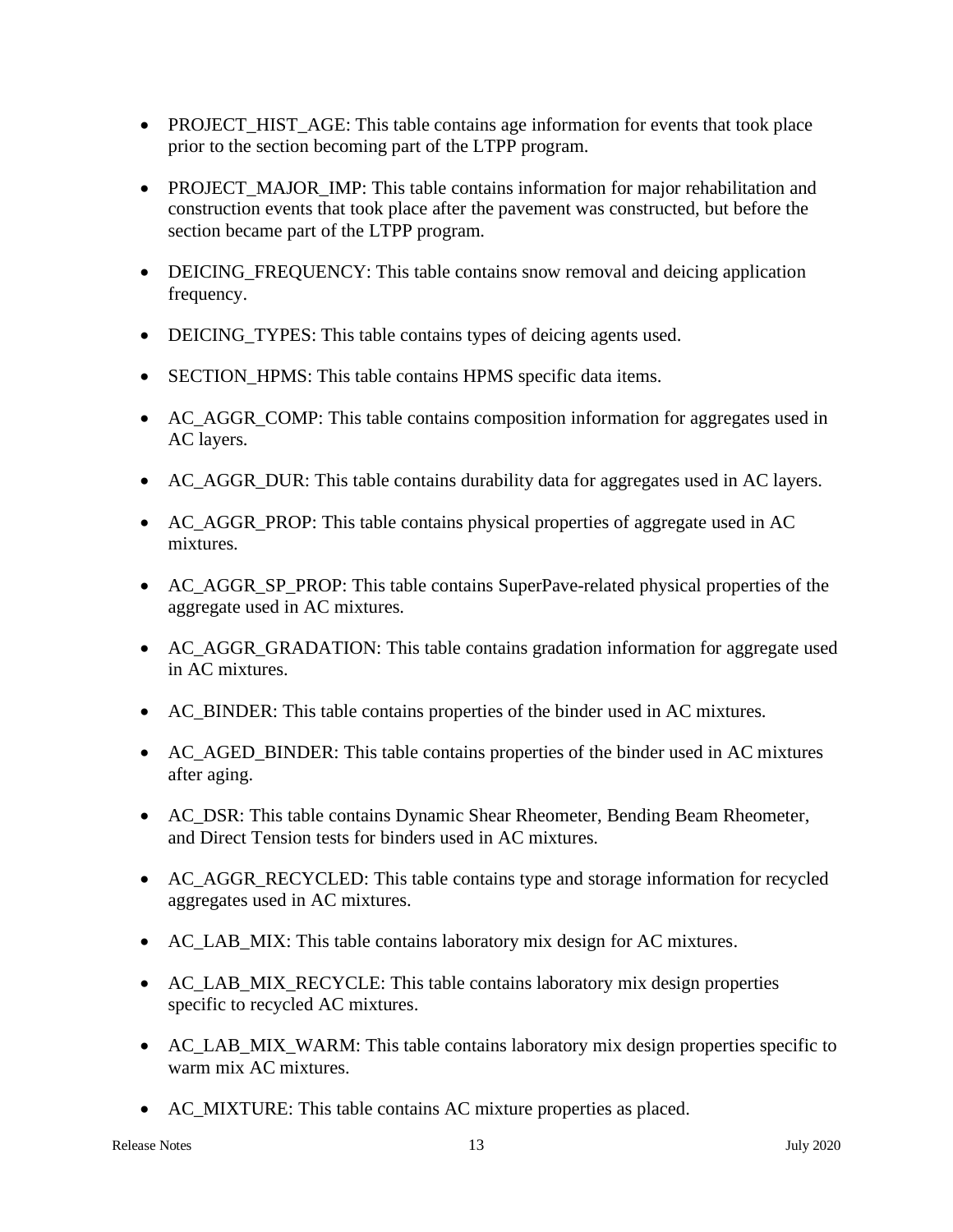- AC\_ANTISTRIPPING: This table contains AC antistripping agent information.
- AC\_SP\_MIXTURE: This table contains AC Superpave mixture properties as placed.
- AC\_PLACEMENT: This table contains placement information for AC layers.
- AC\_CONSTRUCTION\_TEMPS: This table contains construction temperature data for AC layers.
- AC\_COMPACTION: This table contains compaction data for AC layers.
- AC\_ROLLER: This table contains compaction equipment data for AC layers.
- UNBOUND STABIL: This table contains unbound layer stabilizing agent data.
- UNBOUND LAYER PROP: This table contains unbound or stabilized base or subbase layer properties.
- UNBOUND GRADATION: This table contains unbound or stabilized base or subbase layer gradation information.
- SUBGRADE\_LAYER\_PROP: This table contains subgrade layer properties.
- AC\_DENSITY\_MEAS: This table contains AC layer density data used for construction quality control.
- AC\_PROFILE\_MEAS: This table contains AC layer profile data used for construction quality control.
- SECTION\_FIELD\_THICK\_MEAS: This table contains field layer thickness measurements from time of construction at different stations.
- SECTION\_CONSTRUCTION\_NOTES: This table contains section notes and comments.
- AC MILLING: This table contains information on AC milling operations.
- CONSTRUCTION\_EVENTS: This table contains improvement information maintenance and rehabilitation events.

Three new distress tables have been created to deliver cracking index information that may be useful for other national applications such as HPMS, MAP-21 NPRM, and MEPDG. These new tables are:

- MON DIS AC CRACK INDEX: This table contains the cracking percentage as defined by HPMS, NPRM, and MEPDG, and the HPMS defined cracking length.
- MON\_DIS\_JPCC\_CRACK\_INDEX: This table contains the cracking percentage as defined by HPMS, NPRM, and MEPDG.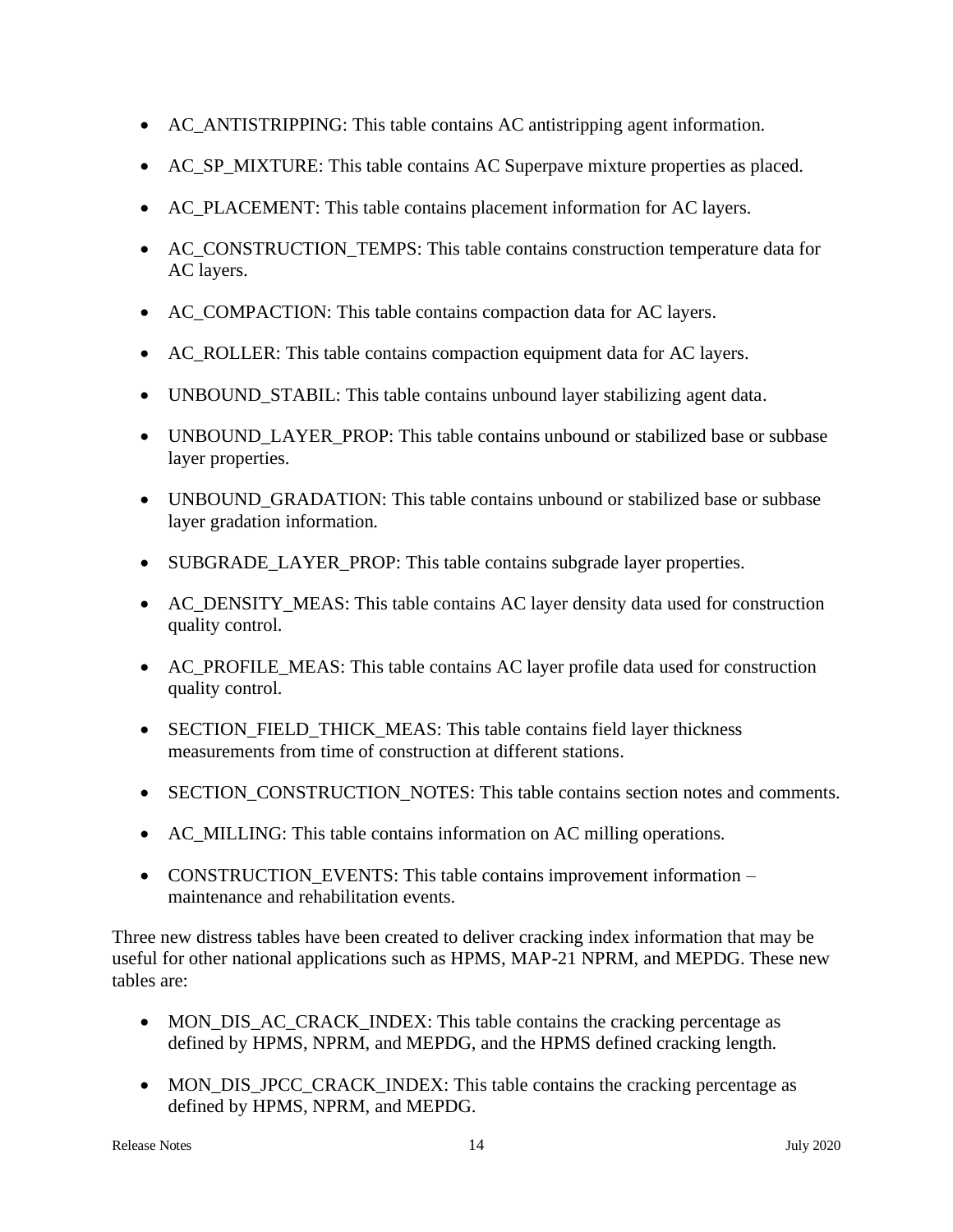• MON\_DIS\_CRCP\_CRACK\_INDEX: This table contains the cracking percentage as defined by HPMS and NPRM, and the punchouts per unit length as defined by MEPDG.

### *Tables Excluded*

The MERRA tables, initially provided in SDR 29, are no longer part of the SDR. The data is now being provided exclusively through InfoPave. This includes the following tables:

MERRA\_GRID\_ID, MERRA\_HUMID\_DAY, MERRA\_HUMID\_HOUR, MERRA\_HUMID\_MONTH, MERRA\_HUMID\_YEAR, MERRA\_PRECIP\_DAY, MERRA\_PRECIP\_HOUR, MERRA\_PRECIP\_MONTH, MERRA\_PRECIP\_YEAR, MERRA\_SITE\_LINK, MERRA\_SOLAR\_DAY, MERRA\_SOLAR\_HOUR, MERRA\_SOLAR\_MONTH, MERRA\_SOLAR\_YEAR, MERRA\_TEMP\_DAY, MERRA\_TEMP\_HOUR, MERRA\_TEMP\_MONTH, MERRA\_TEMP\_YEAR, MERRA\_WIND\_DAY, MERRA\_WIND\_HOUR, MERRA\_WIND\_MONTH, and MERRA\_WIND\_YEAR.

TRF\_ESAL\_DRAINAGE\_COEFF has been removed because it was unnecessary.

Due to processing issues, texture data will not be part of SDR30. This exclusion is not expected to be permanent, but for SDR30, the following texture tables are excluded:

#### MON\_HSS\_TEXTURE\_SECTION and MON\_HSS\_TEXTURE\_SEGMENT.

The data in these tables will be available through InfoPave in a future data release.

#### *Other Notes*

Several fields have been added to the MON\_DIS\_\*\_REV tables to accommodate new distress interpretations so that LTPP may better support national applications. These new fields are:

- MON\_DIS\_AC\_REV.WP\_LENGTH\_CRACKED
- MON DIS AC REV.TRANS CRACK L GT183
- MON\_DIS\_JPCC\_REV.CRACKED\_SLABS\_TRANS
- MON\_DIS\_JPCC\_REV.CRACKED\_SLABS\_TOTAL
- MON\_DIS\_JPCC\_REV.SLAB\_COUNT
- MON DIS CRCP REV.PUNCHOUTS AREA

The fields are populated for most records, using data derived from existing distress maps.

The data in the MON HSS tables for all site visits using the AMES profilers has been reprocessed and re-entered. The data will, in many cases, be different than data for the same visits included in SDR 29. Also, 25mm data collected with previous profilers has been added to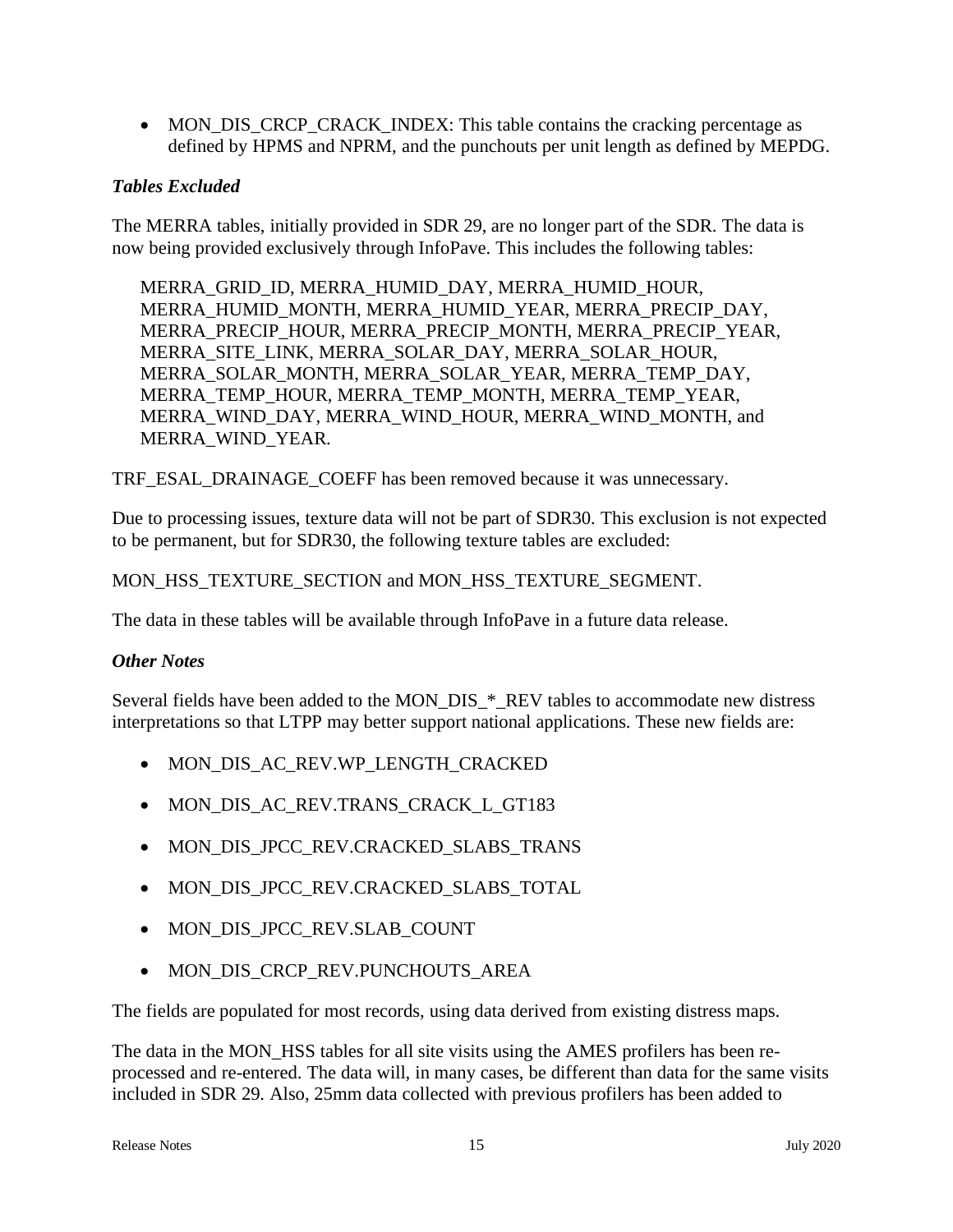MON\_HSS\_PROFILE\_ELEVATION\_25. This includes most profile runs starting in about 1996.

# **Release 29**

This is the 29<sup>th</sup> public release of data from the LTPP program. Some of the notable updates, additions, deletions, and changes made to the data since the January 2014 data release include the following:

### *New Tables*

In SDR 29, 33 new tables were added, 22 new MERRA climate tables, 13 new backcalculation (BAKCAL) tables, and 9 new profile/texture (MON\_HSS) tables.

### *MERRA Tables*

The new MERRA tables contain climate data summaries from Modern-Era Retrospective Analysis for Research and Application (MERRA). This dataset provides continuous hourly precipitation, humidity, temperature, wind, and solar radiation estimates. Due to the size of the data, the hourly tables are not actually part of the SDR, but are included here because they will be made available to the user using other means.

The new tables are similar to the existing CLM\_VWS tables, which provide similar data from a different data set consisting of terrestrial observations. The new MERRA tables are:

- MERRA GRID ID: This table contains location, elevation, and assignment of ID to each MERRA grid centroid.
- MERRA\_HUMID\_DAY: This table contains humidity 2 meters above MERRA centroid by date.
- MERRA\_HUMID\_HOUR: This table contains humidity 2 meters above MERRA centroid by date and hour.
- MERRA\_HUMID\_MONTH: This table contains humidity 2 meters above MERRA centroid by year and month.
- MERRA\_HUMID\_YEAR: This table contains humidity 2 meters above MERRA centroid by year.
- MERRA PRECIP DAY: This table contains precipitation at MERRA cell centroid by date.
- MERRA\_PRECIP\_HOUR: This table contains precipitation at MERRA cell centroid by date and hour.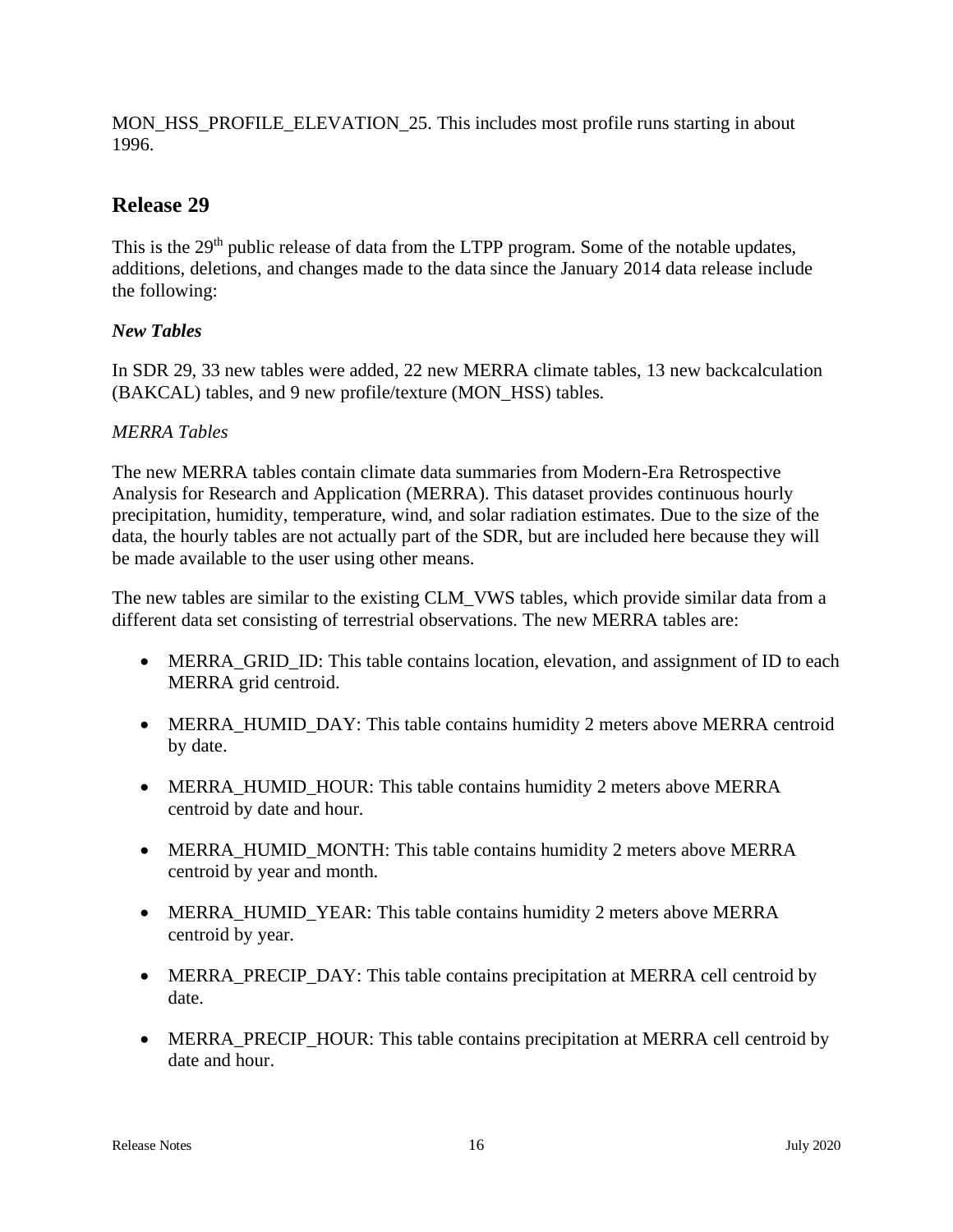- MERRA\_PRECIP\_MONTH: This table contains precipitation at MERRA cell centroid by year and month.
- MERRA\_PRECIP\_YEAR: This table contains precipitation at MERRA cell centroid by year.
- MERRA SITE LINK: This table contains assignment of test sections to MERRA cells.
- MERRA SOLAR DAY: This table contains solar radiation and cloud cover at MERRA cell centroid by date.
- MERRA\_SOLAR\_HOUR: This table contains solar radiation and cloud cover at MERRA cell centroid by date and hour.
- MERRA SOLAR MONTH: This table contains solar radiation and cloud cover at MERRA cell centroid by year and month.
- MERRA SOLAR YEAR: This table contains solar radiation and cloud cover at MERRA cell centroid by year.
- MERRA\_TEMP\_DAY: This table contains air temperature 2 meters above MERRA cell centroid elevation by date.
- MERRA\_TEMP\_HOUR: This table contains air temperature 2 meters above MERRA cell centroid by date and hour.
- MERRA TEMP MONTH: This table contains air temperature 2 meters above MERRA cell centroid elevation by year and month.
- MERRA\_TEMP\_YEAR: This table contains air temperature 2 meters above MERRA cell centroid elevation by year.
- MERRA WIND DAY: This table contains wind 2 meters above MERRA cell centroid by date.
- MERRA WIND HOUR: This table contains wind 2 meters MERRA cell centroid by date and hour.
- MERRA WIND MONTH: This table contains wind 2 meters above MERRA cell centroid by year and month.
- MERRA\_WIND\_YEAR: This table contains wind 2 meters above MERRA cell centroid by year.

### *BAKCAL Tables*

The new BAKCAL tables contain backcalculation information for deflection data sets in the MON\_DEFL tables. These tables nominally replace the MON\_DEFL\_FLX and

```
Release Notes 17 July 2020
```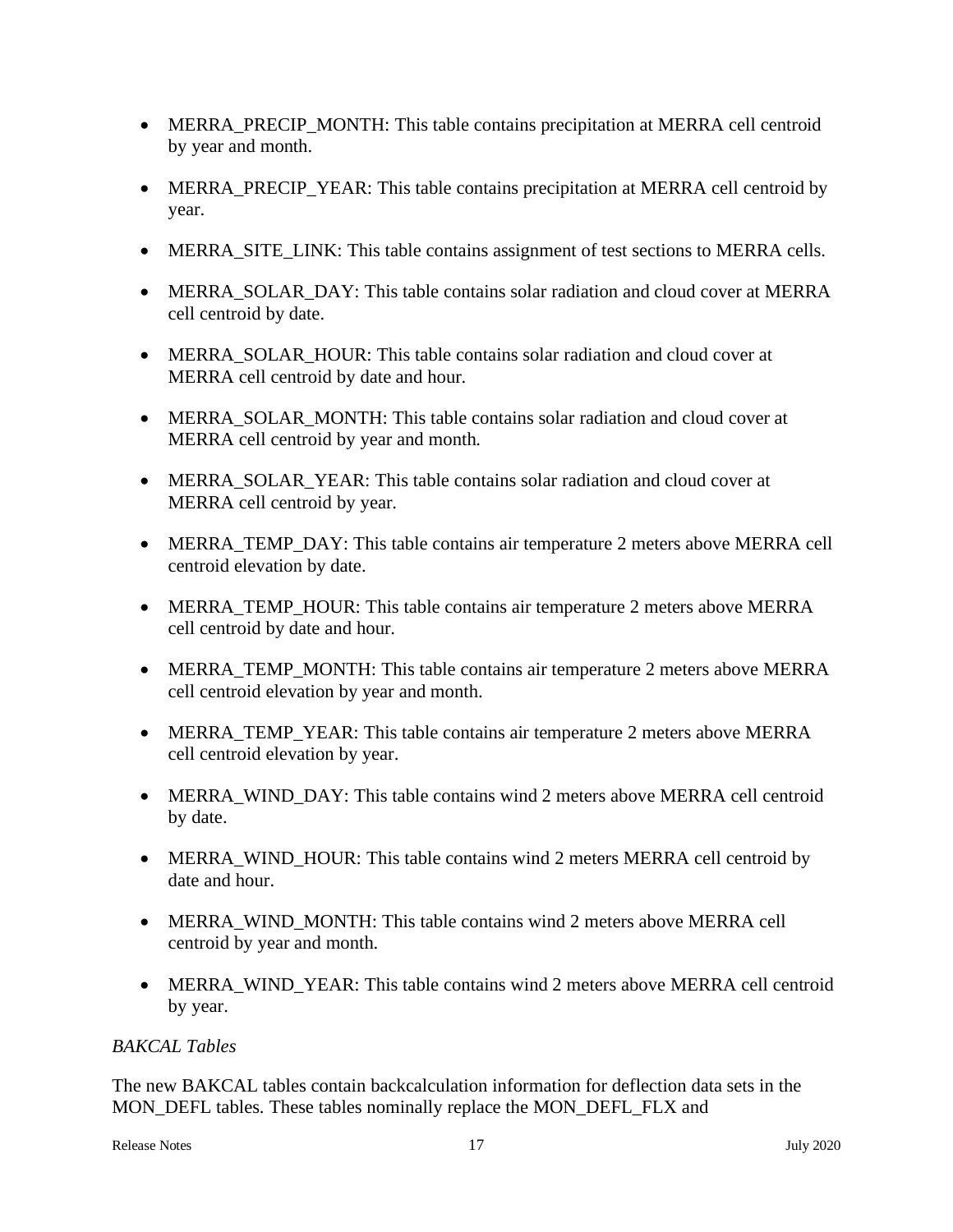MON\_DEFL\_RGD tables, which were last available in Release 20.0. The new BAKCAL tables are:

- BAKCAL\_BASIN: This table contains identifying information for each deflection basin used in the backcalculation process.
- BAKCAL BEST FIT BASIN LAYER: This table contains best fit backcalculation modulus values for each deflection basin. This table only has information for PCC surfaced sections only.
- BAKCAL\_BEST\_FIT\_BASIN\_MASTER: This table contains backcalculation fit and quality measures for each deflection basin.
- BAKCAL BEST FIT LAYERS: This table contains layer thicknesses used calculation of layer modulus values using the BEST FIT procedure.
- BAKCAL BEST FIT SECTION LAYER: This table contains best-fit backcalculated modulus values for each FWD pass. This table only has information for PCC surfaced sections only.
- BAKCAL BEST FIT SECTION MASTER: This table contains best-fit backcalculation quality measures and other non-layer specific information for each FWD pass. This table only has information for PCC surfaced sections only.
- BAKCAL LAYER LINK: This table contains mapping of backcalculation layers to the current TST\_L05B layering structure.
- BAKCAL\_MODULUS\_BASIN\_LAYER: This table contains backcalculated modulus values for each measured deflection basin.
- BAKCAL\_MODULUS\_BASIN\_MASTER: This table contains backcalculation fit and quality measures for each deflection basin.
- BAKCAL MODULUS SECTION LAYER: This table contains backcalculated modulus values averaged for each FWD pass.
- BAKCAL\_MODULUS\_SECTION\_MASTER: This table contains backcalculation quality and fitment information applicable to a given FWD pass.
- BAKCAL\_PASS: This table contains identifying information for each FWD pass used in the backcalculation process.
- BAKCAL STRUCTURE LAYERS: This table contains layer thicknesses used for backcalculation of layer modulus values.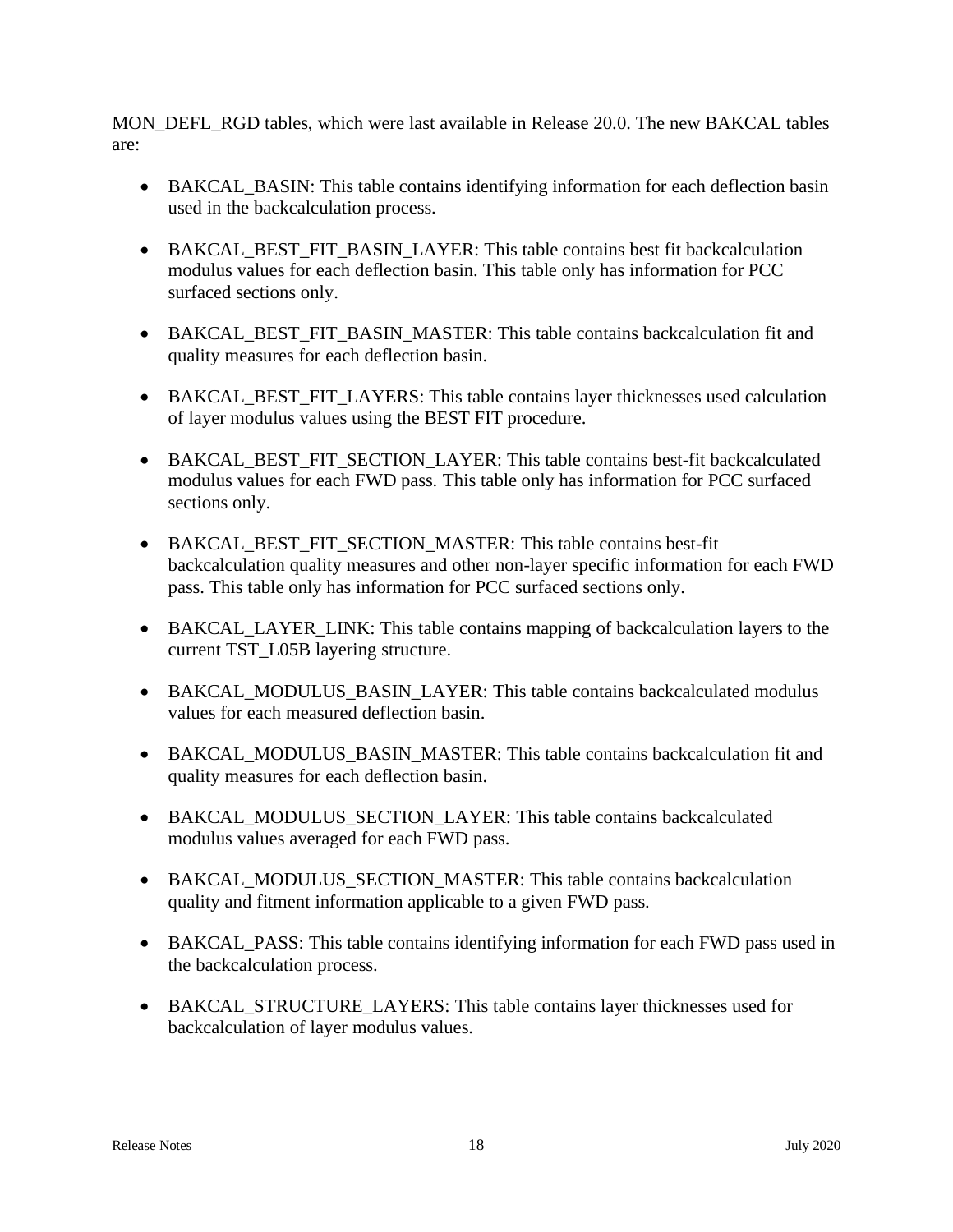#### *MON\_HSS Tables*

The new MON HSS tables contains information from the new longitudinal profile/texture units, as well as all of the data that was previously in MON\_PROFILE\_MASTER and MON\_PROFILE\_DATA. The new tables are:

- MON\_HSS\_FAULT\_VALUES: This table contains high-speed survey fault data.
- MON\_HSS\_PROFILE\_ELEVATION\_150: This table contains high-speed survey profile elevation data at 150mm or 152.4mm intervals.
- MON HSS PROFILE ELEVATION 25: This table contains high-speed survey profile elevation data at 25mm or 25.4mm intervals.
- MON HSS PROFILE SECTION: This table contains high-speed survey section level profile computed parameters and statistics based on 150 mm interval data.
- MON\_HSS\_RUN\_NO: This table contains identification of each high-speed survey run made during each visit.
- MON HSS TEXTURE SECTION: This table contains high-speed survey section level texture computed parameters and statistics.
- MON\_HSS\_TEXTURE\_SEGMENT: This table contains high-speed survey texture data for 100mm segments.
- MON\_HSS\_UNIT\_ID: This table contains high-speed survey unit identification.
- MON\_HSS\_VISIT\_NO: This table contains information related to each high-speed survey site visit.

#### *Tables Excluded*

MON\_PROFILE\_MASTER and MON\_PROFILE\_DATA are no longer part of the SDR. The information that was in these tables in now in the MON\_HSS series of tables.

#### *Other Notes*

SECTION\_COORDINATES has a new field for elevation. The ELEVATION field contains elevation derived from the coordinates.

MON\_DEFL\_LOC\_INFO has two new fields for location – LATITUDE and LONGITUDE. For this SDR, the fields exist but are not populated.

The structure of TST\_AC02 has been modified. The table previously had one BSG field that either contained a coated or uncoated value. The table now has BSG for uncoated values, and COATED\_BSG for coated values. This is now consistent with the data sheet.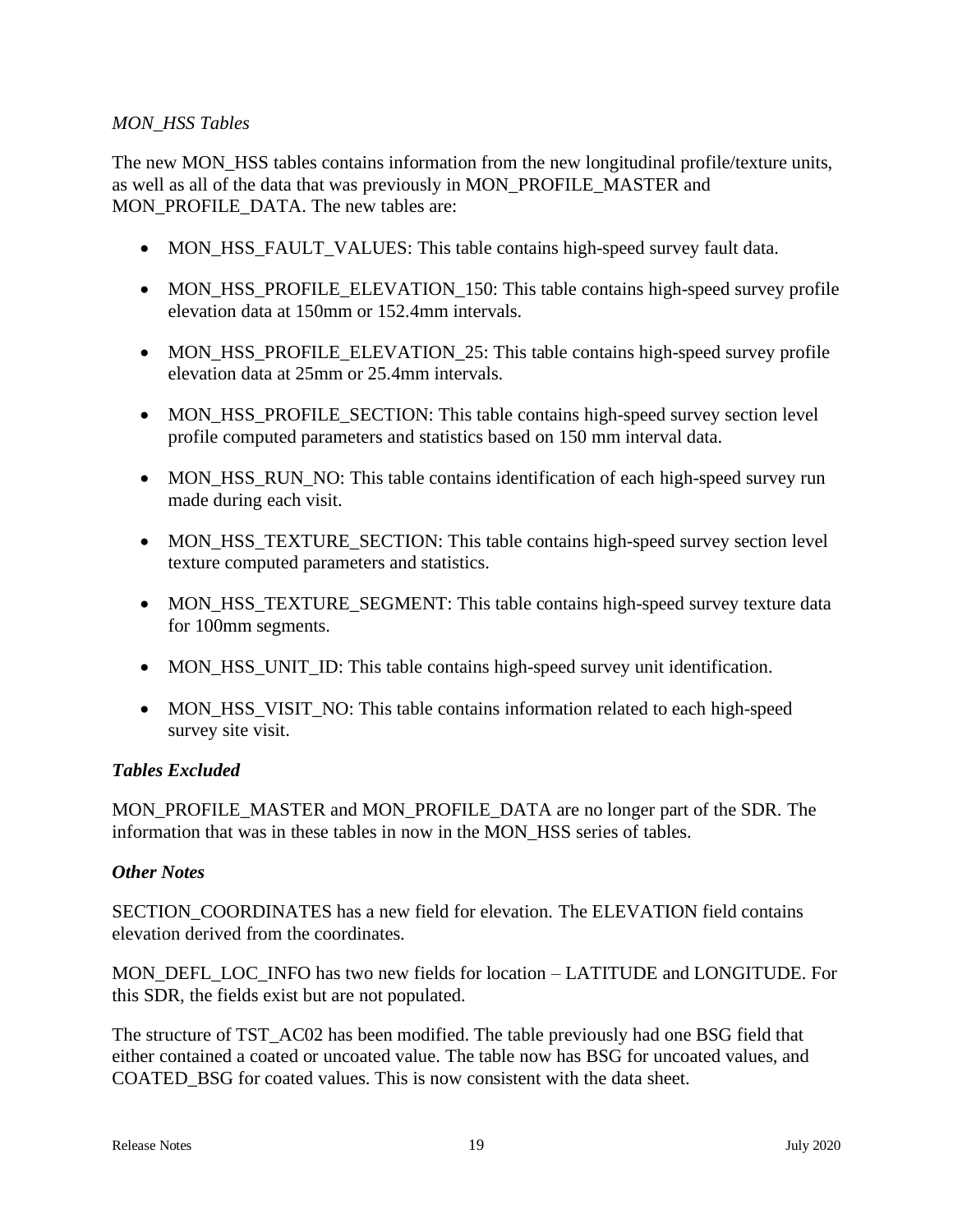# **Release 28**

In SDR 28 the Data Compilation View (DCV) tables were promoted from beta to full SDR table status. This includes the six new tables and the 18 tables that were included in SDR27 as beta.

### *New Tables and Table Name Changes*

Six new tables were added to the DCV module. All of these tables contain data combined from existing tables. Unlike the tables in most other PPDB modules, the tables in the DCV module do not have a module designation in the table names. These new tables are:

- MNT IMP SOURCE. This table contains the location of the detailed information for those events included in MNT\_IMP. The source tables which contain available data from entries in the MNT\_IMP table include MNT\_ASPHALT\_CRACK\_SEAL, MNT\_ASPHALT\_PATCH, MNT\_ASPHALT\_SEAL, MNT\_GMG, MNT\_IMP, MNT\_PCC\_CRACK\_SEAL, MNT\_PCC\_FULL\_DEPTH, MNT\_PCC\_JOINT\_RESEAL, MNT\_PCC\_PART\_DEPTH, RHB\_MILL\_AND\_GRIND, SPS2\_PCC\_FULL\_DEPTH, SPS3\_CHIP, SPS3\_CRACK, SPS3\_SLURRY, SPS4\_CRACK\_SEAL\_GENERAL, SPS4\_PCC\_CRACK\_SEAL, SPS5\_AC\_PATCHES, SPS6\_DIAMOND\_GRIND, SPS6\_PCC\_CRACK\_SEAL, SPS6\_PCC\_FULL\_DEPTH, SPS6\_PCC\_JOINT\_RESEAL, SPS6\_PCC\_PART\_DEPTH, and SPS7\_MILLING tables.
- SECTION\_LAYOUT: This table contains section layout and location information. This table contains combined data from INV\_ID, INV\_GENERAL, SPS\_ID, SPS\_GENERAL, and SPS\_PROJECT\_STATIONS.
- SECTION STRUCTURE HISTORY: This table contains information on dates of structural changes to each section, including original construction, milling, overlays, and crack and seat events. It contains a mixture of data extracted from the EXPERIMENT\_SECTION, RHB\_IMP, SPS\_ID, INV\_AGE, and SECTION\_LAYER\_STRUCTURE tables.
- STABILIZATION DETAILS: This table contains information on stabilization types and quantities for unbound layers compiled from the INV\_STABIL, SPS1\_SUBGRADE\_PREP, SPS2\_SUBGRADE\_PREP, SPS8\_SUBGRADE\_PREP, and SPS9\_SUBGRADE\_PREP tables.
- SUBGRADE PROPERTIES: This table contains the physical properties of subgrade material. Contains data from INV\_SUBGRADE, which has been expanded to the test section level. Data from the INV module does not include properties from test sections newly constructed after the start of the LTPP program in 1987.
- UNBOUND\_LAYER\_PROPERTIES: This table contains physical properties of unbound layers expanded to test section level from data contained in the INV\_UNBOUND table. Data in this table is constrained to that reported by participating highway agencies for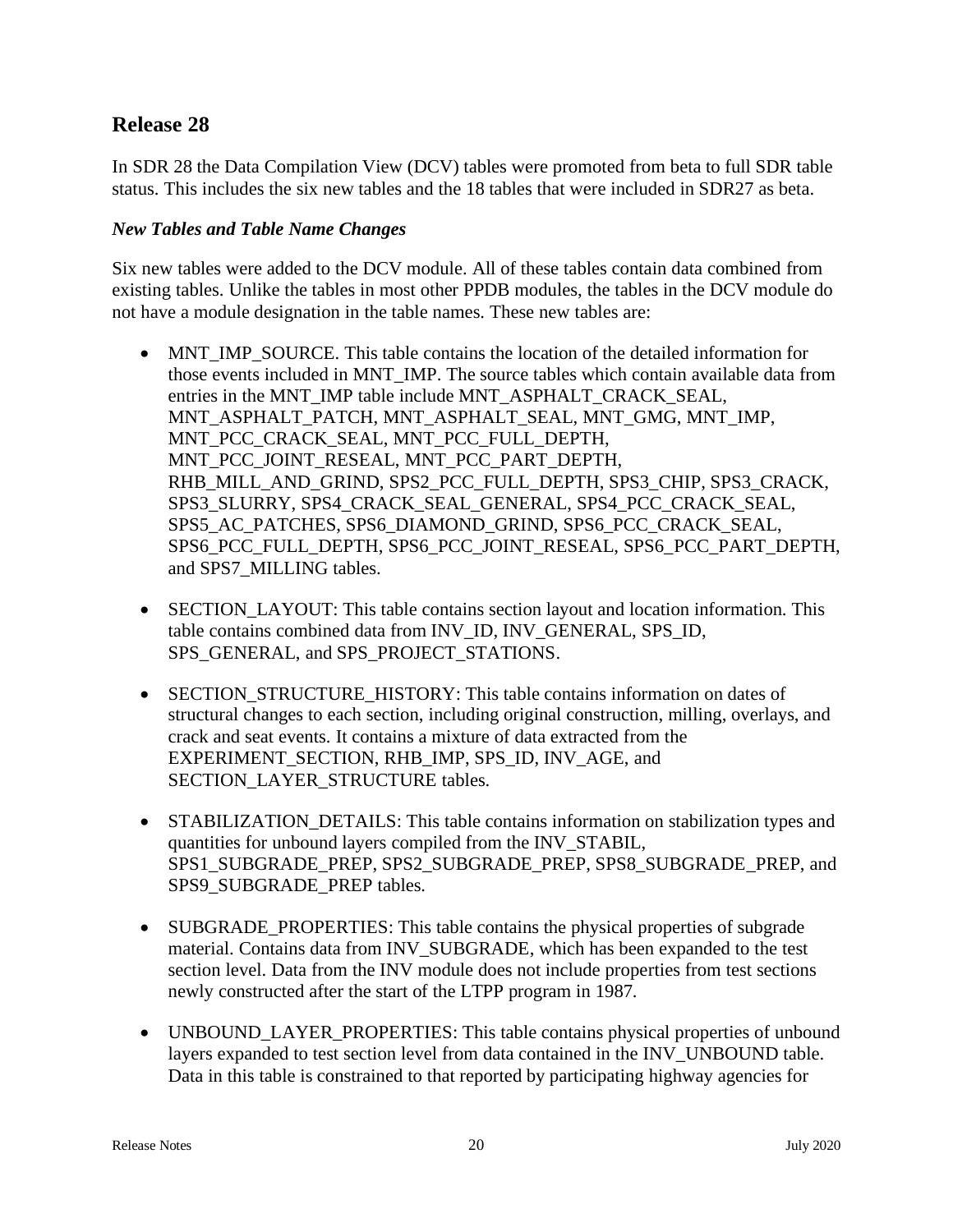pavement structures whose initial construction was completed prior to inclusions into the LTPP program.

### *Tables Excluded*

All tables included in SDR 27 are also included in SDR 28.

### *Other Notes*

The TST\_PC03 data has been updated with new information provided by the FHWA lab at Turner-Fairbanks Highway Research Center. The new data is primarily repeat tests on previously tested PCC cores.

The DTE field in MON\_DEFL\_DROP\_DATA has been removed. This field was never populated. Load transfer efficiency calculations are provided in MON\_DEFL\_LTE.

The structure of SPSWIM\_VALIDATION\_INIT has been modified to include three new fields: OUT OF STUDY TPF, LAST FULL YEAR, and COMMENTS.

# **Release 27**

### *New Tables and Table Name Changes*

In SDR 27, 33 new tables were added and seven existing tables were renamed. One new table was added for falling weight deflectometer (FWD) load transfer efficiency computations, 14 new tables for interpreted Dynamic Load Response (DLR) measurements, and 18 new tables that contain data combined from multiple existing tables. Seven of the existing DLR tables were renamed.

### *FWD Load Transfer Efficiency*

One new table, MON\_DEFL\_LTE, was added to the FWD\_Data\_Without\_Drop\_Data database to contain the results of load transfer efficiency computations from FWD measurements at transverse joints and cracks on Portland cement concrete pavement layers.

• MON\_DEFL\_LTE. This table contains load transfer efficiency computation from falling weight deflectometer measurements from the J4, J5, C4, and C5 LANE\_NO measurements at transverse joints/cracks on jointed and continuously reinforced Portland cement concrete pavements. The LTE computation is not corrected for slab bending effects.

### *DLR Tables*

The new DLR tables are the reinterpreted data from Ohio, which were removed from SDR 26. Due to differences in the interpretation method and table restructuring, this data is being added back into the database using a table name format starting with DLR\_OH. The data tables containing DLR data from North Carolina that were retained in SDR 26 were renamed using a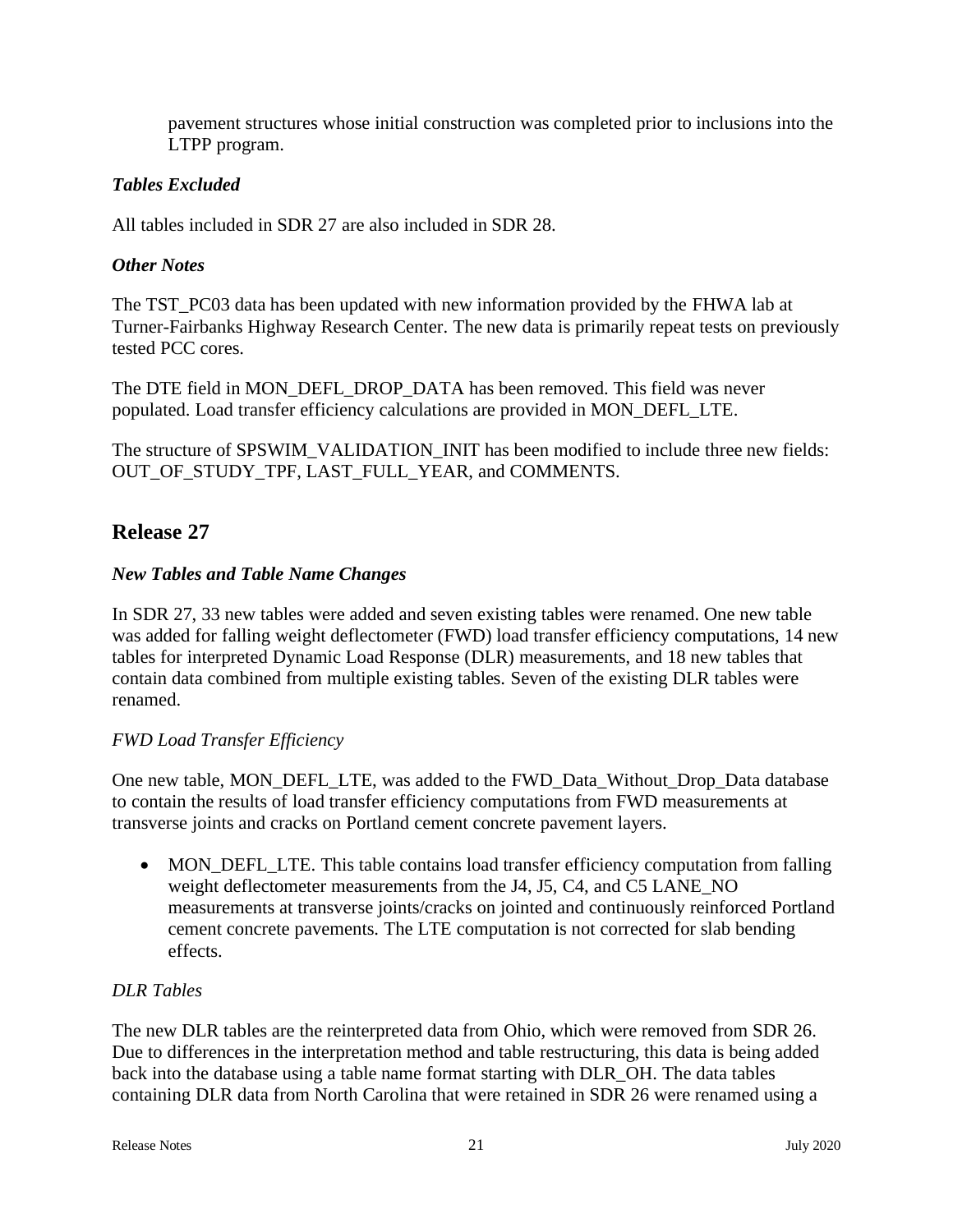name format that begins with DLR\_NC to distinguish this data from the Ohio DLR data. The DLR module now contains the following tables:

- DLR\_NC\_LVDT\_CONFIG\_PCC. This table contains LVDT gauge settings and location information for North Carolina DLR tests.
- DLR\_NC\_LVDT\_TRACE\_SUM\_PCC. This table contains LVDT trace summary information developed using DLRCheck for North Carolina DLR tests.
- DLR\_NC\_MASTER\_PCC. This table contains North Carolina DLR site and instrumentation summary information for Dynamic Load Response on AC sections.
- DLR\_NC\_STRAIN\_CONFIG\_PCC. This table contains North Carolina DLR test sensor gauges – device, settings and location information.
- DLR\_NC\_STRAIN\_TRACE\_SUM\_PCC. This table contains North Carolina Data Load Response strain trace summary information.
- DLR\_NC\_TEST\_MATRIX. This table contains North Carolina Dynamic Load Response test matrix summary information.
- DLR\_NC\_TRUCK\_GEOMETERY. This table contains North Carolina Dynamic Load Response truck geometry summary information.
- DLR\_OH\_LVDT\_CONFIG\_AC. This table contains LVDT gauge configuration settings and location information for Ohio DLR AC test sections.
- DLR\_OH\_LVDT\_CONFIG\_PCC. This table contains gauge configuration settings and location information for Ohio DLR PCC test sections.
- DLR\_OH\_LVDT\_TRACE\_SUM\_AC. This table contains interpreted LVDT peak values from AC pavement measurements at the Ohio DLR test site.
- DLR\_OH\_LVDT\_TRACE\_SUM\_PCC. This table contains interpreted LVDT peak values from PCC pavement measurements at the Ohio DLR test site.
- DLR\_OH\_MASTER\_AC. This table contains site summary instrumentation measurement information for Ohio DLR AC sections.
- DLR\_OH\_MASTER\_PCC. This table contains site summary instrumentation measurement information for Ohio DLR PCC sections.
- DLR OH\_PRESSURE\_CONFIG\_AC. This table contains pressure gauge configuration settings and location information for Ohio DLR AC test sections.
- DLR\_OH\_PRESSURE\_TRACE\_SUM\_AC. This table contains interpreted pressure peak values from AC pavement measurements at the Ohio DLR test site.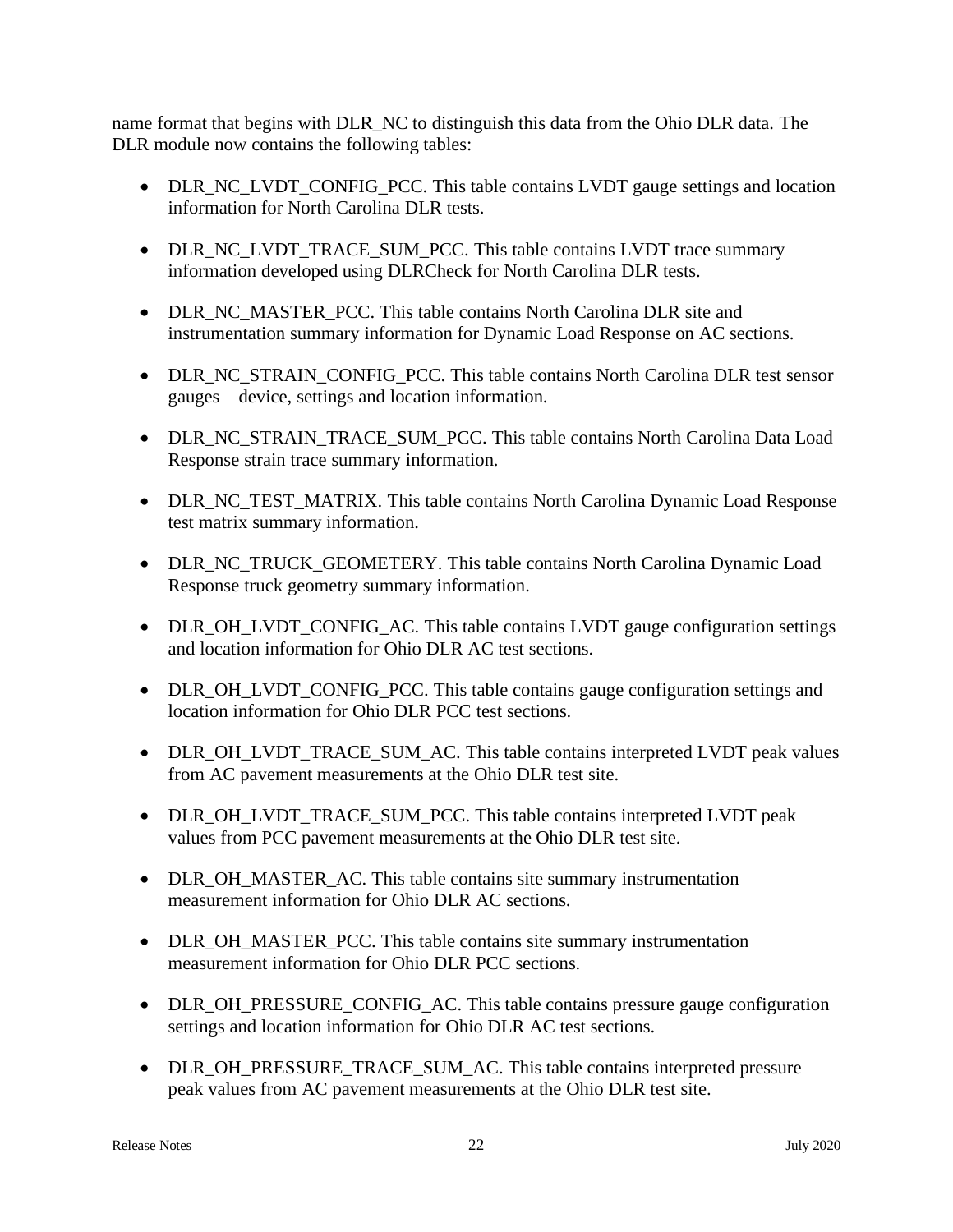- DLR\_OH\_STRAIN\_CONFIG\_AC. This table contains strain gauge configuration settings and location information for Ohio DLR AC test sections.
- DLR\_OH\_STRAIN\_CONFIG\_PCC. This table contains strain gauge configuration settings and location information for Ohio DLR PCC test sections.
- DLR\_OH\_STRAIN\_TRACE\_SUM\_AC. This table contains interpreted strain peak values from AC pavement measurements at the Ohio DLR test site.
- DLR\_OH\_STRAIN\_TRACE\_SUM\_PCC. This table contains interpreted strain peak values from PCC pavement measurements at the Ohio DLR test site.
- DLR\_OH\_TEST\_MATRIX. This table contains test matrix summary information for the Ohio DLR tests.
- DLR\_OH\_TRUCK\_GEOMETERY. This table contains Ohio load response truck geometry summary information.

### *Data Compilation Views*

The tables in the new Data Compilation View (DCV) module contain data compiled from other existing tables with the primary intent of reducing the number of tables a user needs to look at for similar types of data elements. In addition to combining data, these tables also expand linked and project level data to create individual test section level records. Coded values have been replaced with the code description to alleviate the need to perform the linking necessary to get those values otherwise. While this information is technically implemented as a "view" in database terminology, it is presented as tables in the SDR.

The tables in the DCV module are included in SDR 27 as a beta or trial release in the interest of receiving data user feedback. The module is being released as volume 2 in SDR 27 to indicate a separation from the other PPDB data tables. Unlike most other PPDB modules, the views do not have a module designation in the table names. The new tables in the DCV module are:

- AC\_AGG\_GRADATION. This table contains gradation information for aggregate used in AC mixtures. Contains data from INV\_GRADATION, RHB\_ACO\_AGGR\_PROP, RHB\_CMRAP\_COMBINED\_AGG, and RHB\_HMRAP\_COMBINED\_AGG.
- AC AGG PROP. This table contains physical properties of aggregate used in AC mixtures. Contains data from INV\_PMA, RHB\_ACO\_AGGR\_PROP, RHB\_CMRAP\_COMBINED\_AGG, RHB\_HMRAP\_COMBINED\_AGG, SPS1\_PMA\_AGGREGATE\_PROP, SPS2\_PMA\_AGGREGATE\_PROP, SPS8\_PMA\_AGGREGATE\_PROP, and SPS9\_PMA\_AGGREGATE\_PROP.
- AC ANTISTRIP. This table contains information on anti-stripping agents used in AC mixtures. Contains data from INV\_PMA\_ORIG\_MIX, RHB\_ACO\_MIX\_PROP, SPS1\_PMA\_MIXTURE\_PROP, SPS2\_PMA\_MIXTURE\_PROP, SPS8\_PMA\_MIXTURE\_PROP, and SPS9\_PMA\_MIXTURE\_PROP.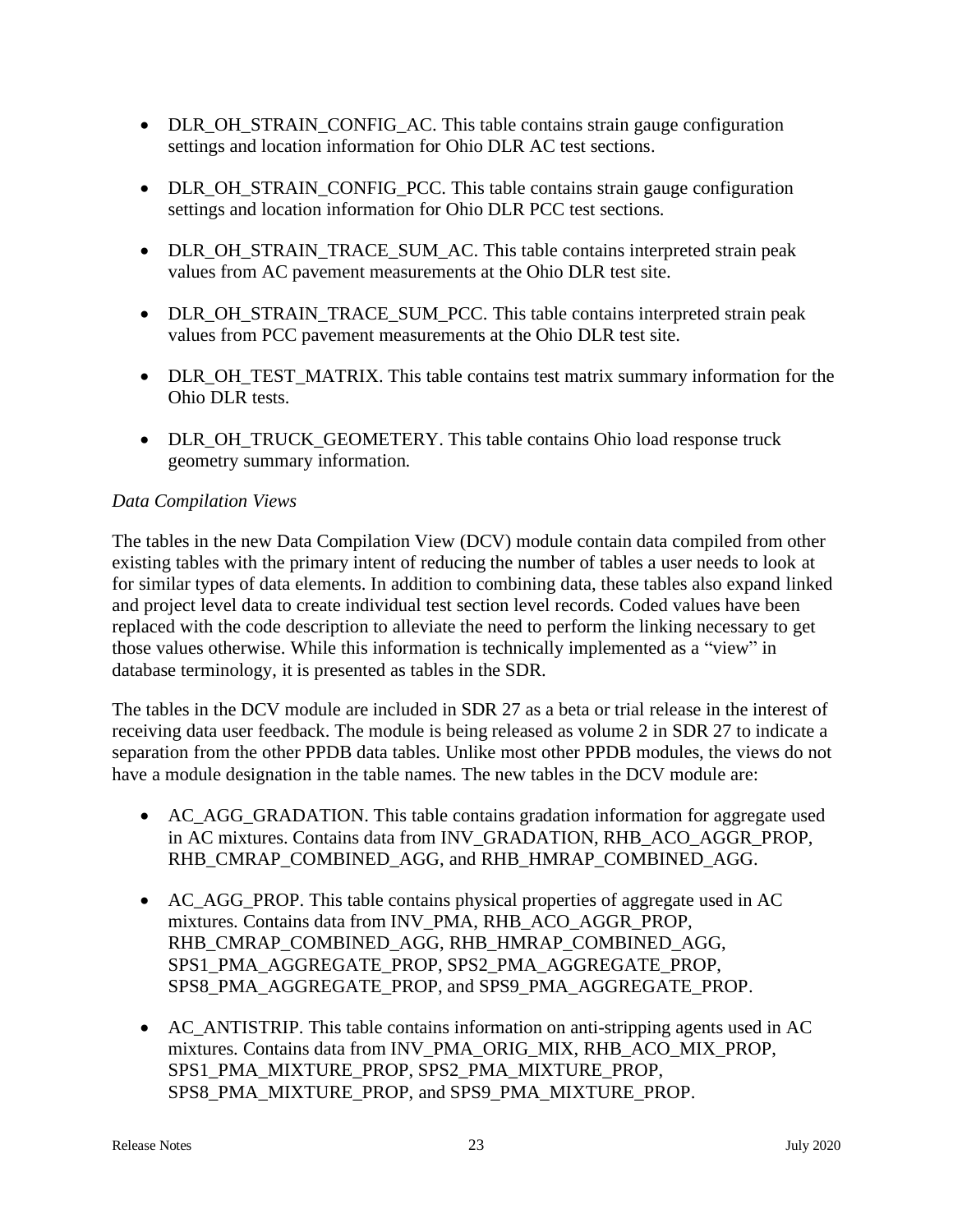- AC\_BINDER\_PROP. This table contains properties of the binder used in AC mixtures. Contains data from INV\_PMA\_ASPHALT, RHB\_ACO\_PROP, SPS1\_PMA\_AC\_PROPERTIES, SPS8\_PMA\_AC\_PROPERTIES, and SPS9\_PMA\_AC\_PROPERTIES.
- AC\_MIX\_PROP. This table contains AC Hveem and Marshall mixture information. Contains data from INV\_PMA\_ORIG\_MIX, RHB\_ACO\_LAB\_MIX, RHB\_CMRAP\_LAB\_MIX, RHB\_HMRAP\_LAB\_MIX, SPS1\_PMA\_MIXTURE\_PROP, SPS2\_PMA\_MIXTURE\_PROP, SPS8\_PMA\_MIXTURE\_PROP, SPS9\_PMA\_MIXTURE\_PROP, and SPS9\_PMA\_MIX\_DES\_PROP.
- AC\_MOISTURE\_SUSCEPTIBILITY. This table contains results from moisture susceptibility tests on AC samples. Contains data from INV\_PMA\_ORIG\_MIX and RHB\_ACO\_MIX\_PROP.
- AC\_VOLUMETRICS. This table contains volumetric properties of AC mixtures as reported by agencies. Contains data from INV\_PMA\_ORIG\_MIX, RHB\_ACO\_LAB\_MIX, RHB\_ACO\_MIX\_PROP, RHB\_CMRAP\_LAB\_MIX, RHB\_CMRAP\_MIX\_PROP, RHB\_HMRAP\_LAB\_MIX, RHB\_HMRAP\_MIX\_PROP, SPS1\_PMA\_MIXTURE\_PROP, SPS2\_PMA\_MIXTURE\_PROP, SPS8\_PMA\_MIXTURE\_PROP, SPS9\_PMA\_MIXTURE\_PROP, SPS9\_PMA\_MIX\_DES\_PROP, and SPS9\_SP\_PMA\_MIXTURE\_PROP.
- PCC\_ADMIXTURE. This table contains properties of admixtures used in PCC mixtures. Contains data from SPS8\_PCC\_MIXTURE\_DATA, SPS2\_PCC\_MIXTURE\_DATA, RHB\_PCCO\_MIXTURE, and INV\_ADMIX.
- PCC\_AGG\_GRADATION. This table contains gradation information for aggregate used in PCC mixtures. Contains data from INV\_GRADATION, RHB\_PCCO\_AGGR, SPS2\_PCC\_MIXTURE\_DATA, and SPS8\_PCC\_MIXTURE\_DATA.
- PCC\_AGG\_PROP. This table contains physical properties of aggregate used in PCC mixtures. Contains data from RHB\_PCCO\_AGGR, SPS2\_PCC\_MIXTURE\_DATA, SPS8\_PCC\_MIXTURE\_DATA, and INV\_PCC\_MIXTURE.
- PCC\_JOINT\_FORMING. This table contains methods used to create the joints on PCC layers. Contains data from RHB\_PCCO\_JOINT\_DATA, SPS8\_PCC\_JOINT\_DATA, SPS2\_PCC\_JOINT\_DATA, and INV\_PCC\_JOINT.
- PCC JOINT SEALANT. This table contains properties of joint sealants used during initial placement of PCC layers. Contains data from RHB\_PCCO\_JOINT\_DATA, SPS8\_PCC\_JOINT\_DATA, SPS2\_PCC\_JOINT\_DATA, and INV\_PCC\_JOINT.
- PCC\_JOINT\_SPACING. This table contains joint spacing used on PCC layers. Contains data from RHB\_PCCO\_JOINT\_DATA, SPS8\_PCC\_JOINT\_DATA, SPS7\_PCCO\_JOINT\_DATA, SPS2\_PCC\_JOINT\_DATA, and INV\_PCC\_JOINT.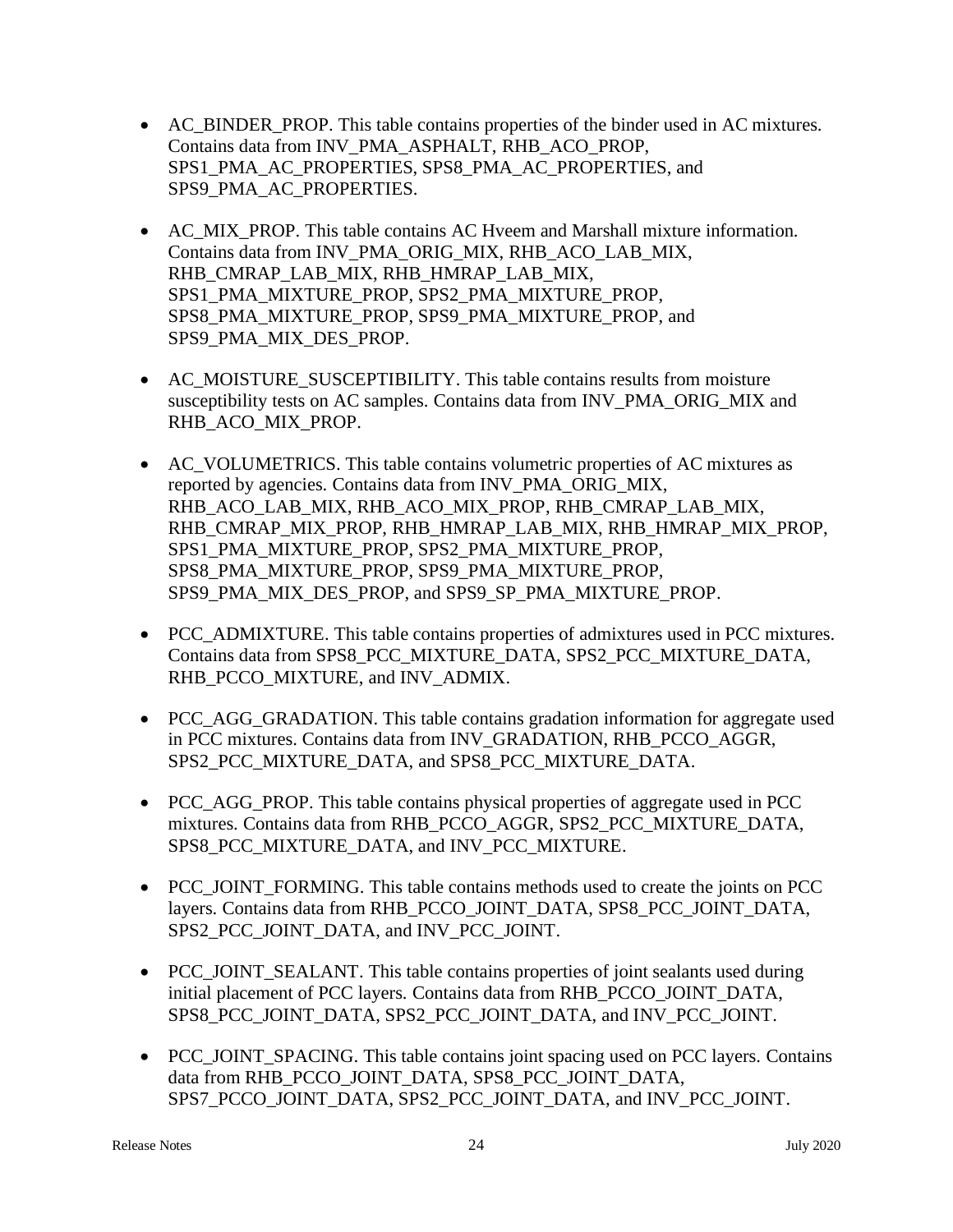- PCC\_LOAD\_TRANSFER. This table contains properties of load transfer devices used on PCC layers. Contains data from INV\_PCC\_JOINT, RHB\_PCCO\_JOINT\_DATA, SPS8\_PCC\_JOINT\_DATA, and SPS2\_PCC\_JOINT\_DATA.
- PCC MIX DESIGN. This table contains PCC mix design properties. Contains data from INV\_PCC\_MIXTURE, RHB\_PCCO\_MIXTURE, SPS2\_PCC\_MIXTURE\_DATA, and SPS8\_PCC\_MIXTURE\_DATA.
- PCC\_REINFORCING. This table contains physical properties of reinforcement used in PCC layers. Contains data from SPS2\_PCC\_STEEL, RHB\_PCCO\_STEEL, and INV\_PCC\_STEEL.
- PCC STRENGTH. This table contains strength properties of PCC layers. Contains data from RHB\_PCCO\_STRENGTH and INV\_PCC\_STRENGTH.
- PCC TIE BARS. This table contains properties of tie bars placed in PCC layers. Contains data from RHB\_PCCO\_JOINT\_DATA, SPS8\_PCC\_JOINT\_DATA, SPS2\_PCC\_JOINT\_DATA, and INV\_PCC\_JOINT.

### *Tables Excluded*

The only tables that were in SDR26 that will not be in SDR27 are the renamed DLR tables which contained data from North Carolina. The following tables will not be in SDR27 as a result of the renaming:

- DLR\_LVDT\_CONFIG\_PCC
- DLR\_LVDT\_TRACE\_SUM\_PCC
- DLR MASTER PCC
- DLR\_STRAIN\_CONFIG\_PCC
- DLR\_STRAIN\_TRACE\_SUM\_PCC
- DLR TEST MATRIX
- DLR\_TRUCK\_GEOMETERY

### *Other Notes*

The CLM\_VWS tables have been updated to include new weather stations and climate information to 2013.

The TST PC03 data has again been updated with new information provided by the lab. The new data is primarily repeat tests on previously tested cores.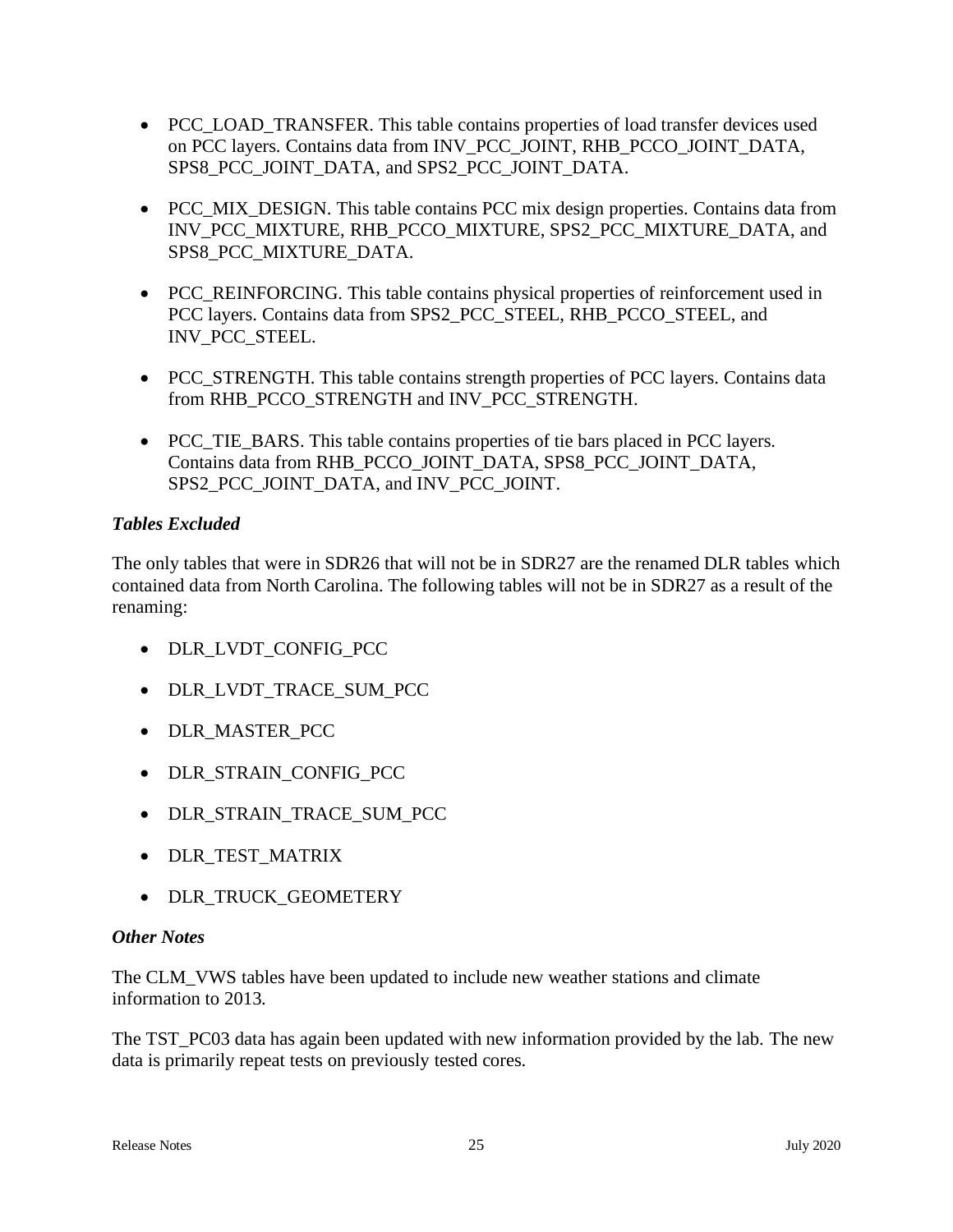Some of the databases in the FWD drop data and profile data volumes had to be reorganized to keep within the 2 GB limit on MS Access databases.

# **Release 26**

This is the 26<sup>th</sup> public release of data from the LTPP program. Some of the notable updates, additions, deletions, and changes made to the data since the January 2011 data release include the following:

### *Tables Added*

No new tables were added to the database for SDR 26.

### *Tables Excluded*

Problems were found with the Ohio DLR data that warranted excluding the data from this release. All of the DLR data on AC surfaces were from Ohio, and as a result, the AC DLR tables are not populated for SDR 26, and have therefore been excluded. These excluded tables are:

- DLR\_LVDT\_CONFIG\_AC
- DLR\_LVDT\_TRACE\_SUM\_AC
- DLR\_MASTER\_AC
- DLR\_PRESSURE\_CONFIG\_AC
- DLR\_PRESSURE\_TRACE\_SUM\_AC
- DLR\_STRAIN\_CONFIG\_AC
- DLR\_STRAIN\_TRACE\_SUM\_AC

There are several LTAS tables that were previously included that have been excluded because they did not contain data of interest to users. These tables are:

- ESAL\_PER\_VEH
- STAT\_QC\_A\_AX
- STAT\_QC\_A\_AX\_9\_DD
- STAT\_QC\_BC\_AX
- STAT AC BC SPACE
- STAT\_QC\_GVW\_9\_DD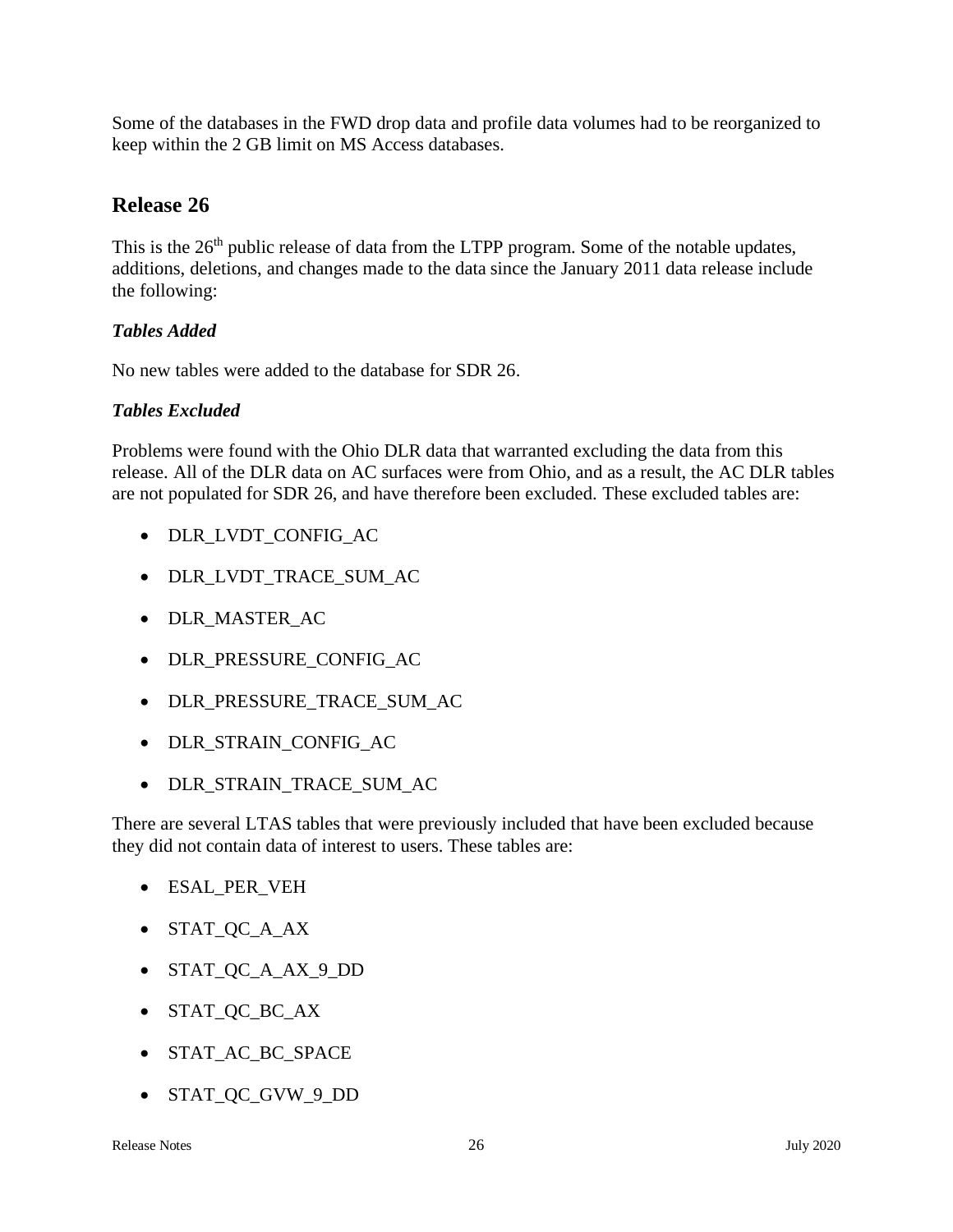- COMP\_CL\_CT
- COMP\_WT\_CT
- COMP\_AX
- COMP\_GVW
- ESAL\_FACTOR\_SN\_5\_PT\_2\_5

### *Other Notes*

#### RHB\_CMRAP\_COMBINED\_AC, RHB\_CMRAP\_LAB\_AGED\_AC, and

RHB\_CMRAP\_MIX\_PROP are included in the release for the first time. Although these tables have existed for some time now, they had not previously been populated, and were therefore not included in the Standard Data Release. There is now one record in each of these tables.

DD\_VOL was included in the LTAS database for the first time. This table contains the accepted daily volume records.

The TST\_PC03 data has again been updated with new information provided by the lab. The new data is primarily retests of previously tested cores.

The SURVEY\_WIDTH fields in the MON\_DIS\_\* tables have been updated, and are now effectively complete. There are only a handful of records left with no recorded survey width.

The structure of MON\_DIS\_PADIAS\_AC has been significantly altered. The longitudinal cracking has been split into wheelpath and non-wheelpath, and the reflective cracking has been redistributed to either longitudinal or transverse as appropriate. These changes make the structure of this table more compatible with the other distress tables, and allow for easier tracking of changes in distress over time.

LTPPDD, LTPPTD, CODES, and CODETYPES all now contain information for the tables in all five volumes. The LTAS information in the corresponding TRAFFIC tables is still also available separately in LTAS\_Administration on Volume 5 for use as a standalone traffic data set.

# **Release 25**

This is the 25<sup>th</sup> public release of data from the LTPP program. Some of the notable updates, additions, deletions, and changes made to the data since the January 2010 data release include the following:

### *Tables Added*

Five new TRF\_ESAL tables were added to the PPDB in the TRF module. These tables contain the annual ESAL estimates and computation parameters for the LTPP lane based on traffic monitoring measurements and computed using the 1993 AASHTO Guide for Design of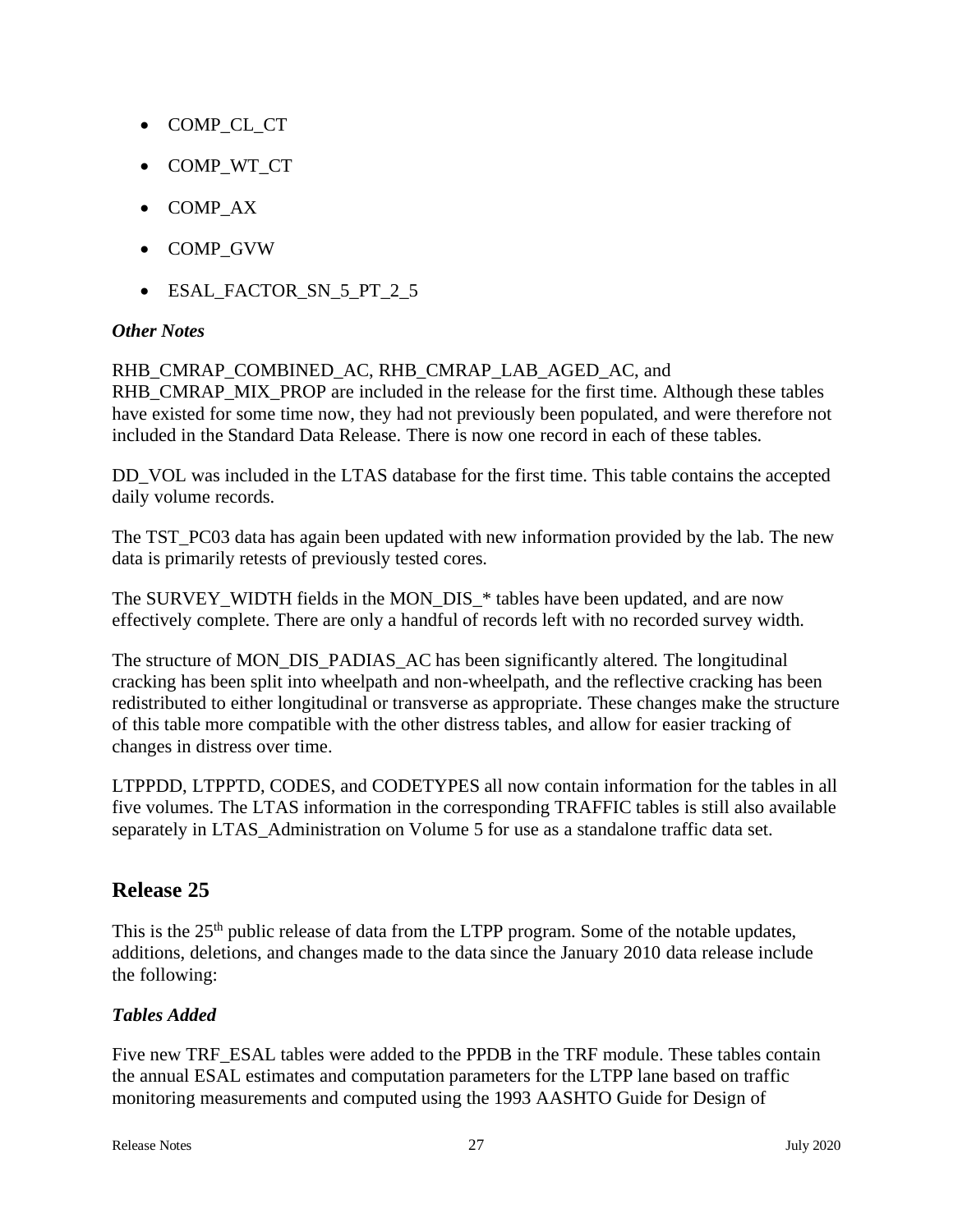Pavement Structures methodology. Previously, these tables and the associated computation program were contained on the Reference Library disk as part of the ESALCalc utility software that was distributed with the SDR.

- TRF\_ESAL\_AC\_THICK. This table contains the thicknesses and other various properties of the layers in an AC pavement used to calculate ESALs. There may be slight differences between these thicknesses and those in SECTION\_LAYER\_STRUCTURE based on the input needs of the software.
- TRF\_ESAL\_COMPUTED. This table contains the yearly ESAL estimates for each section with an acceptable sample of axle load measurements contained in the LTPP database in the indicated year.
- TRF\_ESAL\_DRAINAGE\_COEFF. This table contains the drainage coefficient for unbound base and subbase layers used in the ESAL calculation and the climate zone that the coefficient is based upon.
- TRF\_ESAL\_INPUTS\_SUMMARY. This is the master table that contains a summary of all of the input data used in the annual ESAL estimate. It includes properties such as pavement type, functional classification, climatic characterizations, and general structural properties.
- TRF\_ESAL\_PCC\_COMP\_THICK. This table contains the values used to compute the value of the effective thickness of the PCC layers used in the ESAL calculation. The table includes information on the thickness of multiple PCC layers and whether or not they are bonded.

One new table was added in the LTAS database.

• HH\_CL\_CT. This table contains the hourly classification volumes from classification records for sites included in the SPS Traffic pooled fund.

### *Other Notes*

RHB\_ACO\_ SP\_MIX\_PROP is included in the release for the first time. Although this table has existed for some time now, it had not previously been populated, and was therefore not included in the Standard Data Release. There is now one record in this table.

The TST PC03 data has again been updated with new information provided by the lab. This includes some new data not previously available, and some replacement data.

The SURVEY\_WIDTH fields in the MON\_DIS\_\* tables have been updated. However, there are still approximately 700 manual distress surveys from the Southern Region that have not had the SURVEY\_WIDTH field populated. Data users interested in this missing data should contact LTPP Customer Support Service Center, which should have it available by the time of this data release.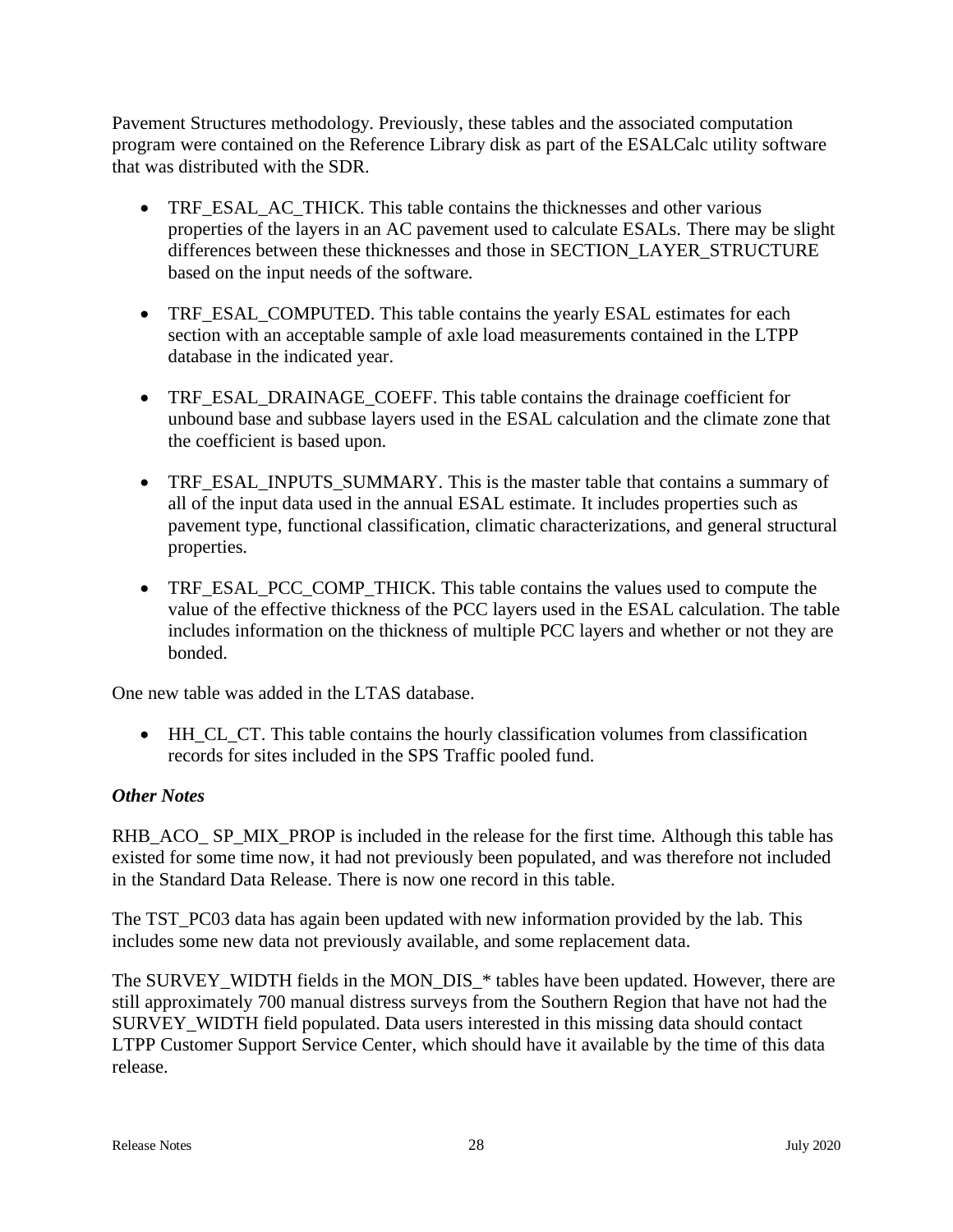Traffic data for all lanes reported to the LTPP program have been added to the LTAS DB. Previously, traffic data for only the LTPP study lane were available.

Data issues significant enough to affect proper interpretation of the DLR data contained in SDR 25 and all previous data releases have been found. LTPP efforts to correct and enhance this data have not been completed. Because of these problems, those wishing to analyze the DLR data should not use the data provided in SDR 25 without first contacting LTPP Customer Support Service Center at [LTPPINFO@dot.gov](mailto:LTPPINFO@dot.gov) to obtain information on identified problems and request corrected data.

# **Release 24**

This is the 24<sup>th</sup> public release of data from the LTPP program. Some of the notable updates, additions, deletions, and changes made to the data since the January 2009 data release include the following.

# *Tables Added*

Two new MON\_DRAIN\_PERM tables. These tables contain measurements and calculations made as part of the drainage study undertaken as part of NCHRP project 1-34D and included in the final report – NCHRP report 583 "Effects of Subsurface Drainage on Pavement Performance."

- MON\_DRAIN\_PERM\_CALC. This table contains the calculated permeability and other drainage characteristics resulting from NCHRP 1-34D. The values in these new MON\_DRAIN tables were taken from the appendices in the report.
- MON\_DRAIN\_PERM\_MEAS. This table contains the field measurements made in support of the permeability calculations conducted as part of NCHRP 1-34D. These values are necessary to get the values in the MON\_DRAIN\_PERM\_CALC table.

Nine new TST\_ESTAR tables. These tables house the newly-developed dynamic modulus  $|E^*|$ computed parameter data, which contain the inputs used by the developed Artificial Neural Network (ANN) models, as well as the outputs those models created. Dynamic modulus  $|E^*|$  is a fundamental property that defines the stiffness characteristic of hot mix asphalt (HMA) mixtures as a function of loading rate and temperature. Details on the models and intermediate calculations can be found in the report *LTPP Computed Parameter: Dynamic Modulus* included on the LTPP Reference Library distributed with the SDR.

- TST\_ESTAR\_MASTER. This is the master linking table for all of the new TST\_ESTAR tables. It contains the information necessary to relate the information in the tables keyed with the ESTAR\_LINK field to the rest of the database.
- TST\_ESTAR\_GSTAR\_CAM\_COEFF. This table contains the coefficients necessary to use the Christensen-Anderson-Marasteanu (CAM) model to predict |G\*| input values.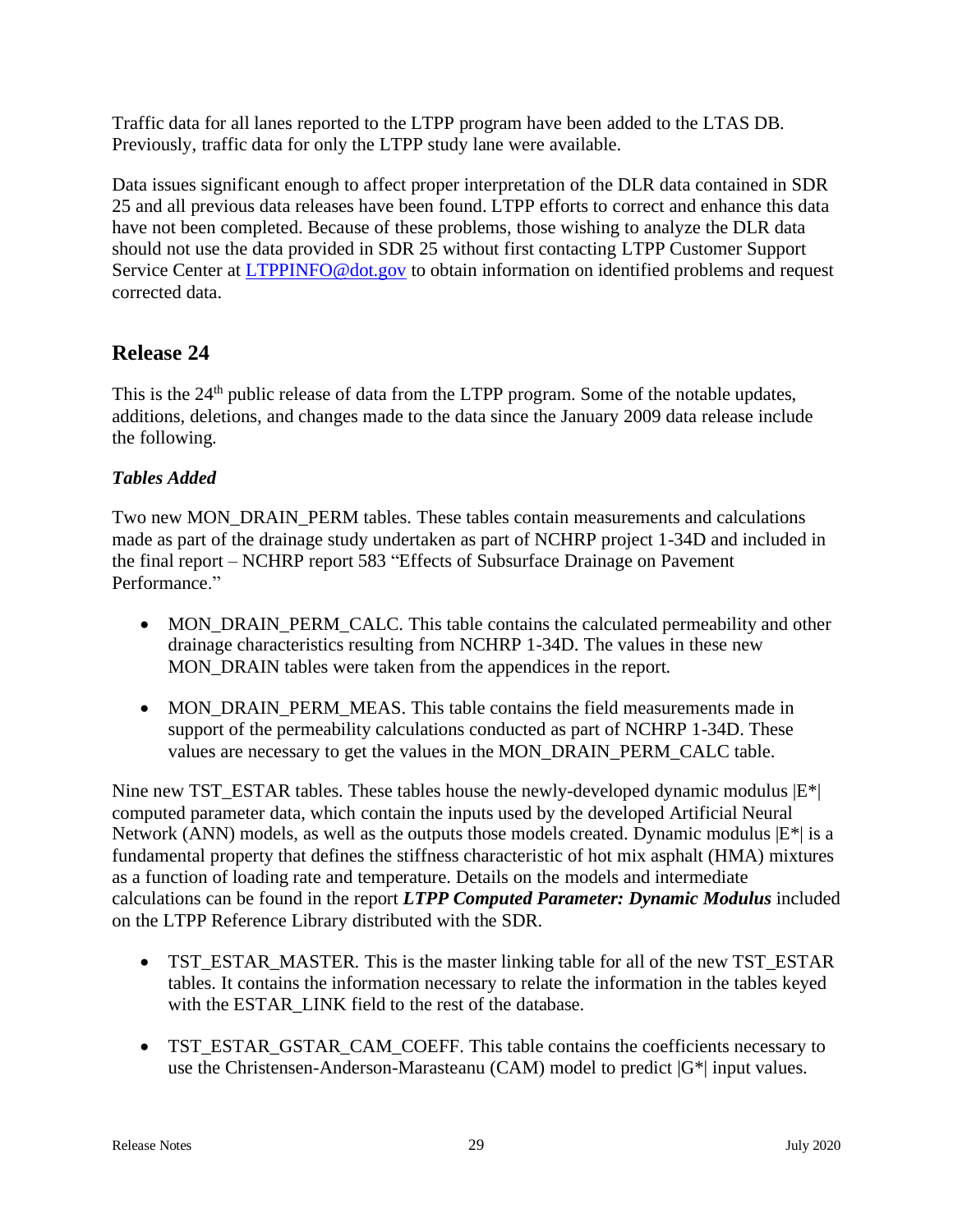- TST\_ESTAR\_GSTAR\_INPUT. This table contains the  $|G^*|$  information used as input to the two G\* based E\* ANN models.
- TST\_ESTAR\_VISC\_MODEL\_COEFF. This table contains the A and VTS values used to generate the input viscosity values.
- TST\_ESTAR\_VISC\_INPUT. This table contains the viscosity values used as input to the two viscosity-based |E\*| ANN models.
- TST\_ESTAR\_VOLUM\_INPUT. This table contains the volumetric data (VMA and VFA) used in the  $|G^*|$  and viscosity-based  $|E^*|$  ANN models.
- TST\_ESTAR\_MR\_INPUT. This table contains the resilient modulus data used in the resilient modulus-based |E\*| ANN model.
- TST\_ESTAR\_MODULUS. This table contains the modulus values predicted by the various E\* models for a given temperature and frequency. The data in this table is very similar to the data required for input into the MEPDG.
- TST\_ESTAR\_MODULUS\_COEFF. This table contains the Sigmoidal and Shift Factor fitting function coefficients. These values are developed from the modulus values contained in the TST\_ESTAR\_MODULUS tables, and will fail QC if the resulting curve does not match the modulus values well enough.

The LTPP Traffic Analysis database has been added as a separate set of databases. This database contains daily and monthly traffic data used in the annual traffic estimates stored in the pavement performance database, traffic monitoring equipment locations, statistical summaries used in the quality review of traffic data, data errors, and other information used in the traffic data review and analysis procedure. The database is structured as a standalone series of ACCESS databases following the same type of functional structure as the pavement database.

The following tables will be included as part of this new LTAS database:

- COMP AX. This table contains comparison data sets for axle distributions based on 14 days of weight data immediately after a site validation for SPS-1, -2, -5, and -6 sites.
- COMP CL CT. This table contains comparison data sets for vehicle counts based on 14 days of classification data immediately after a site validation for SPS-1, -2, -5, and -6 sites.
- COMP\_GVW. This table contains comparison data sets for GVW distributions based on 14 days of weight data immediately after a site validation for SPS-1, -2, -5, and -6 sites.
- COMP WT CT. This table contains comparison data sets for vehicle counts based on 14 days of weight data immediately after a site validation for SPS-1, -2, -5, and -6 sites.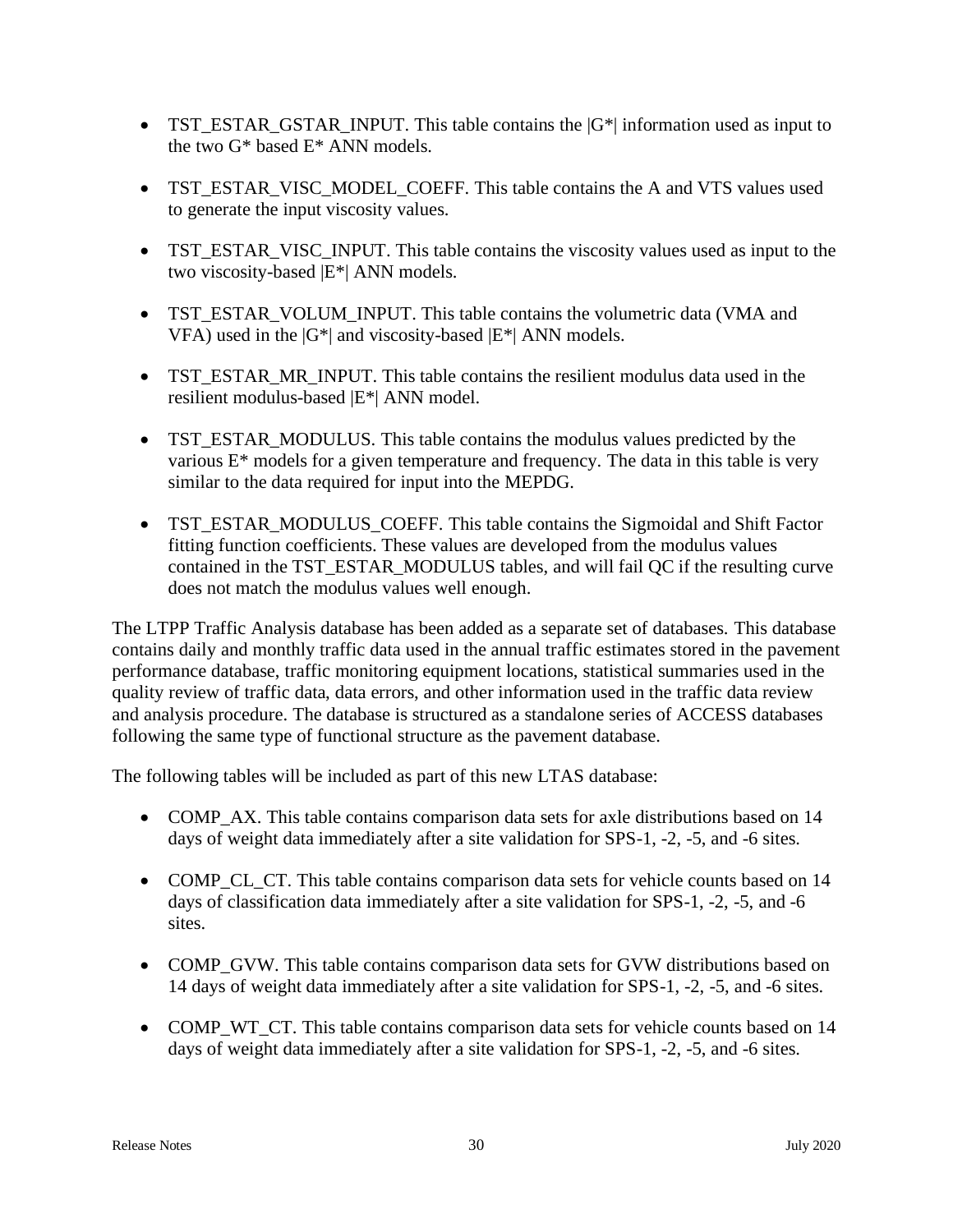- DD\_AX. This table contains daily axle group counts by vehicle class and axle group using the agency's classification scheme.
- DD\_CL\_CT. This table contains count data by site, year, month, day, lane, and direction based on classification data records using the agency's classification scheme.
- DD\_GVW. This table contains daily GWV data by vehicle class using the agency's classification scheme.
- DD\_WT\_CT. This table contains count data by site, year, month, day, lane, and direction based on weight data records using the agency's classification scheme.
- ERR\_CL. This table contains a record for each lane and direction by date that was rejected in processing classification data.
- ERR WT. This table contains a record for each type of error encountered for each lane and direction by date while processing weight data.
- ESAL\_FACTOR\_SN\_5\_PT\_2\_5. This table is hard-coded with the factors to be used in computing average ESALs per vehicle for the purposes of graphical evaluation of relative changes in loading. The factors are for a flexible pavement with a structural number of 5 and a terminal serviceability of 2.5.
- ESAL\_PER\_VEH. This table contains for every site, year, month, lane, direction, and vehicle class the average ESALs per vehicle based on the ESAL factors found in ESAL\_FACTOR\_SN\_5\_PT\_2\_5. They are used solely for evaluating reasonableness of weight data.
- MM\_AX. This table contains monthly axle group counts by day of week by vehicle class for buses and trucks using the Traffic Monitoring Guide (TMG) 13-bin scheme.
- MM\_CT. This table contains monthly vehicle class counts summarized separately for weight and class data by day of week using the Traffic Monitoring Guide (TMG) 13-bin scheme.
- MM\_GVW. This table contains monthly GVW data by day of week by vehicle class for buses and trucks using the Traffic Monitoring Guide (TMG) 13-bin scheme.
- SHRP\_INFO. This table describes the relationship between an LTPP section or project and the traffic data collected used as inputs to estimation of pavement loading.
- SITE\_EQUIPMENT\_INFO. This table is used to identify the type of equipment installed and the classification schemes being used with that equipment.
- SPSWIM\_VALIDATION\_INIT. This table contains a listing of all sites being validated by the SPS WIM Pooled Fund Study, including date of initial validation.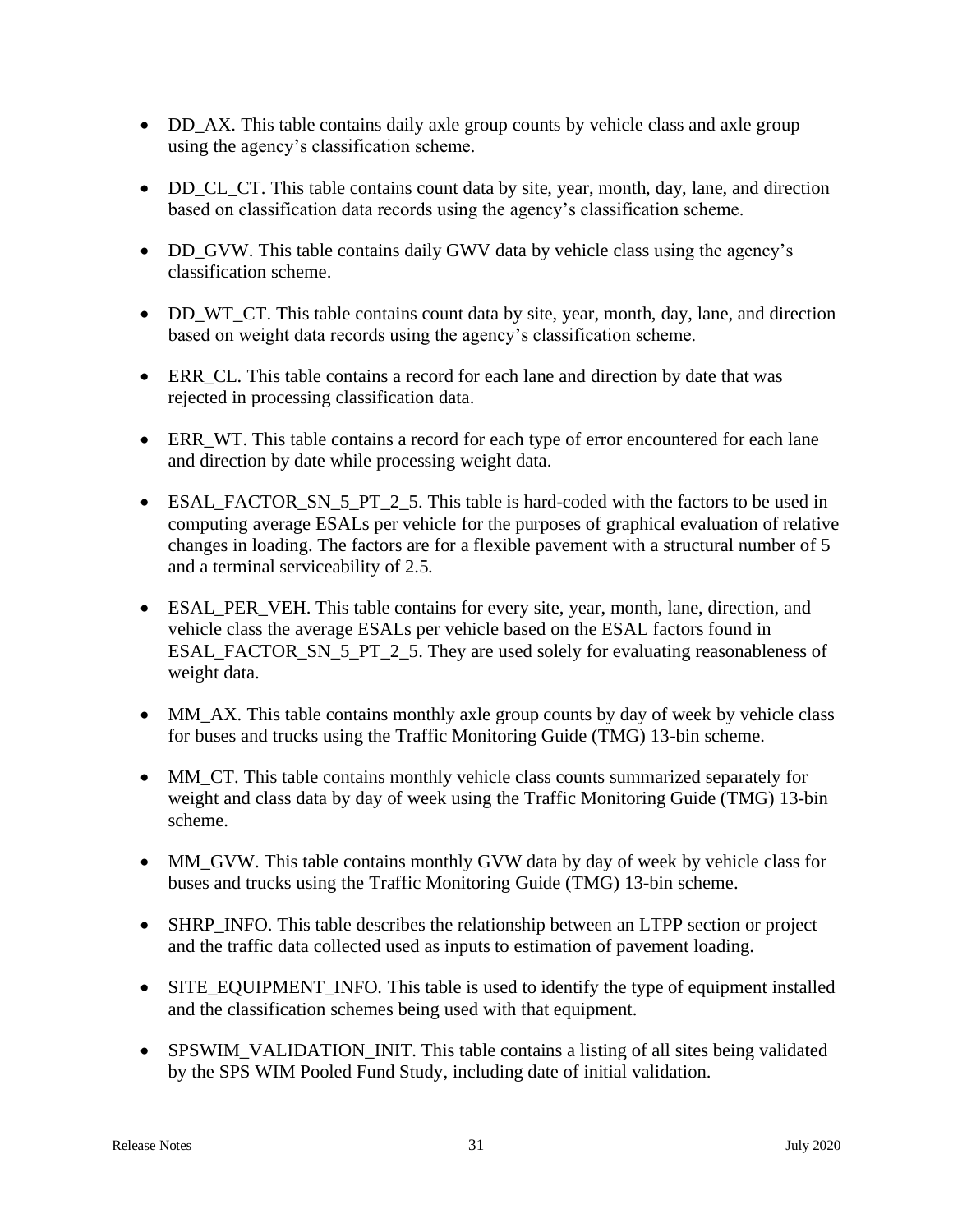- STAT\_QC\_A\_AX. This table contains first axle weights by site, year, month, day, lane, direction, vehicle class, and axle group using the agency's vehicle classification scheme.
- STAT QC A AX 9 DD. This table contains average steering axle weights and their standard deviations for all class 9 vehicles as population and for class 9 vehicles weighing 60,000 pounds or more where a class 9 is not necessarily a 5-axle tractor trailer combination.
- STAT\_QC\_BC\_AX. This table contains B-C axle weights by site, year, month, day, lane, direction, and vehicle class using the agency's vehicle classification scheme. The B-C axle is axles 2 and 3 from the front of the vehicle separated by 8 feet or less.
- STAT\_QC\_BC\_SPACE. This table contains B-C axle spacing by site, year, month, day, lane, direction, and vehicle class using the agency's vehicle classification scheme.
- STAT QC GVW 9 DD. This table is used to accumulate gross vehicle weights of class 9 vehicles in kips where a class 9 is not necessarily a 5-axle tractor trailer combination. The data is stored by site, year, month, day, lane, and direction.
- TRAFFIC ANALYSIS TRACKER. This table tracks when daily, monthly, and annual summaries and annual estimates were last updated.
- TRAFFIC\_CLASS\_CONVERT\_DATA. This table describes how the agency classes are divided among the TMG 13-bin classification scheme being used for LTPP reporting purposes.
- TRAFFIC CLASS CONVERT MASTER. This table has a minimum of two records for every state or province in SHRP\_INFO covering the entire LTPP study period 1/1/1990 to 12/31/2050. One refers to the relationships for classification data, the other to those for weight data.
- TRAFFIC\_CODES. This table contains a listing of all of the codes used by the traffic tables.
- TRAFFIC\_CODE\_TYPES. This table contains the codes and the sources used in creating the Codes List report for the traffic data base.
- TRAFFIC\_PURGES. This table contains purges pending or applied to traffic data.
- TRAFFIC REGIONS. This table contains the correspondence between the state code and the region that the state belongs.
- TRAFFIC\_RS\_CHANGES. This table stores information on changes made to record status, including the reason(s) why the modification was made.
- TRAFFICDD. This table is the data dictionary for the LTAS database, and provides a listing of all data tables and their associated fields for the LTPP traffic analysis software.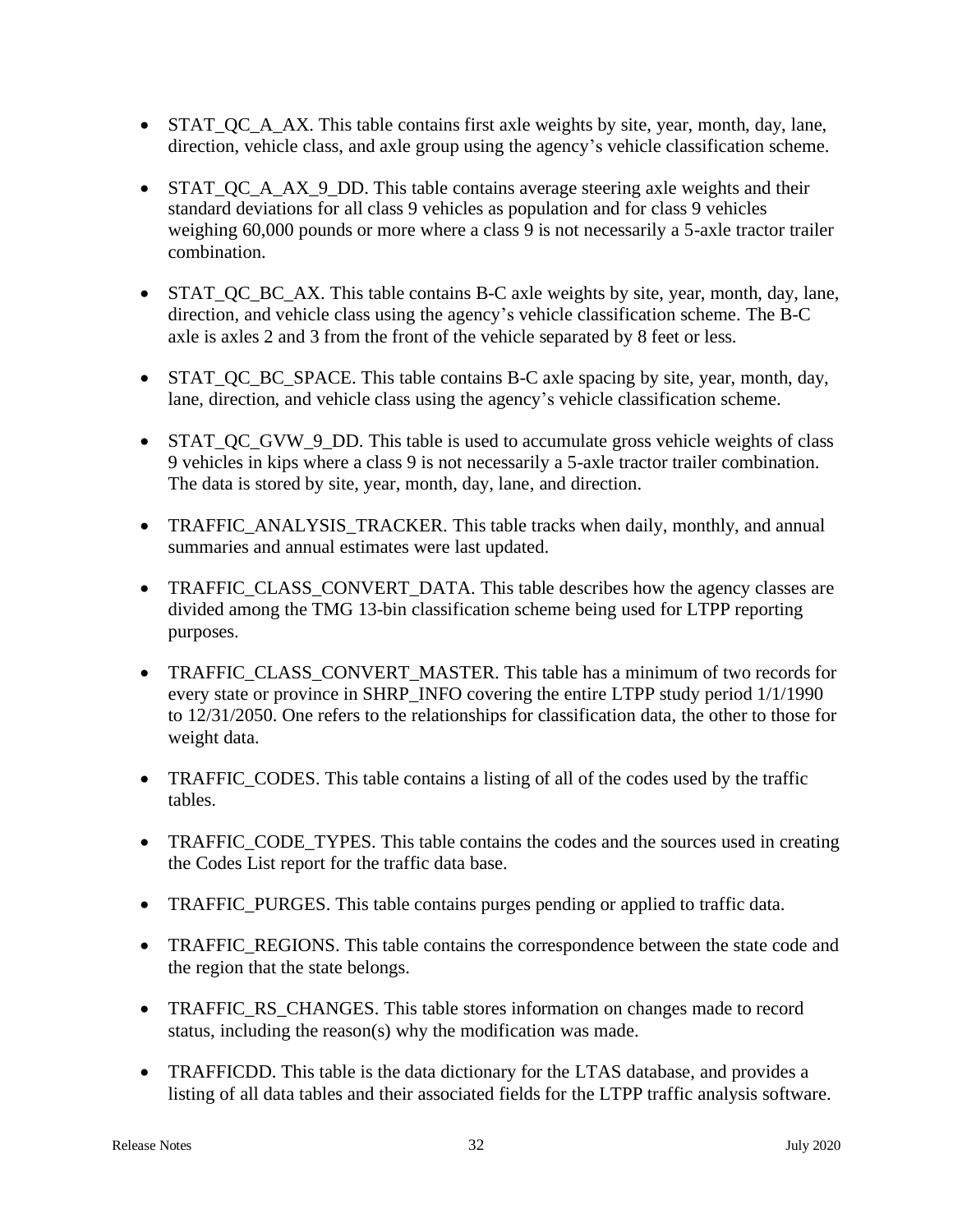- TRAFFICTD. This table provides a description of all data tables used for the LTPP traffic analysis software.
- TRF\_MONITOR\_AXLE\_DISTRIB. This table has annual estimated axle distributions by vehicle class and axle group for the LTPP lane only. It is identical to the table of the same name in the pavement database.
- TRF\_MONITOR\_LTPP\_LN. This table has annual estimated counts by vehicle class and axle group for the LTPP lane only. It is identical to the table of the same name in the pavement database.
- YY\_AX. This table contains yearly axle group counts by day of week by vehicle class for buses and trucks using the Traffic Monitoring Guide (TMG) 13-bin scheme.
- YY\_CT. This table contains yearly vehicle class counts summarized separately for weight and class data by day of week using the TMG 13-bin scheme.
- YY\_GVW. This table contains yearly GVW data by day of week by vehicle class for buses and trucks using the Traffic Monitoring Guide (TMG) 13-bin scheme.

Additionally, two mostly empty databases are included – one with all the PPDB tables and one with all the LTAS tables. The PPDB database is included in Volume 1 and is named SKELETON. The tables normally contained in the Administration module are populated in this database, but the rest are unpopulated. The LTAS database is included in Volume 5 and is named TRAFFIC\_SKELETON. Again, the tables that contain more general administrative information are populated. These databases may serve as a useful tool for those wishing to create projectlevel databases or create a version of the tables in an alternate format.

### *Other Notes*

The TST\_PC03 (PCC Coefficient of Thermal Expansion) table has been altered somewhat with the addition of several new fields. TEST\_SEQUENCE is included to indicate several tests on the same sample; EQUIP\_MANUFACTURER contains codified manufacturer information; PRIMARY\_AGG\_CLASS and SECONDARY\_AGG\_CLASS replace the old AGGR\_TYPE\_PCC field and use codified values instead of the open text previously used.

Additionally, the data in TST\_PC03 has been updated with new information provided by the lab. The new data set includes a significant increase in the number of available records, and replaces the previous data set entirely, which was incorrect due to faulty calibration values.

The profile elevation data in MON\_PROFILE\_DATE for manual Dipstick measurements has been updated since the last release using a corrected algorithm. The previous values were generally not filtered correctly and had large values reflecting actual elevation changes in the pavement surface. The new process removed these elevations changes and presents the Dipstick data consistently with the data collected by the inertial profilers.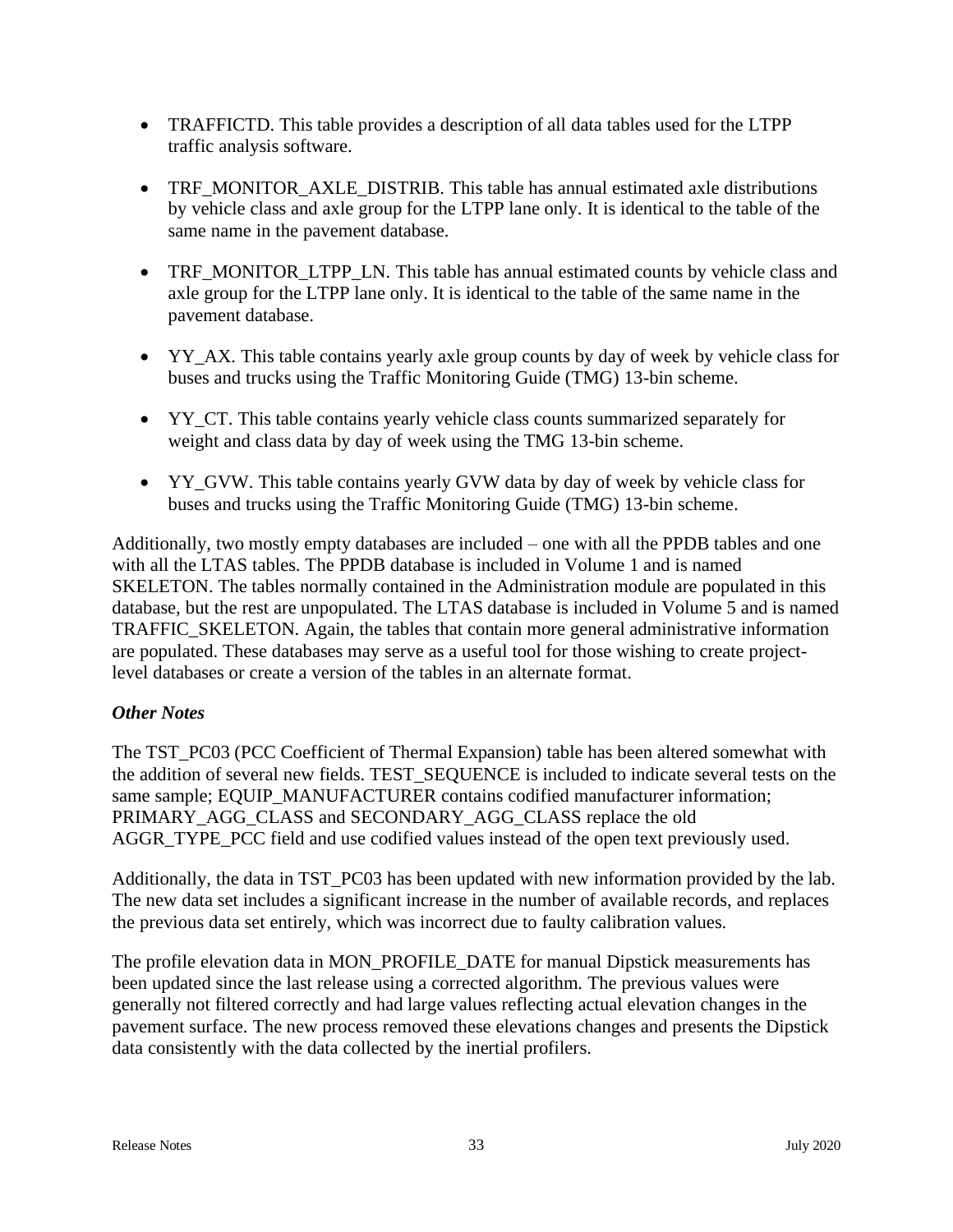Nearly 1000 new values have been added to the SURVEY\_WIDTH field in the MON\_DIS\_PADIAS42\_AC, MON\_DIS\_PADIAS42\_CRCP, and MON\_DIS\_PADIAS42\_JPCP tables. These values were taken from the distress maps by the MRL contractor.

# **Release 23**

This is the 23<sup>rd</sup> public release of data from the LTPP program. Some of the notable updates, additions, deletions, and changes made to the data since the January 2008 data release include the following:

### *Tables Added*

SECTION\_LAYER\_STRUCTURE. This table is a master pavement layer structure table. It is a copy of the contents of the TST\_L05B table. It was added to the administration module and is included in all MS Access pavement databases in the SDR for user convenience.

TRF\_MEPDG\_HOURLY\_DIST. This table contains annual average hourly distribution of trucks by hour in the LTPP lane. The computations were performed following the algorithm contained in the Mechanistic-Empirical Guide for the Design of New and Rehabilitated Pavement Structures developed under NCHRP project 1-37A.

SMP\_FROST\_PRESENCE. This table contains the number of frozen layers on a test day from interpretation of the measurement on SMP test sections.

### *Tables Removed*

MON\_DIS\_PADIAS\_CRCP. This table was removed since it is now empty. Records from the MON\_DIS\_PADIAS tables are removed when matching records are contained in the MON\_DIS\_PADIAS42 tables. This means all of the data previously in the table was reinterpreted using the newer method.

RHB\_CMRAP\_MIX\_PROP. The three records that used to be in this table were removed in reaction to a Data Analysis Operations Feedback Report. Since the table is now empty it was removed from the data release.

MEPDG AX BINS. Although the MEPDG tables in release 22 were renamed in release 23, this table was removed since the information that was previously contained in the table was added to the renamed TRF\_MEPDG\_AX\_DIST table.

#### *Other Notes*

RHB\_ACO\_SP \_PROP is included in the release for the first time. Although this table has existed for some time now, it had not previously been populated, and was therefore not included in the Standard Data Release.

The tables named MEPDG\_\* in release 22 were renamed TRF\_MEPDG as follows: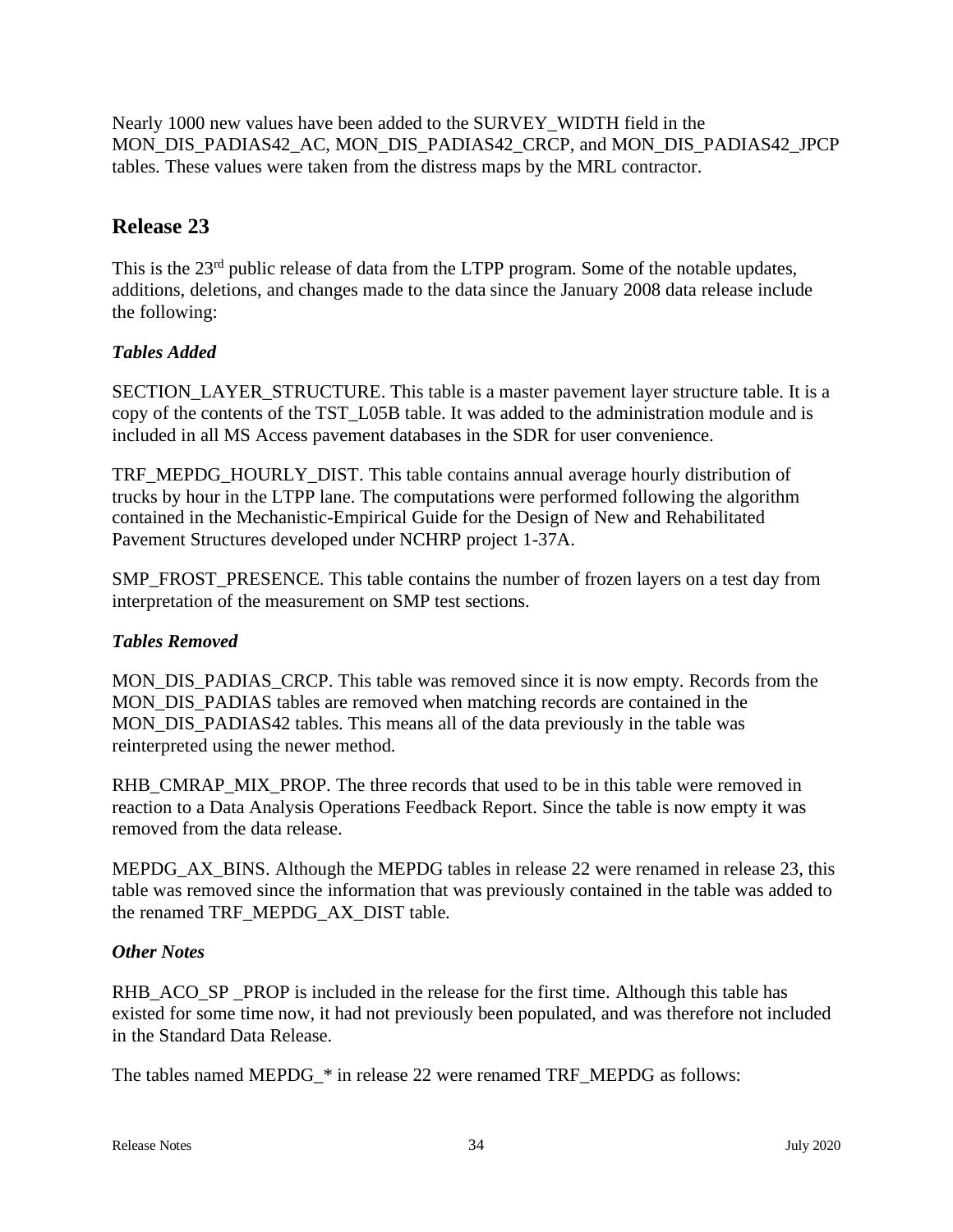- MEPDG\_ADTT\_LTPP\_LN was renamed TRF\_MEPDG\_AADTT\_LTPP\_LN.
- MEPDG\_AXLE\_DIST was renamed TRF\_MEPDG\_AX\_DIST.
- MEPDG\_AXLE\_DIST\_ANL was renamed TRF\_MEPDG\_AX\_DIST\_ANL.
- MEPDG\_AXLE\_DIST\_ANL\_VAR was renamed TRF\_MEPDG\_AX\_DIST\_ANL\_VAR.
- MEPDG\_AXLE\_PER\_TRUCK was renamed TRF\_MEPDG\_AX\_PER\_TRUCK.
- MEPDG\_MONTHLY\_ADJ\_FACTORS was renamed TRF\_MEPDG\_MONTH\_ADJ\_FACTOR.
- MEPDG\_VEHICLE\_CLASS\_DIST was renamed TRF\_MEPDG\_VEH\_CLASS\_DIST.

The new tables were added to the TRF module in the SDR.

In the TRF\_MEPDG\_AX\_DIST table, records where the percentage distribution value for the axle bin weight range was zero were added to the table. Previously the zero values were left out of the MEPDG\_AXLE\_DIST table. The resulting increase in size of the table requires that it be split into five databases due to the limitation of the size of MS Access tables.

This data release contains an update of the climate tables in the CLM module with new data through 2006. For this update, the virtual weather stations statistics were recomputed using the new test section coordinates contained in the SECTION\_COORDINATES table.

The data contained in the SMP\_FREEZE\_STATE and SMP\_FROST\_PENETRATION table were replaced with the results of a LTPP analysis project, which reinterpreted all of the frost measurements on SMP test sections. The new table SMP\_FROST\_PRESENCE was added as part of this effort.

During the final processing of the upload data it was discovered that the majority of profile elevation data contained in the MON\_PROFILE\_DATA tables from manual Dipstick measurements had not been filtered in accordance with LTPP guidelines. The problem was traced back to an incorrect setting in the ProQual program used to process LTPP longitudinal profile data prior to upload into the database. While filtered profile data was used in the computation of the ride statistics, the wrong set of profile elevation measurements was loaded into the database. The problem was not able to be corrected prior to the data release. This problem is also present in other data releases.

In the SECTION\_COORDINATES table, project level entries were added for all SPS sites. When individual test section coordinate measurements were available using the new global positioning equipment, the SPS project level ID was set to the coordinates of the first test section at the site in the direction of traffic. When new measurements were not available, older measurements were used to populate these records. All SPS sites now contain an entry in the SECTION\_COORDINATES table. Use of the SPS\_GPS\_LINK table is no longer necessary to find the location of SPS site linked to a GPS section.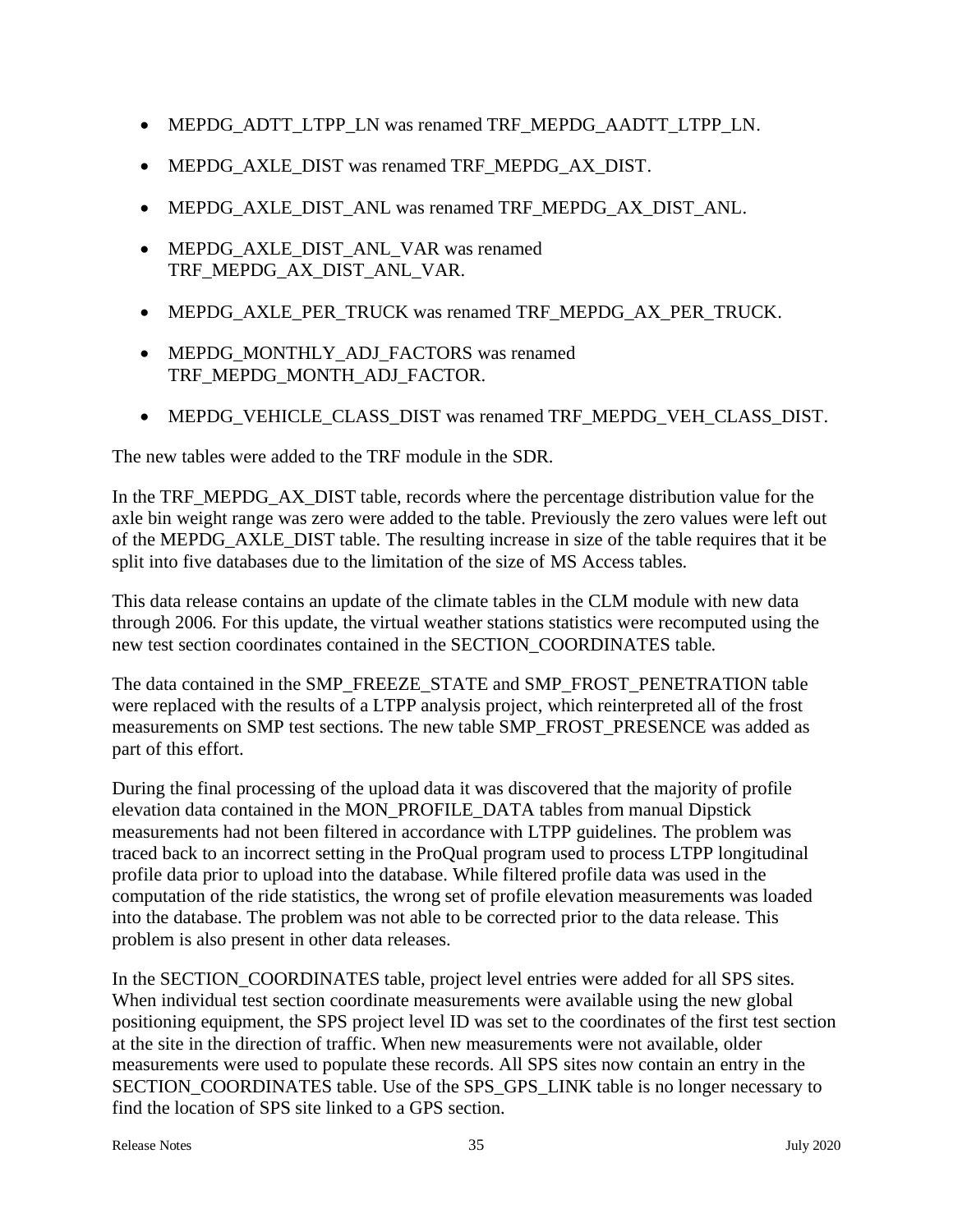The SURVEY\_WIDTH fields in the MON\_DIS\_PADIAS42\_AC, MON\_DIS\_PADIAS42\_CRCP, and MON\_DIS\_PADIAS42\_JPCP tables were populated with information extracted from the raw survey reports contained in the AIMS data files. The SURVEY WIDTH field was added to the pavement distress tables since the magnitude of transverse and areal distresses can vary significantly depending on the width of the pavement included in the distress survey. Not all records were able to be updated due to differences in reporting requirements over time.

A significant update was made to the AGGR\_TYPE\_PCC field in the TST\_PC03 table for data included in previous data releases. The TST\_PC03 table contains the results of thermal coefficient of expansion tests on PCC layers. The AGGR\_TYPE\_PCC filed contains information on the classification of the coarse aggregate used in the PCC mix. The type of coarse aggregate used in a PCC mixture has been a primary variable associated with differences in the thermal coefficient of PCC mixes.

# **Release 22**

This is the 22<sup>nd</sup> public release of data from the LTPP program. Some of the notable updates, additions, deletions, and changes made to the data since the November 2006 data release include the following:

There are no deleted tables in this release because of structural changes to the database or tables that contain no records.

### *Tables Added*

The most significant addition to data release 22 is the addition of tables containing data extracted from the LTPP traffic database formatted for use as inputs to the Mechanistic-Empirical Guide for the Design of New and Rehabilitated Pavement Structures developed under NCHRP project 1-37A, the MON\_DIS\_LINK table, and the SECTION\_COORDINATES table.

MON DIS LINK. This table links distress records in various distress tables that are considered to be part of the same survey.

SECTION\_COORDINATES. This table contains updated coordinates for most GPS and SPS test sections measured using high precision global positioning receivers. Where new coordinate measurements have not been made, the previous coordinates contained in the INV\_ID and SPS\_ID tables were transformed to the new fractional degree and negative longitude format used in this table. The coordinate location fields in the \*ID tables have been removed.

SMP\_TDR\_AUTO\_MOISTURE\_TLE. This table contains volumetric and gravimetric contents calculated using the transmission line equations (TLE) and micromechanics model to interpret TDR traces store in the SMP\_TDR\_AUTO table.

SMP\_TDR\_AUTO\_CALIBRATION\_TLE. This table contains the values used to calibrate the micromechanics model to each specific TDR sensor used as the basis of volumetric moisture and density computations contained in the SMP\_TDR\_AUTO\_MOISTURE\_TLE table.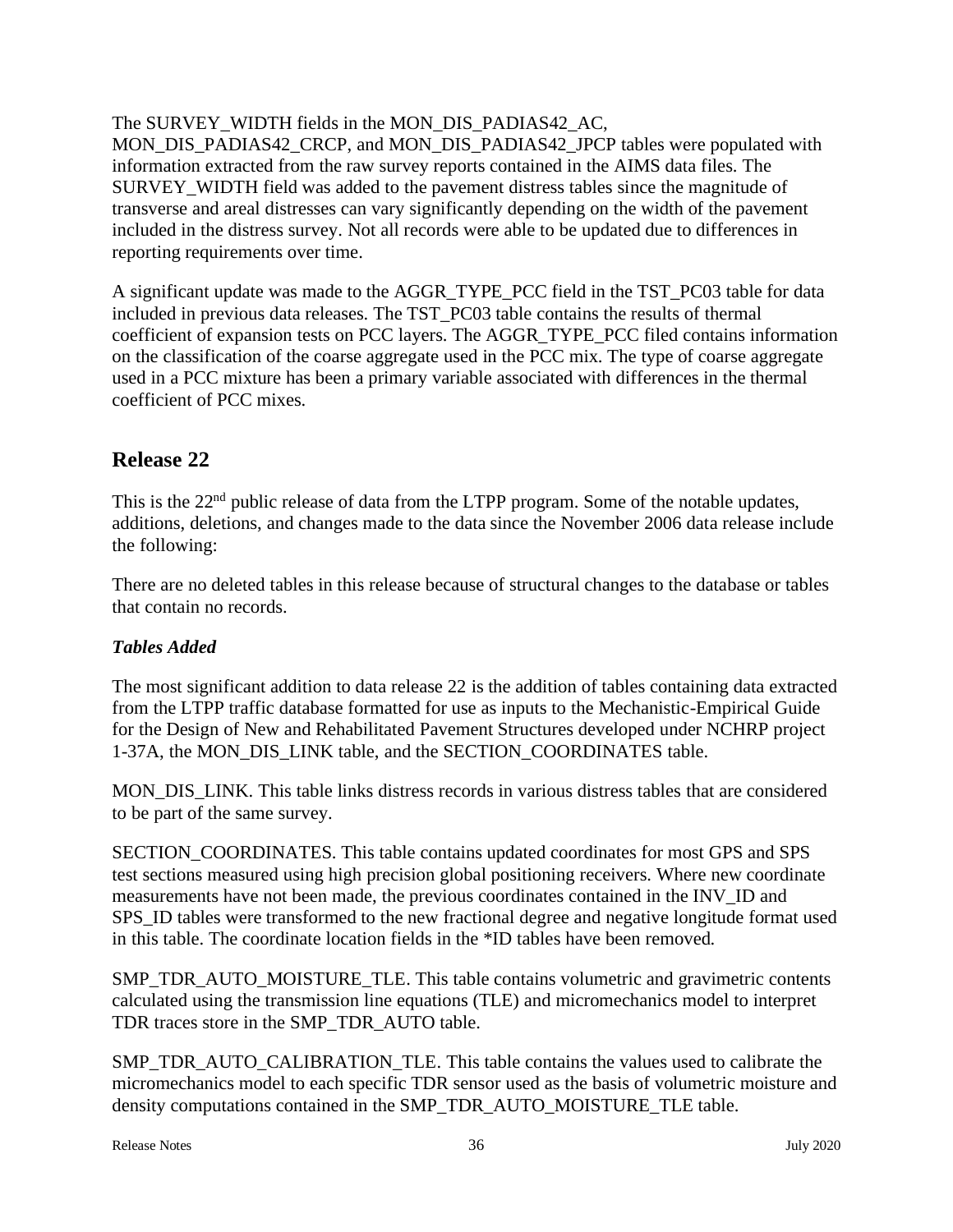MEPDG\_ADTT\_LTPP\_LN. This table contains estimates of the annual average daily truck traffic in the LTPP test section lane computed using three different estimates of the inputs.

MEPDG\_AXLE\_DIST. This table contains normalized axle distributions by month, truck class, and axle group. Records in this table are generated from the MM\_AX table in the LTPP traffic database that contain at least 210 days of WIM data for a calendar year.

MEPDG\_AX\_BINS. This table contains the weight range of axle weight bins for data contained in the MEPDG\_AXLE\_DIST, MEPDG\_AXLE\_DIST\_ANL, and MEPDG\_AXLE\_DIST\_ANL\_VAR tables.

MEPDG\_AXLE\_DIST\_ANL. This table contains the annual average normalized axle distribution by class and axle group.

MEPDG\_AXLE\_DIST\_ANL\_VAR. This table contains the mean and variance of the elements of the normalized axle distributions by vehicle class and axle type for all years of available sitespecific monitoring data where at least two years with 210 days of weight data exist.

MEPDG\_AXLES\_PER\_TRUCK. This table contains the annual average number of axles by vehicle class and axle type by year.

MEPDG\_MONTHLY\_ADJ\_FACTORS. This table contains the adjustment factor for of ADTT for each truck class by month.

MEPDG\_VEHICLE\_CLASS\_DIST. This table contains the percentage of trucks by vehicle class within the truck population (FHWA Classes 4-13) on an annual basis.

### *Other Notes*

In the MON\_DIS\_AC\_REV and MON\_DIS\_PADIAS42\_AC tables, the fields for raveling, bleeding, and polished aggregate fields where changed from zero to null for pavement surfaces with a preventative maintenance surface treatment as defined in the LTPP directive D-29. This action was taken because by directive these types of defects are not supposed to be rated on these types of pavement surfaces. These rules where based on implementation of the SHRP SPS-3 study, but should not be interpreted as meaning that maintenance applications such as chip seals and slurry seals do not bleed or lose aggregate. The original intent of the SPS-3 data collection guidelines was to evaluate how the selected maintenance treatments affected the existing pavement prior to application of the treatment. These distress data collection rules were applied to all LTPP test sections.

The MAY\_OUTPUT field was removed from the MON\_PROFILE\_MASTER table because the index is no longer relevant to current practice and it had quality issues associated with its computation from some data sets.

In the various MON\_DIS\_\* tables a new field named SURVEY\_WIDTH was added that is not currently populated. This field is being added to indicate differences of the width of pavement distress surveys. Differences in the width of measured distress features cause apparent discrepancies in time series analysis of extent of distress features such as transverse cracking.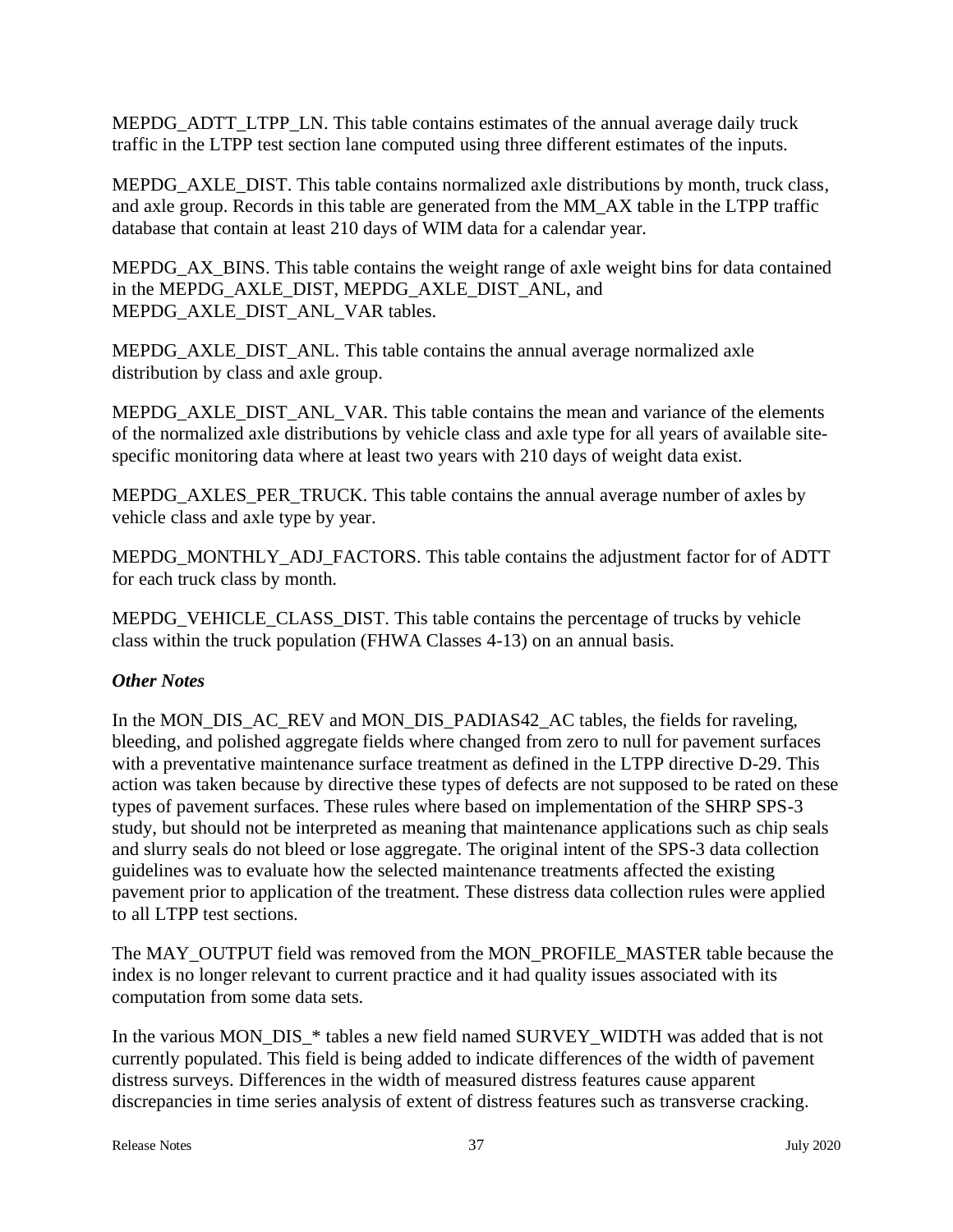LTPP plans to start to populate this field for the next data release. Advanced database users can add data to these fields for current research objectives based on information contained in the various distress data forms currently contained in the Ancillary Information System available upon request from LTPP customer service.

In this release, the status of data in the inventory module was set to frozen. Frozen status means that LTPP made one last significant effort to review and correct data contained in this module. Required future changes to this data will be made centrally in order to reduce program costs on a priority basis.

# **Release 21**

This is the 21<sup>st</sup> national release of data from the LTPP program. Some of the notable updates, additions, deletions, and changes made to the data since the November 2005 data release include the following:

# *Tables Added*

TST\_SS14\_UG14\_MASTER, TST\_SS14\_UG14\_DATA, and TST\_SS14\_UG14\_COMMENTS. These three tables contain the results from Dynamic Cone Penetrometer tests performed on SPS test sections as part of the SPS Materials Action Plan. This data release contains measurements from several sections. More data is expected to become available in the next data release.

TST\_SAMPLE\_COMBINE. The purpose of this table is to document the multiple locations used when a sample is combined in order to have enough material to perform a laboratory test. For example, it is often necessary to combine samples of unbound material from different core/borehole locations since the layer is not thick enough to provide enough material to be obtained from one hole. A new sample numbering convention code is being used, which uses an X in the SAMPLE\_NO field to indicate the sample is a combined sample. This new convention will be used for materials from the SPS Materials Action Plan. If resources permit, attempts will be made in the future to add entries to this table for previously combined samples which currently use the \* or \*\* convention in the SAMPLE\_NO field.

TST\_SAMPLE\_BASIC\_INFO. This table is a view that combines basic sampling information from all the other sampling tables to make certain internal automated quality control checks operations easier, and to provide the user with a single source for sampling information. Information contained in this table comes from TST\_ASPHALT\_CEMENT, TST\_FRESH\_PCC, TST\_SAMPLE\_BULK\_AC\_AGG, TST\_SAMPLE\_COMBINE, TST\_SAMPLE\_LAB\_AC\_MIX, TST\_SAMPLE\_LOG, TST\_SAMPLE\_LOG\_LAB, TST\_SAMPLE\_LOG\_SPS\_3\_4, and TST\_UNCOMP\_BITUMINOUS.

### *Tables Removed*

The results of the backcalculation analysis performed on Falling Weight Deflectometer (FWD) data extracted from the database in 1997 have been removed from the SDR because the results of the analysis were valid for a fixed point in time and the rest of the database is dynamic. If users are interested in obtaining this data they should request a copy of SDR 20 from LTPP Customer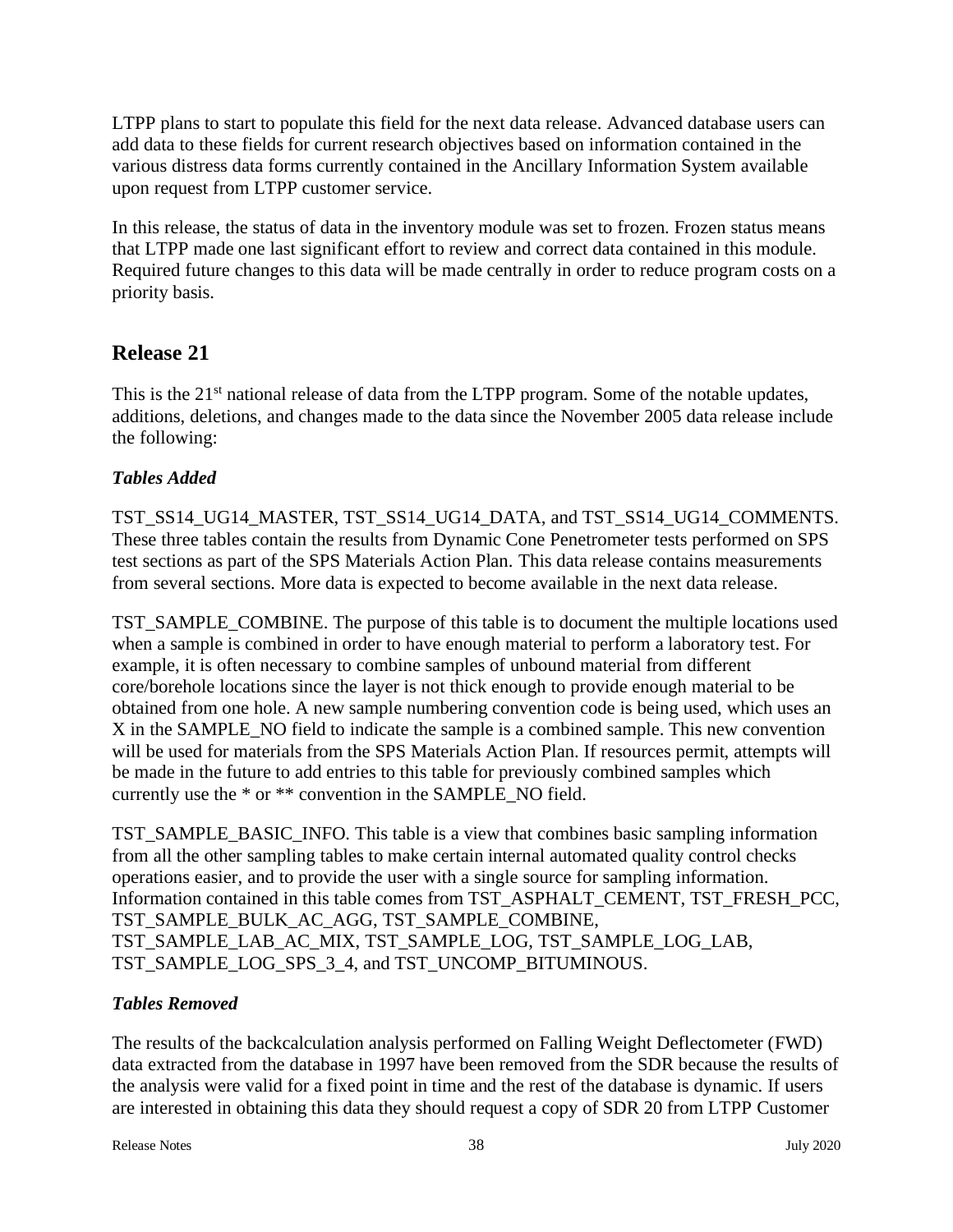Service (LTPPINFO@dot.gov). The tables containing the results of the backcalculation analysis removed are:

- MON\_DEFL\_FLX\_BAKCAL\_BASIN
- MON\_DEFL\_FLX\_BAKCAL\_LAYER
- MON DEFL FLX BAKCAL POINT
- MON DEFL FLX BAKCAL SECT
- MON DEFL FLX NMODEL POINT
- MON\_DEFL\_FLX\_NMODEL\_SECT
- MON\_DEFL\_RGD\_BAKCAL\_BASIN
- MON\_DEFL\_RGD\_BAKCAL\_LAYER
- MON DEFL RGD BAKCAL POINT
- MON DEFL RGD BAKCAL SECT

MON CATEGORY. This table is being discontinued due to changes to monitoring frequencies in response to the LTPP budget under the SAFETEA-LU legislation. The new monitoring frequencies are contained in LTPP Directive GO-38 available from the WWW.LTPP.ORG web site.

#### *Other Notes*

#### *Data from the SPS Materials Action Plan*

The SPS Materials Action Plan (MAP) was initiated to address the issue of missing materials test data from test sections in the Specific Pavement Study (SPS) experiments. This data release contains the first material test results from this activity. A partial set of data updates are contained in this data release since material sampling and testing are still being performed. This data release contains more material sampling data than material property test results since testing always lags behind field sampling.

#### *Data from the SPS Traffic Pooled Fund Study*

The traffic pooled fund study is designed to address deficiencies and improve the quality and quantity of monitored traffic data from the SPS -1, -2, -5, -6, and -8 projects. This five-year study consists of two phases. Phase I consists of assessing, evaluating, and calibrating the current Weigh-In-Motion (WIM) and Vehicle Classification (VC) systems used to collect traffic data at the SPS sites across the country. Phase II consists of installing and maintaining new WIM equipment as necessary to ensure high-quality data collection. This is the first release of data from Phase II of the study for the Colorado SPS-2, Maryland SPS-5, and Illinois SPS-6 project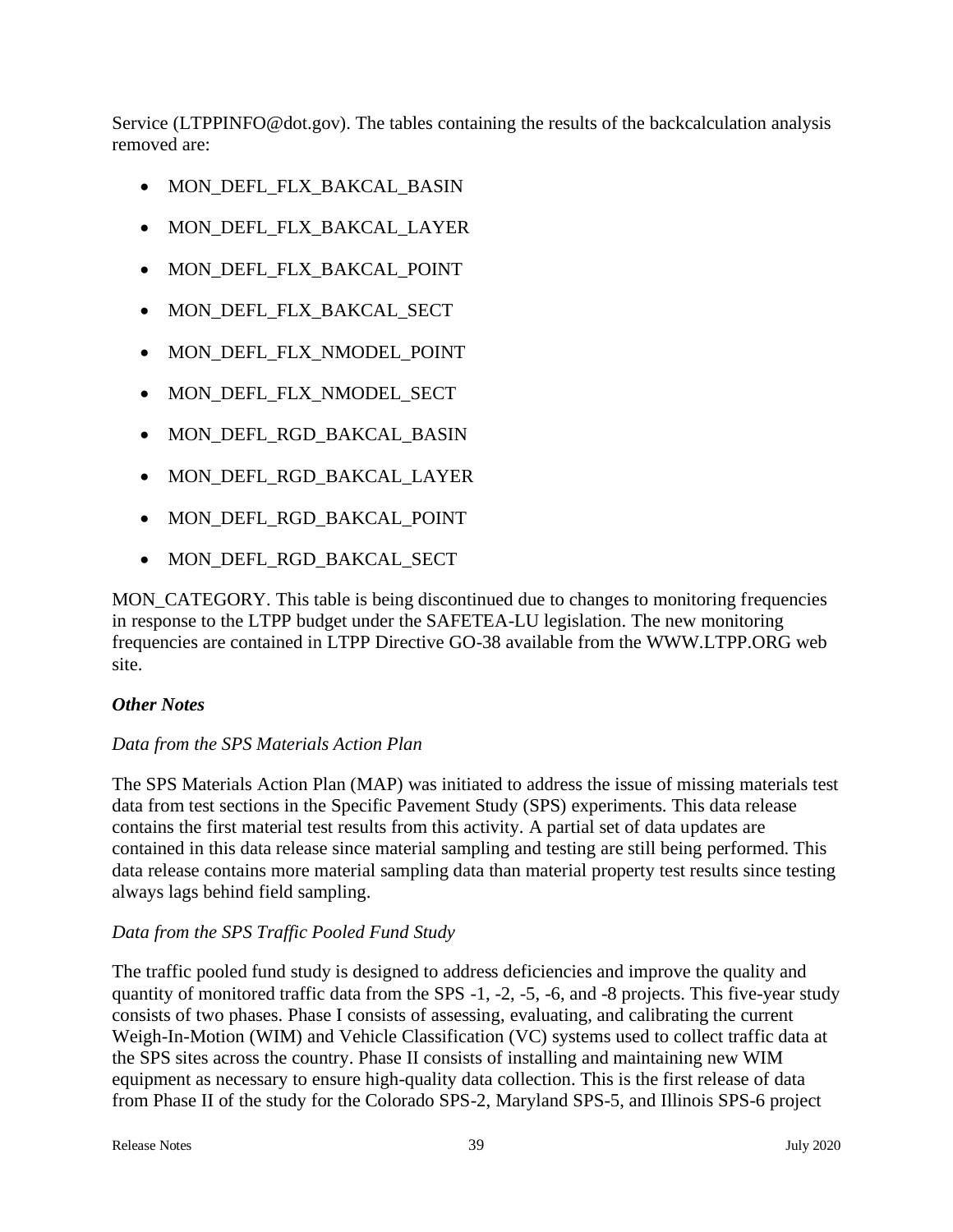sites. The data release also contains traffic data from sites validated as part of Phase I from Florida SPS-1 and 5, Ohio SPS-1 and 2, Texas SPS-1, and Michigan SPS-1.

### *Photographic Distress and Transverse Profile Data Reconciliation*

After SDR 20, a major effort was made to reconcile pavement distress and transverse profile measurements performed using photographic-based technology. The objective of this reconciliation was to resolve discrepancies between field measurements and data contained in the database. This effort has resulted in the addition of approximately 600 distress surveys stored in the MON\_PADIAS42\_\* tables and 1,400 transverse profile measurements stored in the MON\_T\_PROF\_\* tables. Some of these data date back to the start of pavement test section monitoring in 1990.

### **Release 20.0**

This was the 20<sup>th</sup> national release of data from the LTPP program. This release contains some revisions to data included in the January 2005 Data Release. In addition, several tables have been added to this release as noted below:

#### *Tables Added*

TST\_SAMPLE\_BULK\_AC\_AGG. This new table in the Material Testing module contains information on bulk aggregate sampled at asphalt concrete plants for test sections included in the SPS-9 SuperPave experiment.

TST\_SAMPLE\_LAB\_AC\_MIX. This new table in the Material Testing module contains information on laboratory mixed AC samples for test sections included in the SPS-9 SuperPave experiment.

#### *Tables Removed*

RHB\_ACO\_SP\_PROP. This table was added in SDR 19 and has no data in it yet. It will be included in future releases if data becomes available.

#### *Other Additions to Release 20.0*

CONSTRUCTION\_NO added to tables:

The field CONSTRUCTION\_NO field was added to the following Material Testing tables:

TST\_ASPHALT\_CEMENT, TST\_FRESH\_PCC, TST\_SAMPLE\_BULK\_AC\_AGG, TST\_SAMPLE\_LOG\_SPS\_3\_4, TST\_UNCOMP\_BITIMINOUS.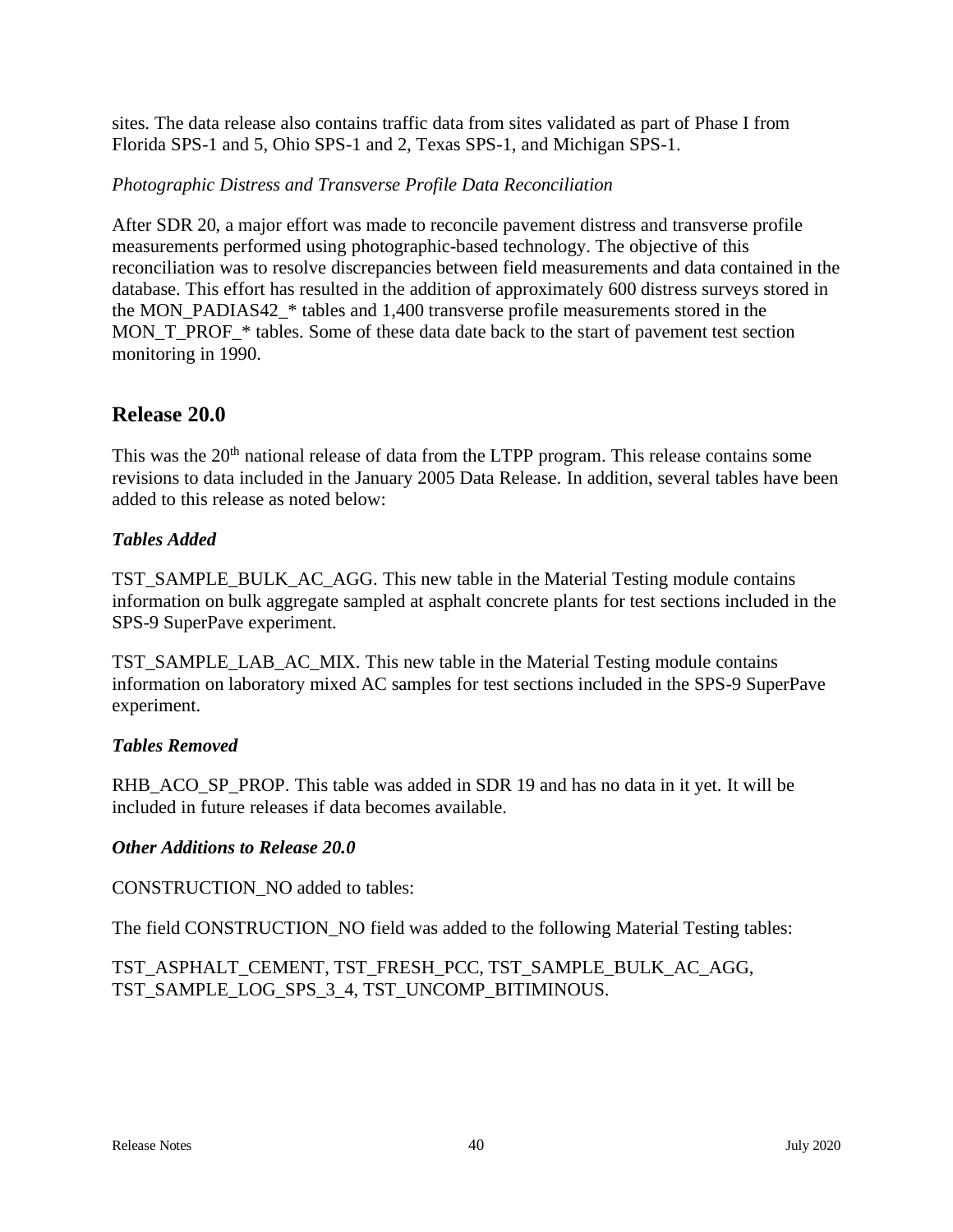#### *Other Notes*

#### *Backcalculation Tables:*

This is the last release of the FWD backcalculation tables in the SDR. This data was calculated from FWD data that was available in 1997. It has become cost-prohibitive to continue updates and support these data elements in response to changes and corrections are made to the baseline FWD data. An update was made to these tables to remove records which could no longer be traced to the source FWD data, and to correct these tables with changes made to the source data tables.

#### *MON\_T\_PROF\_CROSS\_SLOPE table*

Population of this table for manual transverse profile measurements for all previous measurements was completed for this data release. From this data, a data user now has the capability of determining if ruts can hold water from a transverse cross slope perspective.

#### *Known Data Issues Not Yet Reported*

The mechanism for reporting LTPP data problems is currently called the Data Analysis/Operations Feedback Report (DAOFR). LTPP data users can view resolved and unresolved DAOFRs at the LTPP web site: [http://www.fhwa.dot.gov/pavement/ltpp.](http://www.fhwa.dot.gov/pavement/ltpp)

The following unresolved data issues reported in the release notes for data release 19 have not yet been fully addressed. DAOFRs will be prepared in the near future to better document these previously identified problems. Unresolved data problems previously identified in this data upload have already been submitted as DAOFRs to FHWA.

| Table              | Problem                                                         |
|--------------------|-----------------------------------------------------------------|
| AWS_HOURLY_DATA    | For site 350101, the pyranometer readings are suspect.          |
|                    | For certain sections, the faulting values are very inconsistent |
| MON_DIS_JPCC_FAULT | over time.                                                      |
|                    | The POINT_LOC value assigned to a given crack or joint          |
| MON_DIS_JPCC_FAULT | varies slightly over time on some sections.                     |
|                    | For certain POINT_LOC's on given section, there are large       |
| MON_DIS_JPCC_FAULT | spikes in the measured faulting value.                          |
|                    | For a given POINT_LOC, the CRACK_OR_JOINT                       |
| MON_DIS_JPCC_FAULT | designation changes over time for some sections.                |
| MON_DIS_*_REV      | Many null values should in fact be recorded as zero.            |
| MON_DIS_AC_REV     | The fatigue cracking values on 010102 are suspect.              |
|                    | For 185518, OTHER indicates multiple patches, while the         |
| MON_DIS_CRCP_REV   | patching fields indicate only one.                              |
|                    | For a number of sites, BEFORE TEMP and AFTER TEMP               |
|                    | are zero during summer months, indicating that the values       |
| MON_DIS_AC_REV     | should probably be null instead.                                |
|                    | Inconsistent rating of transverse cracking on sections 290704   |
| MON_DIS_JPCC_REV   | and 290705.                                                     |
| MON_DIS_JPCC_REV   | Inconsistent rating of map cracking on section 100210.          |
|                    | On section 124000, 7/21/99, OTHER indicates presence of         |
| MON_DIS_JPCC_REV   | map cracking, though map cracking field contains zeroes.        |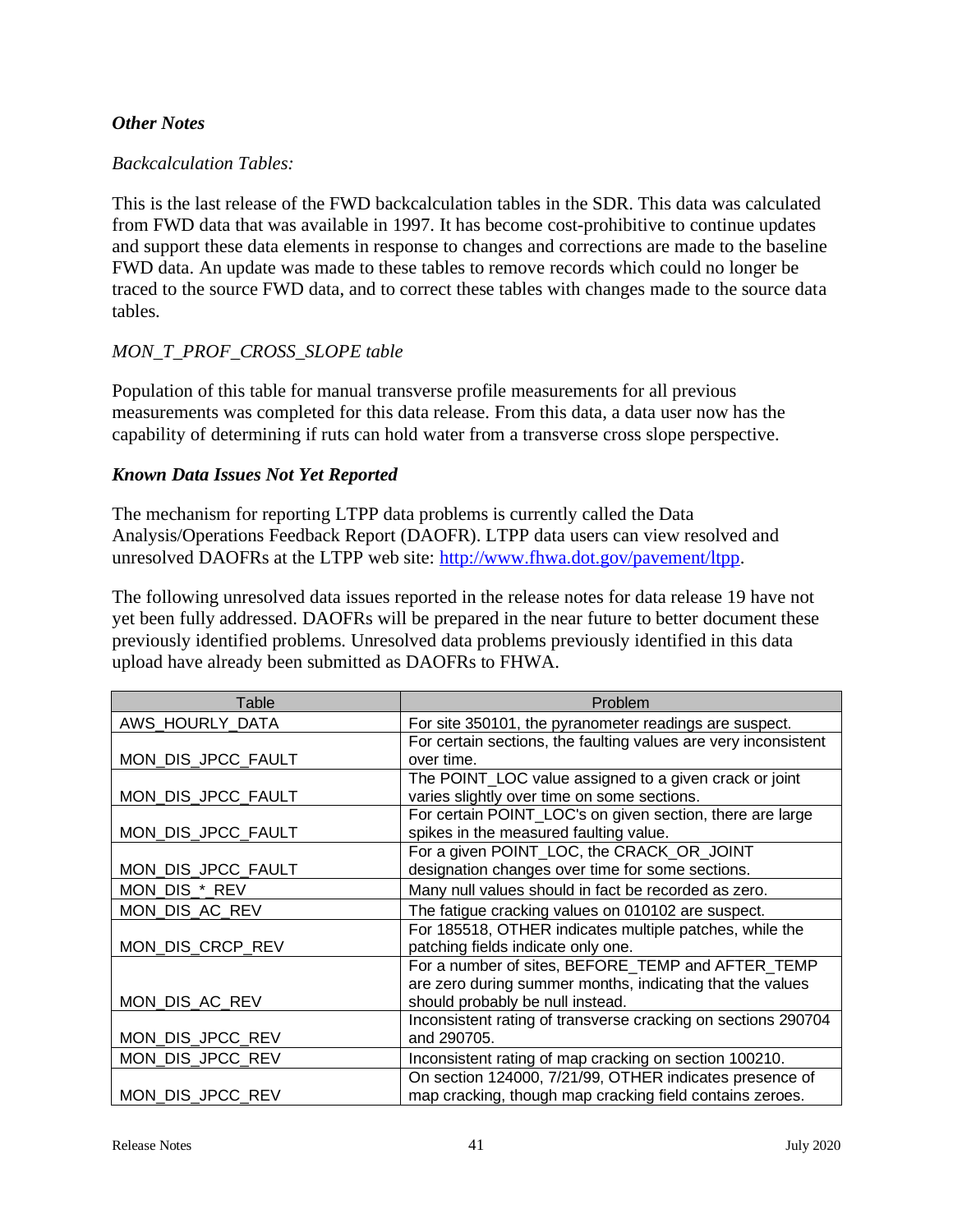| Table                      | Problem                                                                                                     |
|----------------------------|-------------------------------------------------------------------------------------------------------------|
|                            | For the 8/7/91 survey on the 2906** sections, OTHER                                                         |
| MON_DIS_JPCC_REV           | indicates pumping, while the pumping fields indicate none.                                                  |
|                            | For 18A430, 5/1/91and 370201, 9/19/02, OTHER indicates                                                      |
| MON_DIS_JPCC_REV           | polished aggregate, but POLISH_AGG_A = 0.                                                                   |
| MON_DIS_JPCC_FAULT         | EDGE and WHEELPATH measurements differ by > 12mm.                                                           |
|                            | Temperatures very low for certain dates on sections 131031(-                                                |
| SMP_ATEMP_RAIN_HOUR        | 42) and 351112 (-49).                                                                                       |
|                            | Hourly average in HOUR outside min and max values in                                                        |
| SMP_ATEMP_RAIN_DAY         | DAY.                                                                                                        |
|                            | Sections 274040 (9/22/93), 484143 (9/25/97), and 833802                                                     |
| SMP_ELEV_PCC_DATA          | (various dates) have questionable elevation data.                                                           |
|                            | Questionable elevation data on 310114, 390901, 460804,                                                      |
| SMP_ELEV_AC_DATA           | 469187, 501002, 831801, and 906405.                                                                         |
|                            | 483739, THERM_NO = 18 (after 5/6/00) and 11 (after 6/6/00)                                                  |
| SMP_MRCTEMP_AUTO_DAY_STATS | have very high values - looks like bad sensor.                                                              |
|                            | 180901, 0902, 0904, and 0905 have zero PROFILE_INDEX,                                                       |
| SPS9_PMA_PROFILE           | which is not a reasonable value.                                                                            |
| TRF EQUIPMENT MASTER       | Where sensor type is null, it should be N.                                                                  |
|                            | Sections/layers: 04_1021 layers 6, 7; 18_5518 layers 9, 10;                                                 |
|                            | 18_6012, layer 11; 19_3006 layers 5, 6; 19_3055 layers 5, 6;                                                |
|                            | and section 27_1085 layer 5 do not have matching layers in                                                  |
| TST_AC01_LAYER             | <b>TST_L05B.</b>                                                                                            |
|                            | In many TST tables, there are SAMPLE_NO entries that do                                                     |
| Various                    | not have a match in one of the sampling tables.<br>In many TST tables, there are LOC NO entries that do not |
| Various                    | have a match in one of the sampling tables.                                                                 |
|                            | For many sections, the LAYER_NO reported does not have a                                                    |
| TST_AC02                   | match in TST_L05B.                                                                                          |
|                            | Comments indicate multiple samples, but LOC_NO or                                                           |
| TST_AC04                   | SAMPLE_NO are for a single sample.                                                                          |
|                            | There are many ASH_CONTENT values over 2, which may                                                         |
| TST_AE01                   | indicate the test was not performed properly.                                                               |
|                            | Many sections have holes with locations far outside section                                                 |
| TST_HOLE_LOG               | boundaries $(+/1 200')$ .                                                                                   |
|                            | There are many records with negative TRANS_POS, but a                                                       |
| TST_HOLE_LOG               | LOC_NO not indicative of shoulder testing.                                                                  |
|                            | Many of the values in REPL_LOC_NO are not in LOC_NO                                                         |
| TST_HOLE_LOG               | for that section.                                                                                           |
|                            | For many SPS testing locations, POINT_LOC is within                                                         |
| TST_HOLE_LOG               | another section according to SPS_PROJECT_STATIONS.                                                          |

# **Release 19.0**

This was the 19<sup>th</sup> national release of data from the LTPP program. This release contains some revisions to data included in the July 2004 Data Release. This Data Release also includes a new software program, ESALCalc. In addition, several tables have been added to this release and some deleted, as noted, below: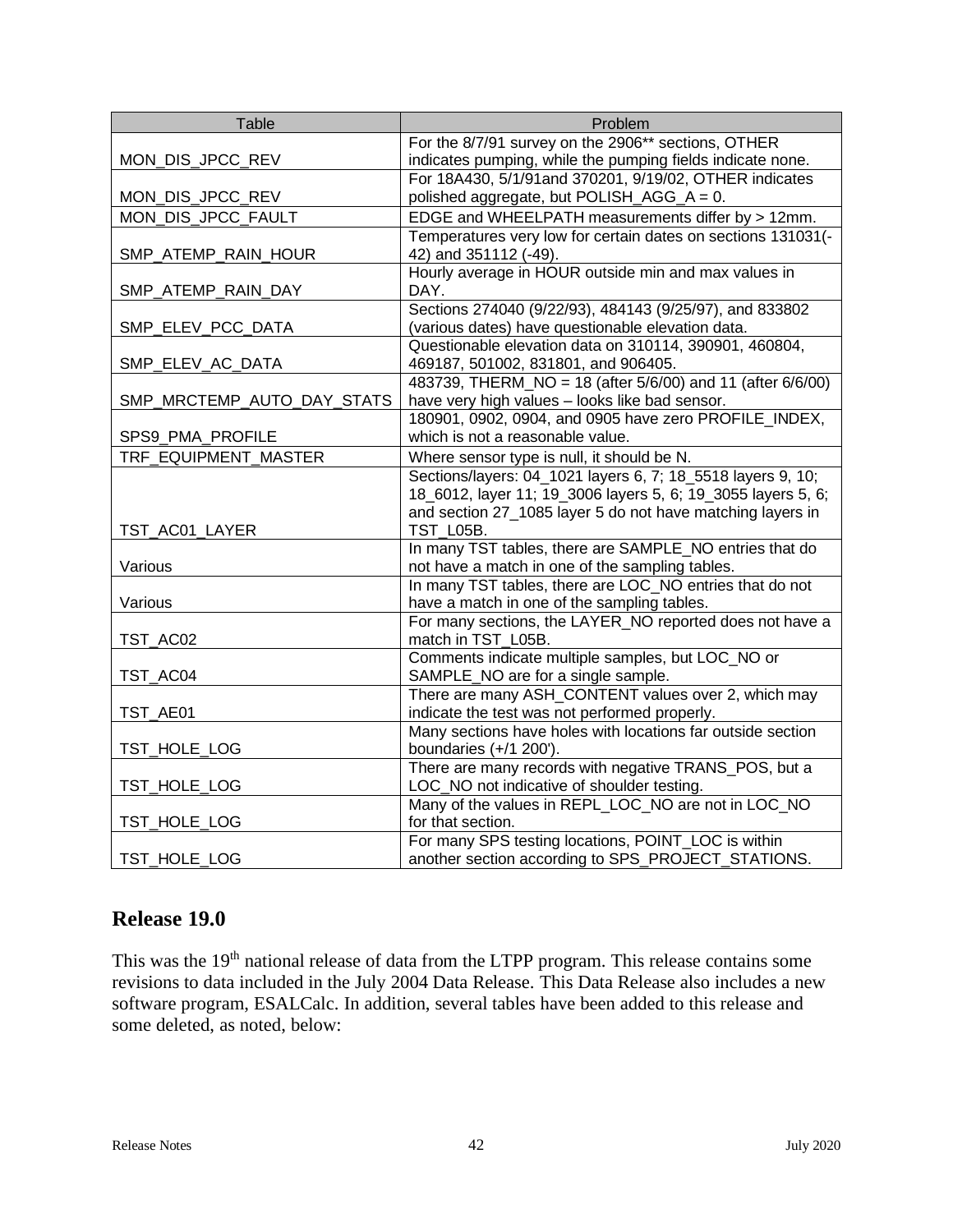### *Tables Added*

*MON\_T\_PROF\_CROSS\_SLOPE:* This new table contains the elevation of the last data point, relative to the begin point, of manual transverse profile measurements made using the Dipstick device. This allows the transverse profile data to be de-normalized so that the true elevation profile, relative to the outside edge of the pavement lane, may be computed. This table is expected to be fully populated in 2006.

*SMP\_TDR\_MANUAL\_MOISTURE:* This table contains volumetric and gravimetric moisture content computed from dielectric constants interpreted and calculated from manually recorded TDR traces.

*CLM\_VWS\_HUMIDITY\_DAILY, CLM\_VWS\_PRECIP\_DAILY, CLM\_VWS\_TEMP\_DAILY, CLM\_VWS\_WIND\_DAILY:* These four tables were created to mirror similar monthly and annual climatic tables and to allow more selective analysis of the various daily data elements. These tables replace the table CLM\_VWS\_DATA\_DAILY. In addition, all Climatic tables contain data that were recomputed from Level E data provided by a national weather agency.

### *RHB\_ACO\_SP\_\* Tables*

Three new Rehabilitation tables were added to this SDR. These tables are used for non-recycled asphalt pavement overlays using SuperPave properties. The tables and their description are listed in the table below:

| <b>SDR Table Name</b> | <b>Contents</b>                                         |
|-----------------------|---------------------------------------------------------|
| RHB_ACO_SP_AGGR_PROP  | This table contains SuperPave AC overlay aggregate      |
|                       | properties.                                             |
| RHB_ACO_SP_MIX PROP   | This table contains SuperPave AC overlay mixture        |
|                       | properties as placed.                                   |
| RHB ACO SP PROP       | This table contains SuperPave AC overlay asphalt cement |
|                       | properties.                                             |

#### *Tables Removed*

*MON\_T\_PROF\_DEV\_CONFIG:* This table contains information on equipment configuration settings used to capture, digitize, and interpret transverse profile measurements using the photographic and manual dipstick measurement methods. Note that transverse profile measurements based on the photographic method are obtained at the same time as the photographs for the film-based distress interpretations. Since this table provides little information to the data user, it is no longer included in the SDR.

### *Rehabilitation Tables*

Several Rehabilitation tables were removed from this Data Release since there are no data stored in the tables. Listed below are the tables that have been removed:

• RHB\_CMRAP\_COMBINED\_AGG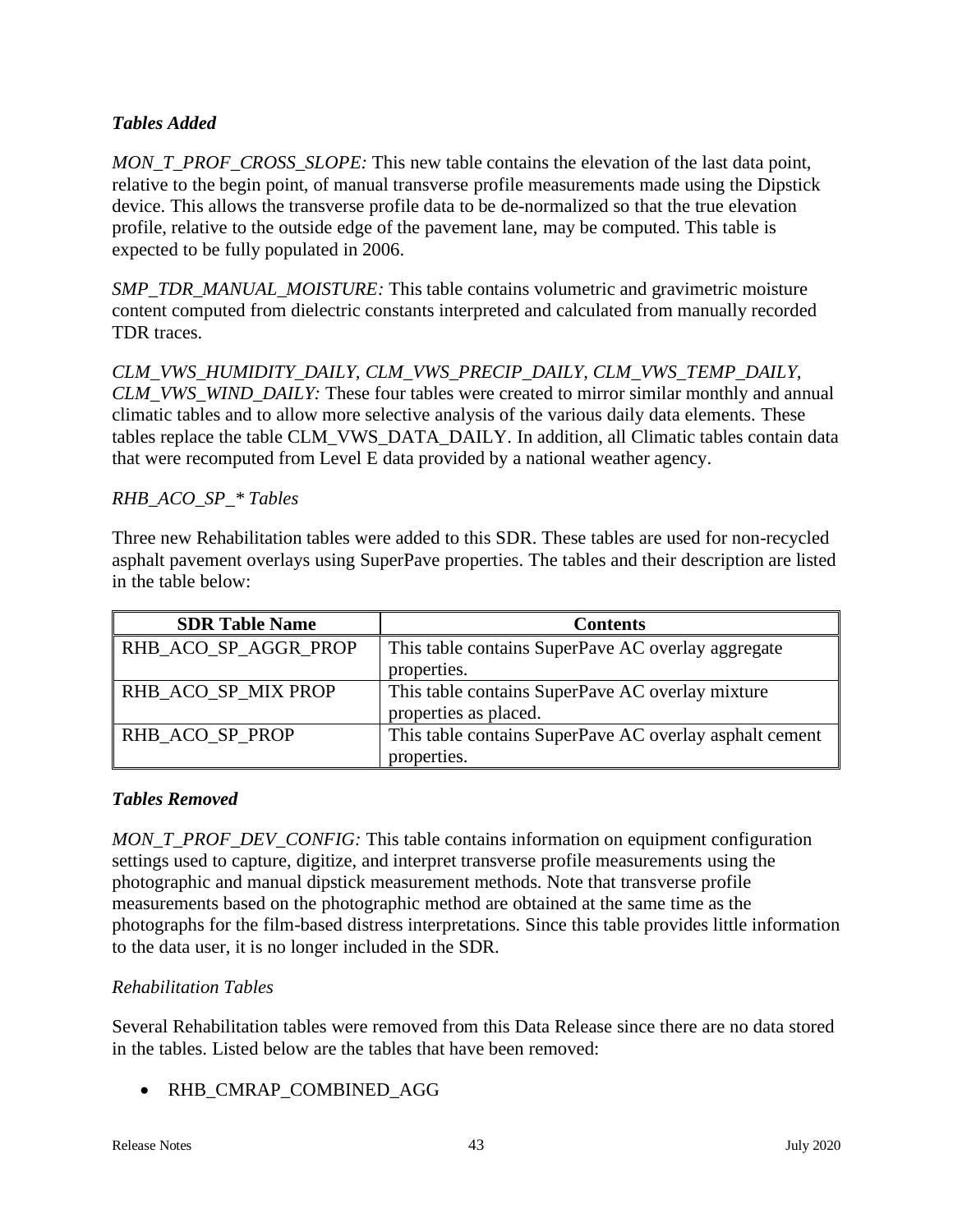- RHB\_CMRAP\_LAB\_AGED\_AC
- RHB\_CRACK\_SEAT\_PCC
- RHB\_PCCO\_STEEL
- RHB\_PRESSURE\_RELIEF
- RHB\_RCYPCC\_COMBINED\_AGGR
- RHB\_RCYPCC\_CONSTRUCTION
- RHB\_RCYPCC\_JOINT
- RHB\_RCYPCC\_MIXTURE
- RHB\_RCYPCC\_NEW\_AGGR
- RHB\_RCYPCC\_STEEL
- RHB\_RCYPCC\_STRENGTH

#### *SPS Tables*

Several SPS tables were removed from this Data Release since there are no data stored in the tables. Listed below are the tables that have been removed:

- SPS4\_TRANSIENT\_GENERAL
- SPS4\_TRANSIENT\_MEASURE
- SPS6\_TRANSFER\_EFFICIENCY
- SPS7\_LOAD\_TRANSFER
- SPS7\_PCC\_CRACK\_SEAL
- SPS7\_ TRANSFER\_EFFICIENCY
- SPS7\_UNDERSEALING
- SPS8\_PCC\_FULL\_DEPTH
- SPS9\_AC\_PATCHES
- SPS9\_DIAMOND\_GRIND
- SPS9\_PCC\_JOINT\_RESEAL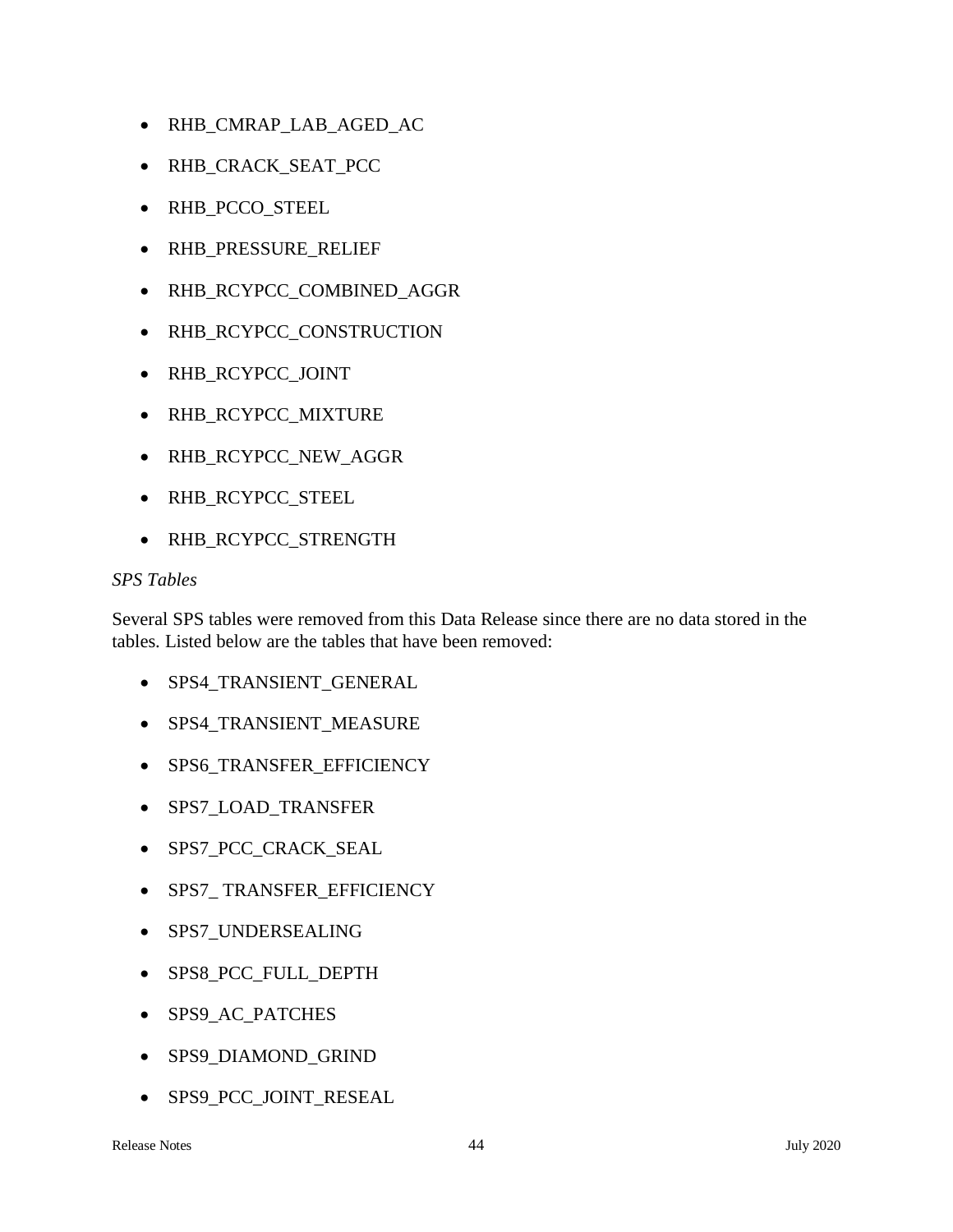- SPS9 RUT LEVEL UP
- SPS9\_UNDERSEALING

*TST\_SC06:* This table was intended to contain measurements of excess asphalt in bituminous mixtures obtained by using a loaded wheel and sand cohesion. Although the table structure exists, no data for this test were ever loaded into the database. Since this table is empty, it is not included in the SDR.

*TST\_SC13:* This table was intended to contain measurements of the polish value of aggregates used in chip seals applied to SPS-3 sections only. Although the table structure exists, no data for this test were ever loaded into the database. Since this table is empty, it is not included in the SDR.

*TRF\_MONITOR\_BASIC\_INFO:* This table has been replaced by outputs from the ESALCalc software.

#### *Other Additions to Release 19.0*

#### *ESALCalc Software*

A computer program called ESALCalc is included in the January 2005 SDR. This software will compute annual ESAL estimates from traffic monitoring data and pavement structure data. A manual is included with the software.

#### *Restructuring of Data Modules and CD Contents*

Two data modules had to be restructured due to database size limitations in Microsoft<sup>®</sup> Access 2000. The Climate module was split into three databases: Climate\_Daily\_Humid\_Precip, Climate\_Daily\_Temp\_Wind, and Climate\_Summary\_Data. The two Climate\_Daily\_\* databases contain daily tables, while the Climate\_Summary\_Data database contains monthly, annual, and all other Climate tables.

The Seasonal Monitoring Program (SMP) module was divided into two new databases: Seasonal\_Monitoring and Seasonal\_Monitoring\_TDR\_Meas. The time-domain reflectometry (TDR) measurement tables are in the Seasonal\_Monitoring\_TDR\_Meas database, while all other SMP tables are in the Seasonal\_Monitoring database.

In addition, the data modules had to be rearranged on CDs 1 and 2. The SMP and Backcalculation modules were added to CD 2, which also contains FWD Measurements. This CD has been renamed "Seasonal Monitoring and Deflection". CD 1 remains the same, minus the SMP and Backcalculation modules. CD 1 is referred to as the "Primary Data Set".

### *Issues Identified Since Release 18.0*

Below is a table that describes data issues found during a review of the July 2004 Data Release. Data analysts should review this list when performing research.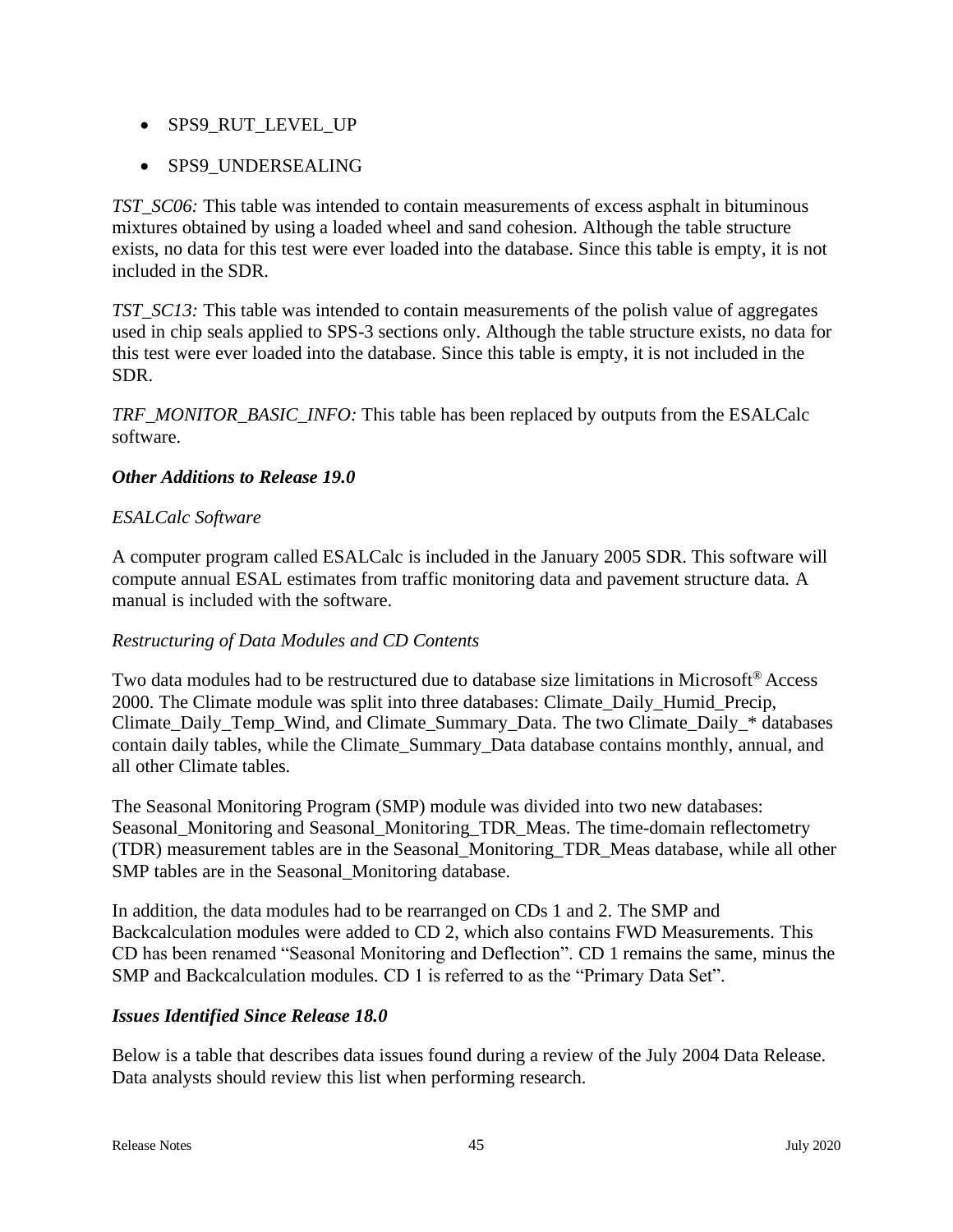| <b>Table</b>        | <b>Issue</b>                                                                          |
|---------------------|---------------------------------------------------------------------------------------|
| AWS_HOURLY_DATA     | For site 350101, the pyranometer readings are suspect.                                |
|                     | The TRAFFIC_RS field is not populated correctly for some                              |
| EXPERIMENT_SECTION  | records.                                                                              |
|                     | For certain sections, the faulting values are very                                    |
| MON_DIS_JPCC_FAULT  | inconsistent over time.                                                               |
|                     | The POINT_LOC value assigned to a given crack or joint                                |
| MON_DIS_JPCC_FAULT  | varies slightly over time on some sections.                                           |
|                     | For certain POINT_LOCs on a given section, there are                                  |
| MON_DIS_JPCC_FAULT  | large spikes in the measured faulting value.                                          |
|                     | For a given POINT_LOC, the CRACK_OR_JOINT                                             |
| MON_DIS_JPCC_FAULT  | designation changes over time for some sections.                                      |
| MON_DIS_*_REV       | Many null values should, in fact, be recorded as zero.                                |
| MON_DIS_AC_REV      | The fatigue cracking values on 010102 are suspect.                                    |
|                     | For 185518, OTHER indicates multiple patches, while the                               |
| MON_DIS_CRCP_REV    | patching fields indicate only one.                                                    |
|                     | For a number of sites, BEFORE_TEMP and                                                |
|                     | AFTER_TEMP are zero during summer months, indicating                                  |
| MON_DIS_AC_REV      | that the values should probably be null instead.                                      |
|                     | On section 485328, $1/22/01$ , PHOTO_VIDEO = P, but                                   |
| MON_DIS_CRCP_REV    | comments indicate no pictures obtained.                                               |
|                     | 485274, 2/11/97 has LONG_JOINT_SEAL_NO = 0,                                           |
| MON_DIS_CRCP_REV    | $LONG_JOIN_SEAL_DAM_L > 0.$<br>Inconsistent rating of transverse cracking on sections |
| MON_DIS_JPCC_REV    | 290704 and 290705.                                                                    |
|                     | For a number of surveys on various sites, the number of                               |
| MON_DIS_JPCC_REV    | map cracking areas is zero, but the area is non-zero.                                 |
| MON_DIS_JPCC_REV    | Inconsistent rating of map cracking on section 100210.                                |
|                     | On section 124000, 7/21/99, OTHER indicates presence of                               |
| MON_DIS_JPCC_REV    | map cracking, though map cracking field contains zeroes.                              |
|                     | For 313033, 11/16/99 and 290605, 7/20/95,                                             |
| MON_DIS_JPCC_REV    | PUMPING_NO = $0$ while PUMPING_L > 0.                                                 |
|                     | For the 8/7/91 survey on the 2906 <sup>**</sup> sections, OTHER                       |
| MON_DIS_JPCC_REV    | indicates pumping, while the pumping fields indicate none.                            |
|                     | For 18A430, 5/1/91and 370201, 9/19/02, OTHER indicates                                |
| MON_DIS_JPCC_REV    | polished aggregate, but POLISH_AGG_ $A = 0$ .                                         |
|                     | EDGE and WHEELPATH measurements differ by >                                           |
| MON_DIS_JPCC_FAULT  | 12mm.                                                                                 |
|                     | Various fault values are entered to 0.1mm, but the device is                          |
| SMP_JOINT_FAULT     | supposed to read to 1mm only.                                                         |
|                     | Temperatures very low for certain dates on sections 131031                            |
| SMP_ATEMP_RAIN_HOUR | $(-42)$ and 351112 $(-49)$ .                                                          |
|                     | Hourly average in HOUR outside min and max values in                                  |
| SMP_ATEMP_RAIN_DAY  | DAY.                                                                                  |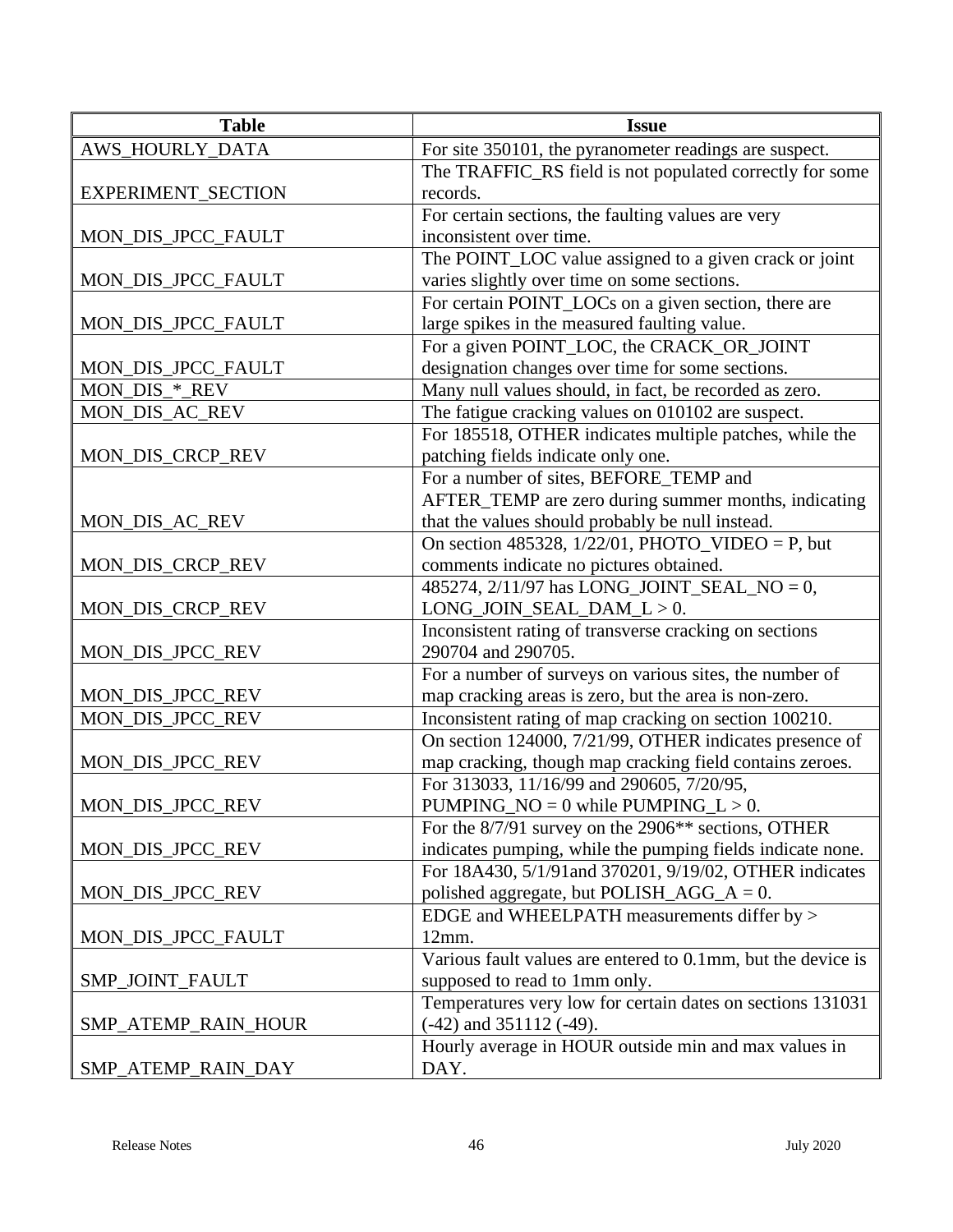| <b>Table</b>               | <b>Issue</b>                                                                                               |
|----------------------------|------------------------------------------------------------------------------------------------------------|
|                            | Sections 274040 (9/22/93), 484143 (9/25/97), and 833802                                                    |
| SMP_ELEV_PCC_DATA          | (various dates) have questionable elevation data.                                                          |
|                            | Questionable elevation data on 310114, 390901, 460804,                                                     |
| SMP_ELEV_AC_DATA           | 469187, 501002, 831801, and 906405.                                                                        |
|                            | 483739 (2/15/97) has null daily values where there is                                                      |
| SMP_ATEMP_RAIN_DAY         | sufficient info in the hourly table $(>20$ hours) to calculate it.                                         |
|                            | 483739, THERM_NO = $18$ (after $5/6/00$ ) and 11 (after                                                    |
| SMP_MRCTEMP_AUTO_DAY_STATS | $6/6/00$ ) have very high values - looks like bad sensor.                                                  |
|                            | 180901, 0902, 0904, and 0905 have zero                                                                     |
| SPS9_PMA_PROFILE           | PROFILE_INDEX, which is not a reasonable value.                                                            |
| TRF_EQUIPMENT_MASTER       | Where sensor type is null, it should be N.                                                                 |
|                            | 460901, FIELD_SET = 1 has multiple construction                                                            |
|                            | numbers associated with it – which can cause incorrect $CN$                                                |
| TST_HOLE_LOG               | assignment.                                                                                                |
|                            | 089020, FIELD_LAYER_NO = 4 has an average thickness                                                        |
| TST_AC01                   | of zero.                                                                                                   |
|                            | 2606** layers 4, 5, 6; 260902 layers 5, 6, 7; 469197 layer 5;                                              |
|                            | and 511423 layer 6 do not have matching layers in                                                          |
| TST_AC01_LAYER             | TST_L05B.                                                                                                  |
|                            | For 18A959, there are records with FIELD_LAYER_NO =                                                        |
| TST_AC01_LAYER             | 1 (which would be subgrade).                                                                               |
| Various                    | In many TST tables, there are SAMPLE_NO entries that do<br>not have a match in one of the sampling tables. |
|                            | In many TST tables, there are LOC_NO entries that do not                                                   |
| Various                    | have a match in one of the sampling tables.                                                                |
|                            | In many TST tables, there are LAYER_NO entries that do                                                     |
| Various                    | not have a match in TST_L05B.                                                                              |
|                            | Some records in TST_AE03, PC03, PC06,                                                                      |
|                            | SS01_UG01_UG02, SS04_UG08, UG04_SS03, and                                                                  |
|                            | UG05_SS05 have test results reported for layers                                                            |
|                            | inappropriate for the test type (bound layers for unbound                                                  |
| Various                    | tests, $etc$ ).                                                                                            |
|                            | Comments indicate multiple samples, but LOC_NO or                                                          |
| TST_AC04                   | SAMPLE_NO are for a single sample.                                                                         |
|                            | There are many ASH_CONTENT values over 2, which                                                            |
| TST_AE01                   | may indicate the test was not done properly.                                                               |
|                            | Many sections have holes with locations far outside section                                                |
| TST_HOLE_LOG               | boundaries $(+/- 200')$ .                                                                                  |
|                            | There are many records with negative TRANS_POS, but a                                                      |
| TST_HOLE_LOG               | LOC_NO not indicative of shoulder testing.                                                                 |
|                            | Many of the values in REPL_LOC_NO are not in LOC_NO                                                        |
| TST_HOLE_LOG               | for that section.                                                                                          |
|                            | For many SPS testing locations, POINT_LOC is within                                                        |
| TST_HOLE_LOG               | another section according to SPS_PROJECT_STATIONS.                                                         |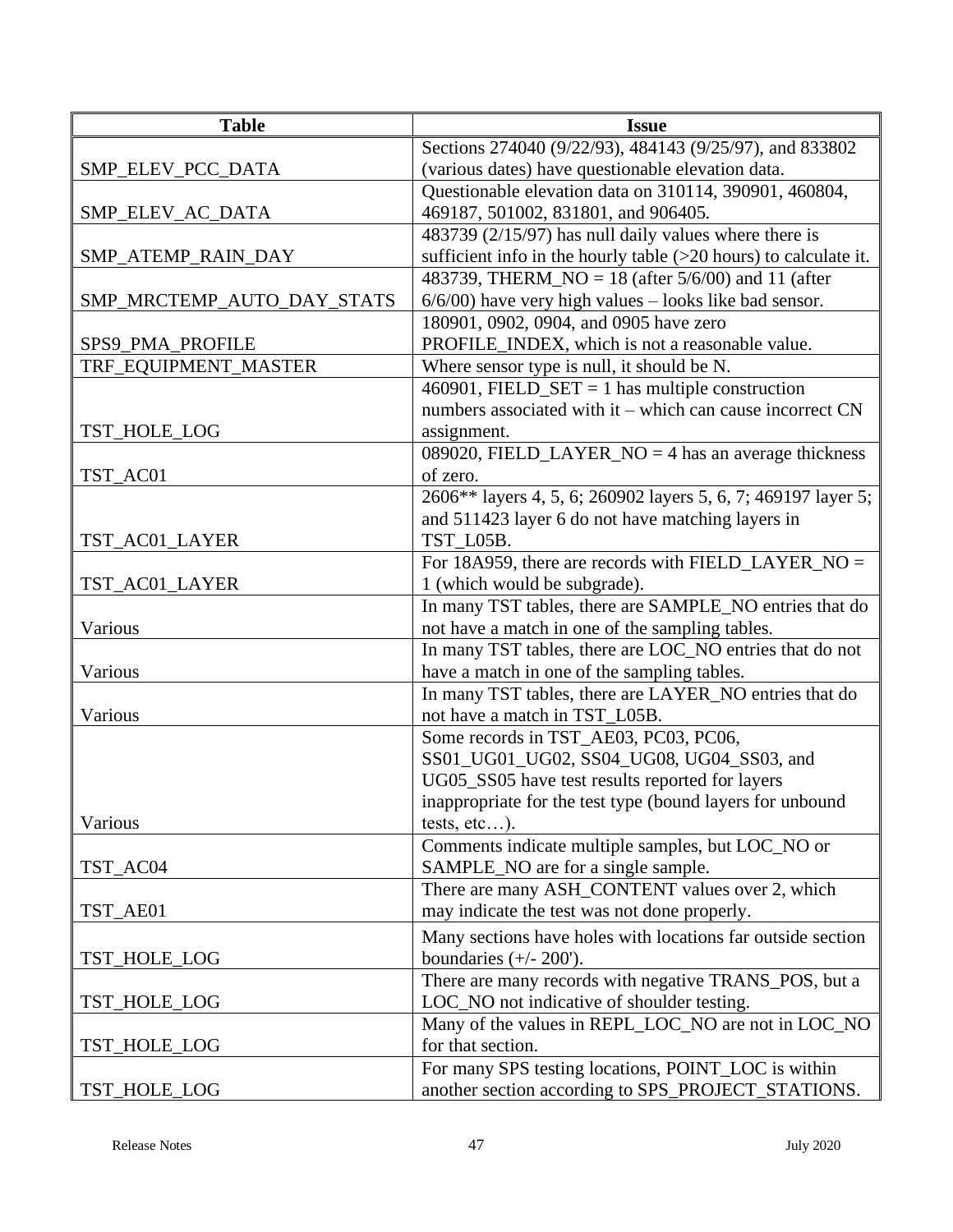| <b>Table</b> | Issue                                            |
|--------------|--------------------------------------------------|
|              | Several records have inconsistent LAYER TYPE and |
| TCT<br>L05B  | <b>DESCRIPTION</b>                               |

# **Release 18.0**

This was the 18th national release of data from the LTPP program. This release contains some revisions to data included in the January 2004 Data Release. New tables included for the first time in this release and updates are noted in the following:

#### *Ground Penetrating Radar Module*

In 2003, Ground Penetrating Radar (GPR) measurements were performed on a subset of LTPP sections to provide an estimate of layer thickness variations within the monitoring portion of the test section. The measurements were performed on all SPS-1 project sites still in service at the time. Measurements were also performed on one selected SPS-2, and SPS-5, and SPS-6 project site. The results of the measurements are stored in the GPR data module. Listed below are the tables and a brief description of each:

| <b>SDR Table Name</b>  | <b>Contents</b>                                                |
|------------------------|----------------------------------------------------------------|
| <b>GPR MASTER</b>      | One record is included in GPR_MASTER for each                  |
|                        | measurement pass on a test section. Typically there are two    |
|                        | measurement passes on a test section.                          |
| <b>GPR_THICK_POINT</b> | This table contains the results of the thickness               |
|                        | interpretations from the GPR measurements.                     |
| GPR_THICK_SECT         | This table contains statistics on the thickness and dielectric |
|                        | constant from data contained in the GPR THICK POINT            |
|                        | table whose stations fall inside the monitoring portion of the |
|                        | test section.                                                  |
| <b>GPR LINK LAYER</b>  | This table provides a link between pavement layers             |
|                        | identified in the GPR measurements and pavement layers         |
|                        | identified by other means. It is not possible to identify      |
|                        | layers with similar material properties with GPR               |
|                        | measurements. To analyze GPR data, multiple layers in the      |
|                        | physical pavement structure can be combined into a single      |
|                        | layer.                                                         |

#### *Drainage Inspection Tables*

Three new tables were added to the Monitoring module containing data information on the condition of the edge drain systems installed at the SPS-1 and -6 projects. In the future, tables may be added for other drainage feature evaluations. Listed below are the tables and a brief description of each:

| <b>SDR Table Name</b> | <b>Contents</b> |
|-----------------------|-----------------|
|-----------------------|-----------------|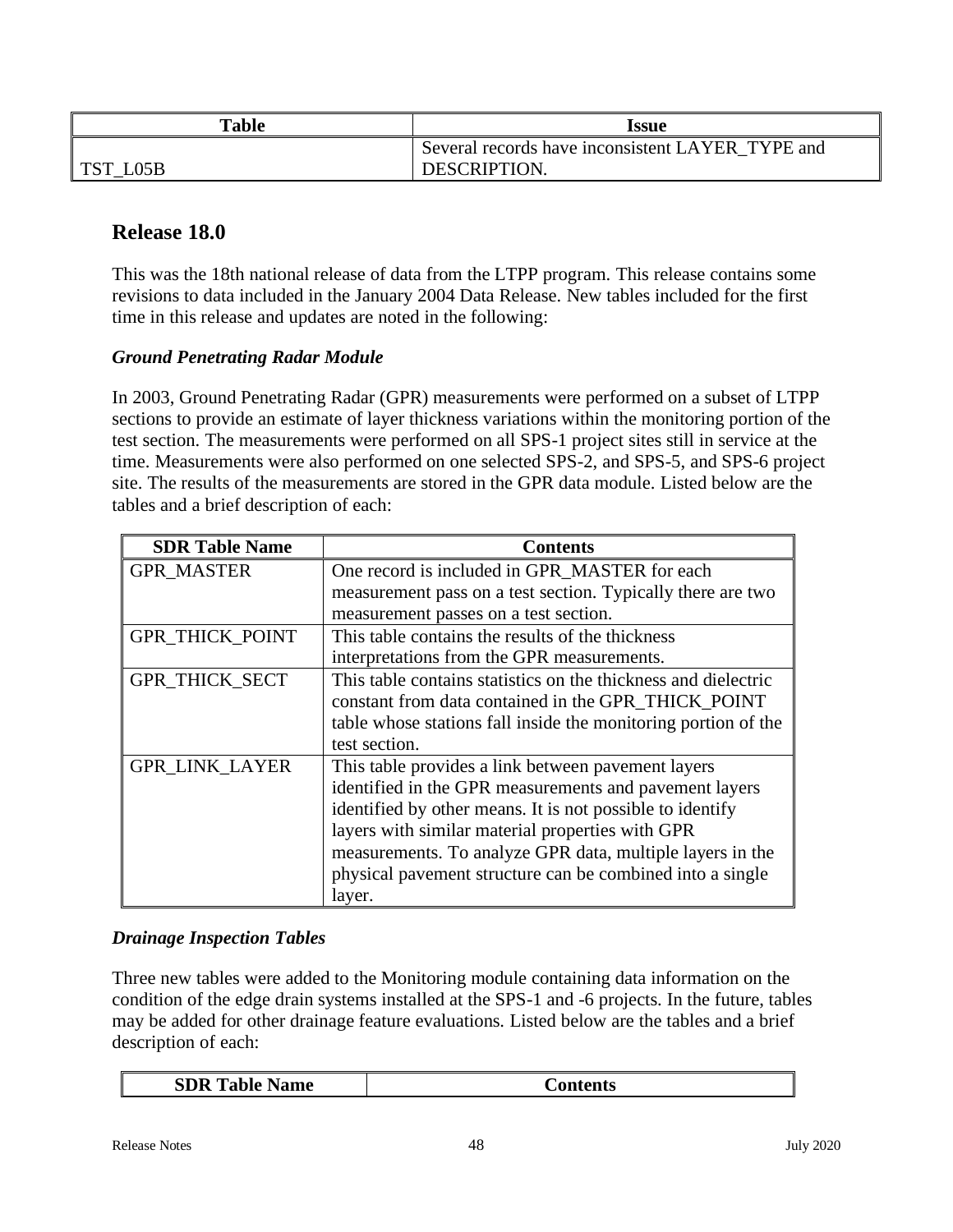| MON_DRAIN_MASTER         | This table contains information on the permanent      |
|--------------------------|-------------------------------------------------------|
|                          | features of the edge drain system and the location of |
|                          | the lateral openings.                                 |
| MON_DRAIN_CONDITION      | This table contains information regarding the         |
|                          | condition of the lateral openings and the area around |
|                          | the lateral openings at the time of inspection.       |
| <b>MON DRAIN INSPECT</b> | This table contains information on the results of the |
|                          | video edge drain inspection.                          |

*TST\_UNBOUND\_SPEC\_GRAV:* This table contains the specific gravity of unbound base and subgrade materials. Since this test was not specified in the original material test guidelines for LTPP sections, data are only available for a subset of test sections. The current source of this data is from resilient modulus tests performed by one of the LTPP contract laboratories. Although not required, that laboratory contractor included this measurement in their test results. Test data are currently available for test sections in the North Atlantic and Southern Regions. Depending on budget constraints, it is planned to obtain these measurements from SPS project sites in the future. There are no plans to obtain this data from other GPS test sections. This table is currently undergoing population and not all of the available data have been entered.

#### *Climate Data*

This release contains a major data update to the Climatic module covering the period from 1997 to 2002. Additions and corrections were made to the CLM\_SITE\_VWS\_LINK table to add links for test sections and SPS projects missing in the previous data releases. The QC on the CLM tables was run with a "no manual upgrade" policy. A very small percentage of records failed one or more checks and were left in the database with a non-level E RECORD\_STATUS.

#### *Data Dictionary and Codes*

This data release contains a major revision to the data dictionary contained in the LTPPDD table and the codes contained in the CODES table. Some of the revisions included removing fields no longer needed, modifying field descriptions, updating the field indicating the data sheet used to record the data, and adding missing codes.

#### *Tables Removed*

Three tables that were included in previous releases were removed from this release. TST L06 and TST\_L07, which contained the sample disposal record for AC and PCC specimens, were removed since they contained information of little use to a data analyst. The table SMP\_WATERTAB\_DEPTH\_AUTO was also excluded since there was no data in the table, and no data is expected in the future.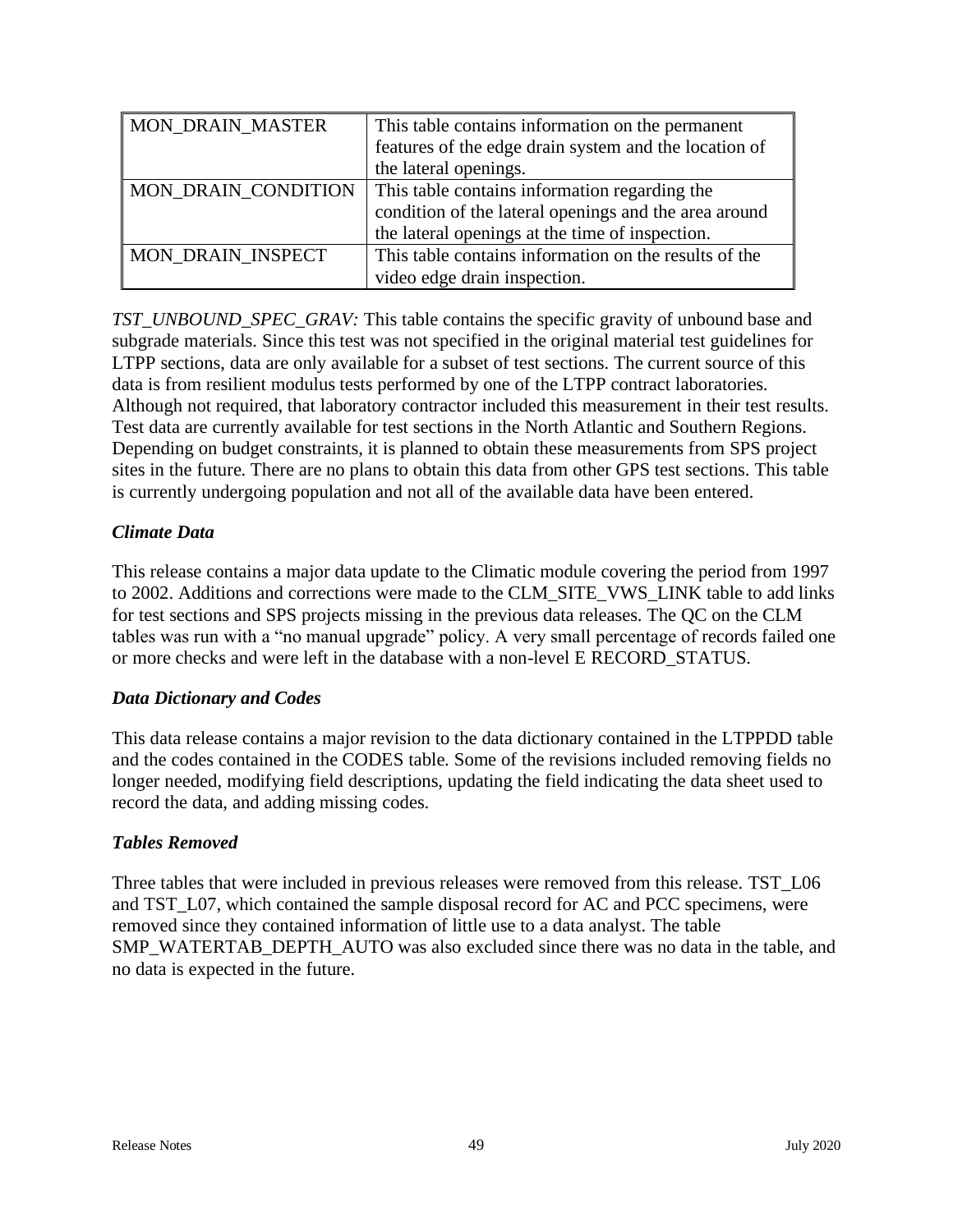# **Release 17.0**

Data Release 17.0 was made available in January 2004. This release contains some revisions to data included in the July 2003 Data Release. No changes or updates have been made to data in the climatic and dynamic load response modules.

#### *SuperPave Asphalt Binder and Mixture Tests*

Data Release 17 contains, for the first time, the data from SuperPave-related asphalt binders and mixtures. This data includes test results from the dynamic shear rheometer, bending beam rheometer, direct tension, gyratory compaction, and volumetric and gravimetric properties of gyratory compacted specimens. This data represents only a partial set of available data. LTPP contractors are still in the process of entering these data and resolving errors. More data are expected to be included in Release 18. Data users are encouraged to contact LTPP Customer Service with questions or problems that they may find in the contents of these new tables.

| <b>SDR Table Name</b> | <b>Contents</b>                                         |
|-----------------------|---------------------------------------------------------|
| TST_LINK_LAYER        | Links between TST_ID and layers in TST_L05B.            |
| TST LINK SAMPLE       | Links between TST_ID and samples in                     |
|                       | TST SAMPLE LOG.                                         |
| TST_AE07_MASTER       | Sample and configuration information for Dynamic Shear  |
|                       | Rheometer (DSR) test.                                   |
| TST_AE07_DATA         | Data from Dynamic Shear Rheometer (DSR) test.           |
| TST_AE08_MASTER       | Sample and configuration information for Bending Beam   |
|                       | Rheometer (BBR) test.                                   |
| TST_AE08_DATA         | Data from Bending Beam Rheometer (BBR) test.            |
| TST_AE09_MASTER       | Sample and configuration information for Direct Tension |
|                       | (DT) test.                                              |
| TST_AE09_DATA         | Data from Direct Tension (DT) test.                     |
| TST_SP01_MASTER       | Sample and configuration information for gyratory       |
|                       | compaction test.                                        |
| TST_SP01_DATA         | Data from gyratory compaction test.                     |
| TST SP02              | Asphalt mix volumetric and gravimetric information.     |

To store these data, the following eleven tables were added to the material test module (TST).

Since some of these tests represent samples of materials used in more than one layer on multiple test sections, a field named TST\_ID is used as primary key in these tables to link material test results to test sections and pavement layers. The TST\_LINK\_LAYER table provides a linkage between TST. ID and test sections and pavement layers in the TST. L05B table, using the fields STATE\_CODE, SHRP\_ID, CONSTRUCTION\_NO, and LAYER\_NO. The TST\_LINK\_SAMPLE table provides linkage between TST\_ID and material sampling information contained in TST\_SAMPLE\_LOG using the fields STATE\_CODE, SHRP\_ID, FIELD\_NO and SAMPLE\_NO.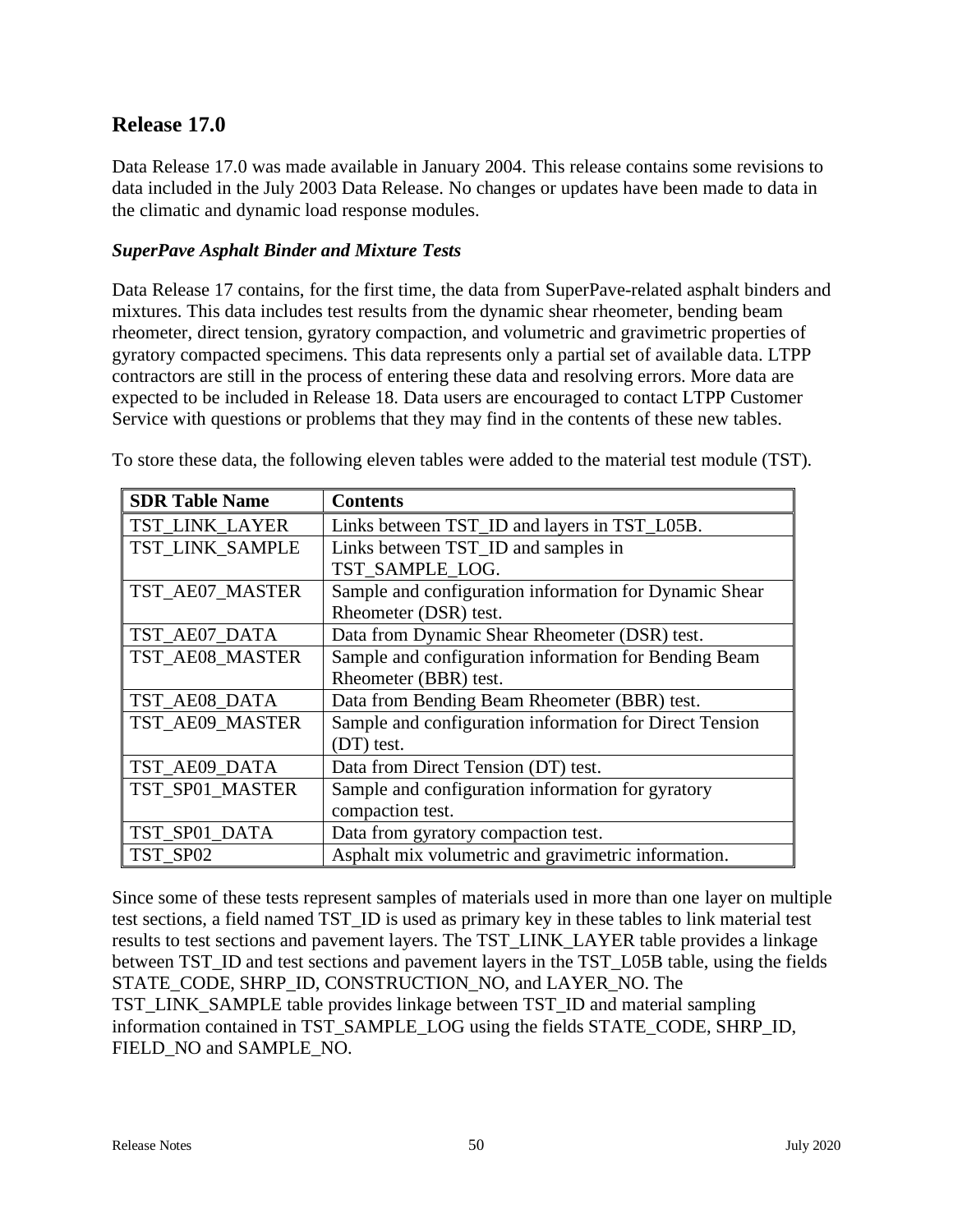### *Supplemental Test Section QC*

This is the first data release that includes the results of quality checks on data from supplemental test sections constructed on the Specific Pavement Studies sites. The RECORD\_STATUS field in records for supplemental test sections should now be populated as it is for other test sections. Although the majority of the new checks worked as expected, data users may find some anomalies that have not been corrected. Please contact LTPP Customer Service with questions or issues related to supplemental section QC.

#### *SPS 9 Construction Data*

SPS-9 construction data was first released in the July 2003 data release. Work continues on entering SPS-9 construction data to the SPS module.

#### *Traffic Monitoring Data*

Processing of traffic monitoring data collected between 1999 and 2002 has been substantially completed. Work continues on loading and resolving errors in "problem" data sets from this time period. More traffic monitoring data is expected to be available in the next data release.

#### *Distress Data*

Distress data processed by version 1.0 of the Padias software is being reprocessed with version 4.2 of the software. Distress survey records that have been migrated to the MON\_DIS\_PADIAS42 tables over the past several data releases have been removed from the MON DIS PADIAS tables.

# **Release 16.0**

Data Release 16.0 was available in July 2003. This release contains some revisions to data included in the January 2003 Data Release and includes new pavement monitoring, construction, and materials test data collected through May 2003.

One new table, TRF\_MONITOR\_LTPP\_LN, was added to the Traffic module for this release. Another table, TRF\_MONITOR\_AXLE\_DISTRIB, was restructured. The old TRF\_MONITOR\_AXLE\_DISTRIB table was structured as one record per axle type per weight bin or 160 records per site per year. All bins and all axle types are present for every site (even some without weight data). The new TRF\_MONITOR\_AXLE\_DISTRIB has one record per axle type per vehicle class or a maximum of 40 records per site per year. If an axle type or vehicle class was not weighed, there is no record in the database.

LTPP is in the process of implementing new and improved traffic analysis software and clearing the backlog of unprocessed traffic monitoring data. The two tables noted above contain the output from the new analysis software for pre-1998 data previously processed using the old software and post-1998 data that had not previously been processed and released. It is anticipated that the backlog of un-processed traffic monitoring data will be cleared in 2004. Some of the